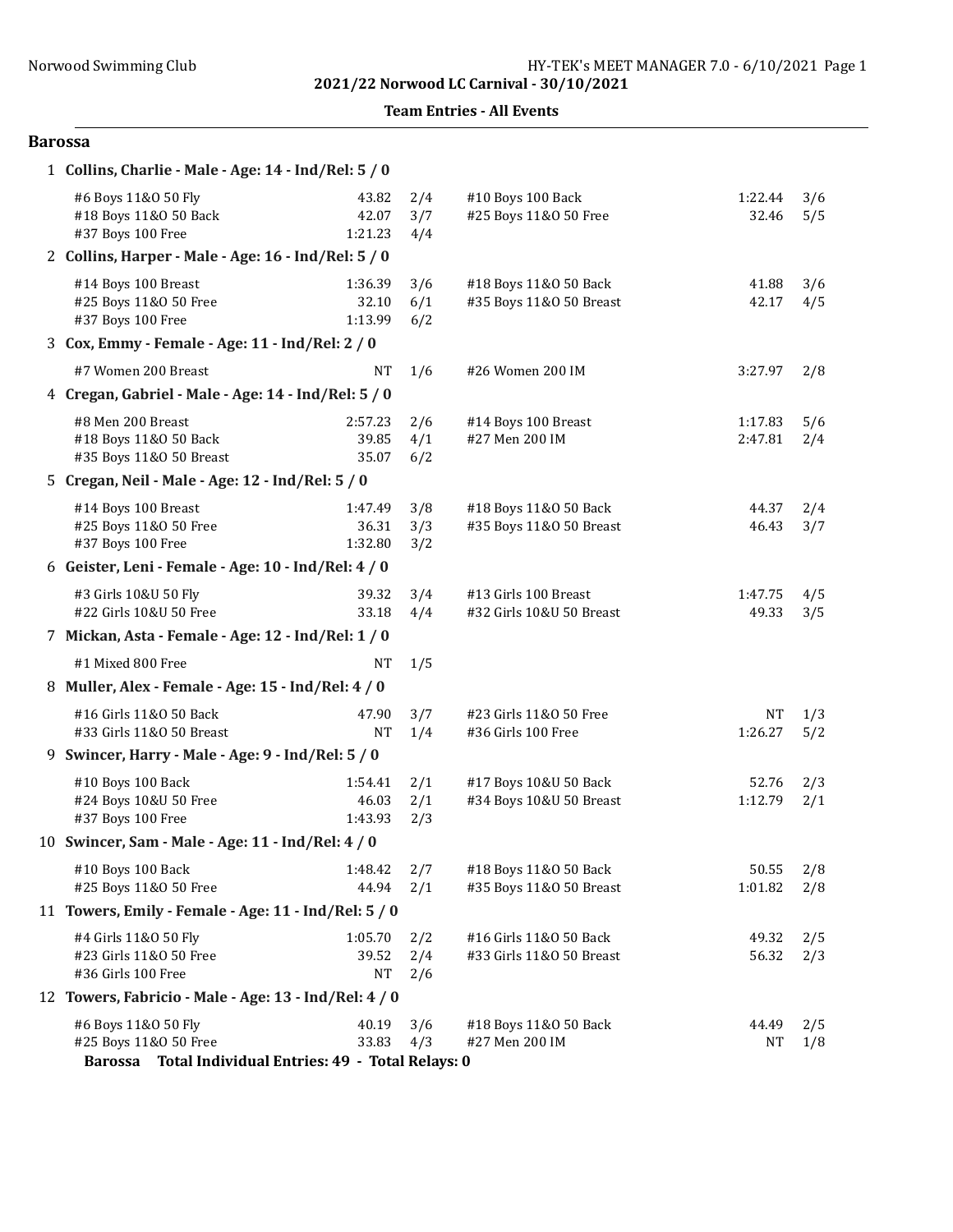## Team Entries - All Events

# Camberwell Grammar Aquatic-ar

| 1 Trumble (V), Madeleine - Female - Age: 15 - Ind/Rel: 3 / 0 |                  |                                               |            |
|--------------------------------------------------------------|------------------|-----------------------------------------------|------------|
| #2 Mixed 400 IM                                              |                  | $5:25.14$ $2/6$ $\#23$ Girls 11&0 50 Free     | 27.81 12/3 |
| #36 Girls 100 Free                                           | $1:01.67$ $12/2$ |                                               |            |
| <b>Camberwell Grammar Aquatic-ar</b>                         |                  | Total Individual Entries: 3 - Total Relays: 0 |            |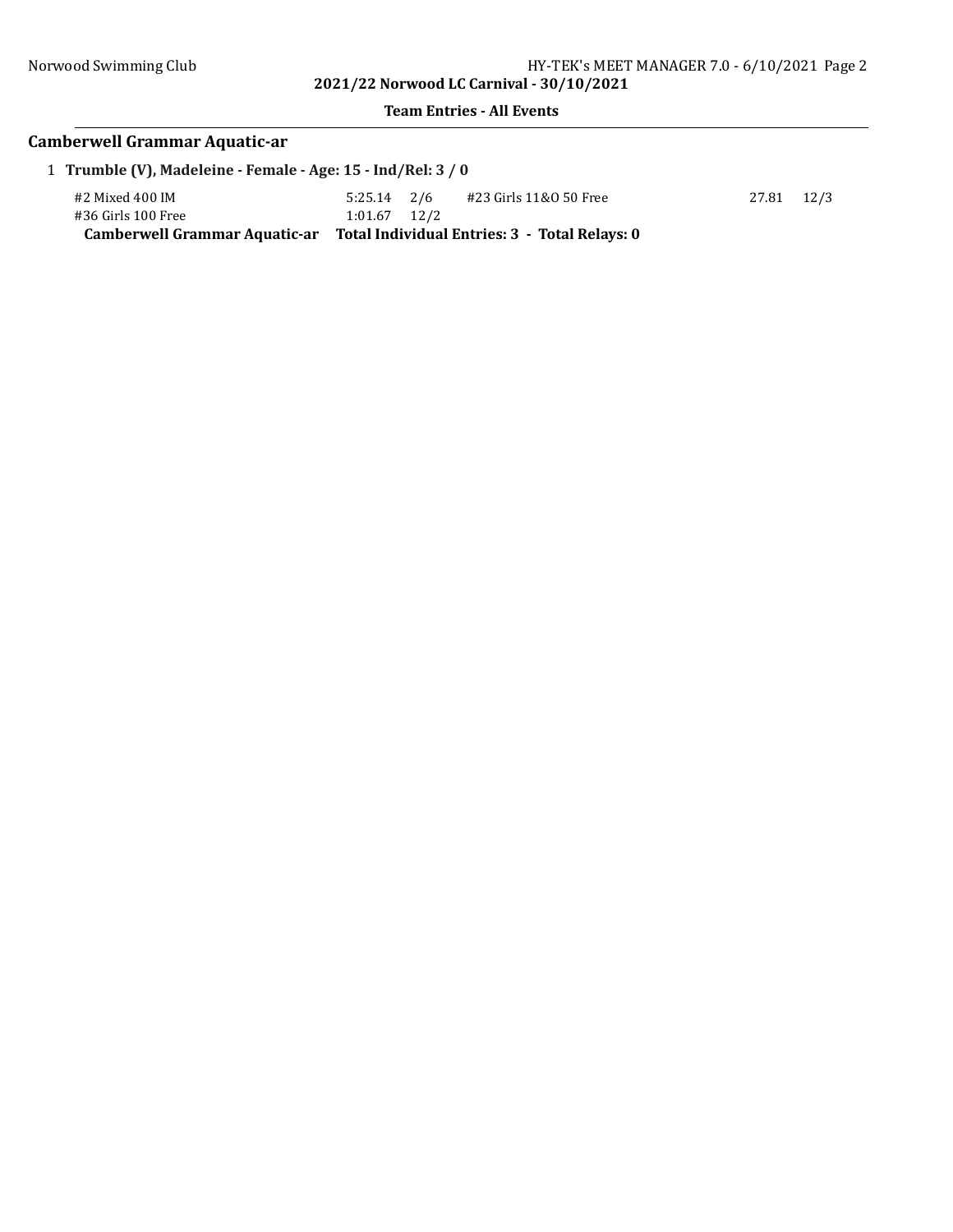Team Entries - All Events

## Clovercrest

| 1 Crossman, Ebony - Female - Age: 11 - Ind/Rel: 5 / 0                    |                               |                    |                                                    |                  |            |
|--------------------------------------------------------------------------|-------------------------------|--------------------|----------------------------------------------------|------------------|------------|
| #4 Girls 11&0 50 Fly<br>#13 Girls 100 Breast<br>#30 Girls 100 Fly        | 36.36<br>1:35.05<br>1:27.46   | 8/8<br>7/8<br>3/1  | #11 Women 200 Free<br>#23 Girls 11&0 50 Free       | 2:48.87<br>31.87 | 2/6<br>8/4 |
| 2 Darcy, William - Male - Age: 10 - Ind/Rel: 4 / 0                       |                               |                    |                                                    |                  |            |
| #14 Boys 100 Breast<br>#24 Boys 10&U 50 Free                             | 2:02.46<br>47.85              | 2/7<br>1/4         | #17 Boys 10&U 50 Back<br>#34 Boys 10&U 50 Breast   | 48.61<br>54.12   | 3/2<br>3/6 |
| 3 Forster, Ella - Female - Age: 12 - Ind/Rel: 5 / 0                      |                               |                    |                                                    |                  |            |
| #4 Girls 11&0 50 Fly<br>#16 Girls 11&0 50 Back<br>#36 Girls 100 Free     | 48.03<br>41.91<br>1:29.32     | 3/6<br>5/2<br>4/6  | #11 Women 200 Free<br>#23 Girls 11&0 50 Free       | 2:52.47<br>39.52 | 2/1<br>2/5 |
| 4 Harrison, Savannah - Female - Age: 11 - Ind/Rel: 5 / 0                 |                               |                    |                                                    |                  |            |
| #4 Girls 11&0 50 Fly<br>#16 Girls 11&0 50 Back<br>#36 Girls 100 Free     | 37.96<br>38.73<br>1:09.61     | 6/5<br>7/1<br>10/3 | #9 Girls 100 Back<br>#23 Girls 11&0 50 Free        | 1:21.95<br>33.56 | 6/5<br>6/4 |
| 5 Ioane, Hakala - Female - Age: 9 - Ind/Rel: 5 / 0                       |                               |                    |                                                    |                  |            |
| #3 Girls 10&U 50 Fly<br>#15 Girls 10&U 50 Back<br>#36 Girls 100 Free     | 1:03.98<br>50.35<br><b>NT</b> | 2/6<br>4/8<br>1/6  | #9 Girls 100 Back<br>#22 Girls 10&U 50 Free        | 1:50.57<br>42.08 | 3/1<br>3/5 |
| 6 Ioane, Zoe - Female - Age: 7 - Ind/Rel: 5 / 0                          |                               |                    |                                                    |                  |            |
| #3 Girls 10&U 50 Fly<br>#22 Girls 10&U 50 Free<br>#36 Girls 100 Free     | 1:01.88<br>47.12<br>1:55.14   | 2/5<br>3/1<br>3/1  | #15 Girls 10&U 50 Back<br>#32 Girls 10&U 50 Breast | 57.32<br>1:11.96 | 2/5<br>2/2 |
| 7 Kumela, Lilly - Female - Age: 13 - Ind/Rel: 5 / 0                      |                               |                    |                                                    |                  |            |
| #9 Girls 100 Back<br>#23 Girls 11&0 50 Free<br>#36 Girls 100 Free        | 1:32.68<br>32.42<br>1:12.21   | 4/6<br>8/1<br>9/5  | #16 Girls 11&0 50 Back<br>#28 Women 200 Back       | 37.42<br>2:48.70 | 8/7<br>3/8 |
| 8 Lau, Chloe - Female - Age: 11 - Ind/Rel: 4 / 0                         |                               |                    |                                                    |                  |            |
| #13 Girls 100 Breast<br>#33 Girls 11&0 50 Breast                         | 2:06.01<br>53.41              | 2/4<br>2/4         | #23 Girls 11&0 50 Free<br>#36 Girls 100 Free       | 40.11<br>1:27.53 | 2/2<br>4/4 |
| 9 Lau, Cortez - Male - Age: 13 - Ind/Rel: 4 / 0                          |                               |                    |                                                    |                  |            |
| #14 Boys 100 Breast<br>#35 Boys 11&0 50 Breast                           | 1:41.29<br>43.19              | 3/7<br>4/2         | #25 Boys 11&0 50 Free<br>#37 Boys 100 Free         | 34.32<br>1:23.74 | 4/2<br>4/2 |
| 10 Lynch, Flora-lily - Female - Age: 11 - Ind/Rel: 5 / 0                 |                               |                    |                                                    |                  |            |
| #4 Girls 11&0 50 Fly<br>#13 Girls 100 Breast<br>#33 Girls 11&0 50 Breast | 47.64<br>1:49.38<br>50.38     | 3/3<br>4/7<br>4/1  | #9 Girls 100 Back<br>#23 Girls 11&0 50 Free        | NT<br>37.81      | 2/6<br>3/6 |
| 11 OU, Jessica - Female - Age: 10 - Ind/Rel: 5 / 0                       |                               |                    |                                                    |                  |            |
| #3 Girls 10&U 50 Fly<br>#22 Girls 10&U 50 Free<br>#36 Girls 100 Free     | 52.90<br>40.61<br>1:24.39     | 3/7<br>4/8<br>5/5  | #15 Girls 10&U 50 Back<br>#32 Girls 10&U 50 Breast | 50.85<br>1:13.22 | 3/5<br>2/7 |
| 12 Pentland, Ruby - Female - Age: 13 - Ind/Rel: 5 / 0                    |                               |                    |                                                    |                  |            |
| #4 Girls 11&0 50 Fly<br>#16 Girls 11&0 50 Back<br>#26 Women 200 IM       | 41.39<br>36.34<br>3:08.89     | 5/8<br>8/3<br>2/4  | #9 Girls 100 Back<br>#23 Girls 11&0 50 Free        | 1:28.07<br>35.04 | 5/3<br>5/3 |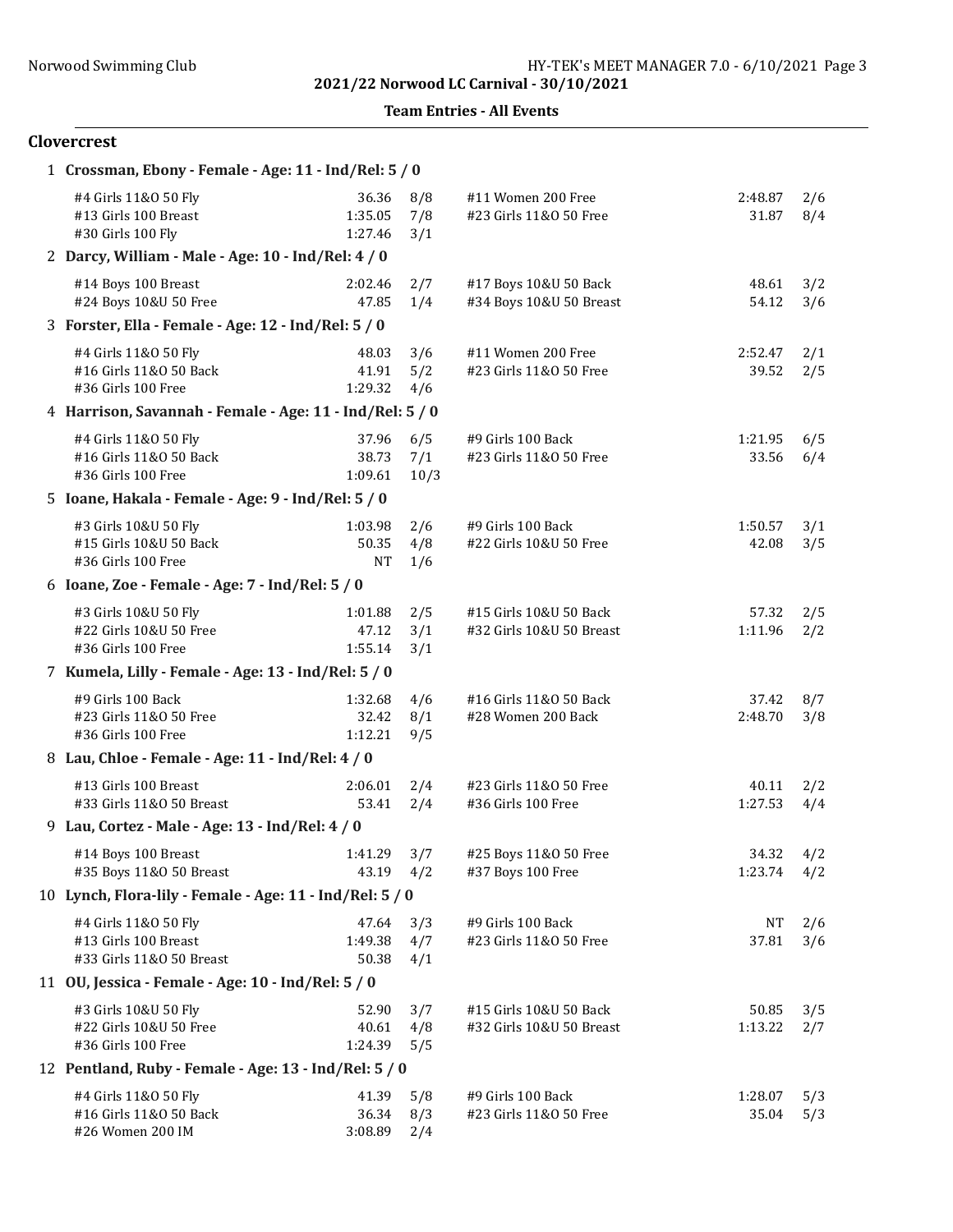Team Entries - All Events

## Clovercrest

|    | 13 Rositano, Svetlana - Female - Age: 12 - Ind/Rel: 5 / 0                  |                             |                   |                                                |                    |            |
|----|----------------------------------------------------------------------------|-----------------------------|-------------------|------------------------------------------------|--------------------|------------|
|    | #4 Girls 11&0 50 Fly<br>#23 Girls 11&0 50 Free<br>#33 Girls 11&0 50 Breast | 38.21<br>33.19<br>44.15     | 6/6<br>7/2<br>7/1 | #11 Women 200 Free<br>#28 Women 200 Back       | 2:38.27<br>3:10.43 | 3/7<br>2/1 |
|    | 14 Thompson, Angus - Male - Age: 11 - Ind/Rel: 4 / 0                       |                             |                   |                                                |                    |            |
|    | #18 Boys 11&0 50 Back<br>#35 Boys 11&0 50 Breast                           | 46.88<br>48.83              | 2/6<br>2/5        | #25 Boys 11&0 50 Free<br>#37 Boys 100 Free     | 38.96<br>1:27.50   | 2/3<br>4/8 |
|    | 15 Venning, Abigael - Female - Age: 16 - Ind/Rel: 5 / 0                    |                             |                   |                                                |                    |            |
|    | #4 Girls 11&0 50 Fly<br>#16 Girls 11&0 50 Back<br>#30 Girls 100 Fly        | 33.09<br>35.85<br>1:15.64   | 8/4<br>8/5<br>4/7 | #9 Girls 100 Back<br>#28 Women 200 Back        | 1:16.44<br>2:41.86 | 8/1<br>3/6 |
|    | 16 Whittaker, Daniel - Male - Age: 13 - Ind/Rel: 5 / 0                     |                             |                   |                                                |                    |            |
|    | #8 Men 200 Breast<br>#14 Boys 100 Breast<br>#35 Boys 11&0 50 Breast        | 3:30.49<br>1:36.06<br>45.17 | 1/3<br>3/5<br>3/4 | #12 Men 200 Free<br>#25 Boys 11&0 50 Free      | 2:51.17<br>34.68   | 2/8<br>4/1 |
| 17 | Whittaker, Emily - Female - Age: 16 - Ind/Rel: 5 / 0                       |                             |                   |                                                |                    |            |
|    | #7 Women 200 Breast<br>#16 Girls 11&0 50 Back<br>#33 Girls 11&0 50 Breast  | 3:08.15<br>47.57<br>37.50   | 3/3<br>3/2<br>8/6 | #13 Girls 100 Breast<br>#26 Women 200 IM       | 1:22.08<br>3:00.17 | 8/8<br>3/6 |
|    | 18 Zimon, Julia - Female - Age: 12 - Ind/Rel: 5 / 0                        |                             |                   |                                                |                    |            |
|    | #4 Girls 11&0 50 Fly<br>#16 Girls 11&0 50 Back<br>#33 Girls 11&0 50 Breast | 1:03.91<br>53.01<br>55.35   | 2/6<br>2/6<br>2/5 | #13 Girls 100 Breast<br>#23 Girls 11&0 50 Free | 1:59.33<br>40.07   | 3/6<br>2/6 |

Clovercrest Total Individual Entries: 86 - Total Relays: 0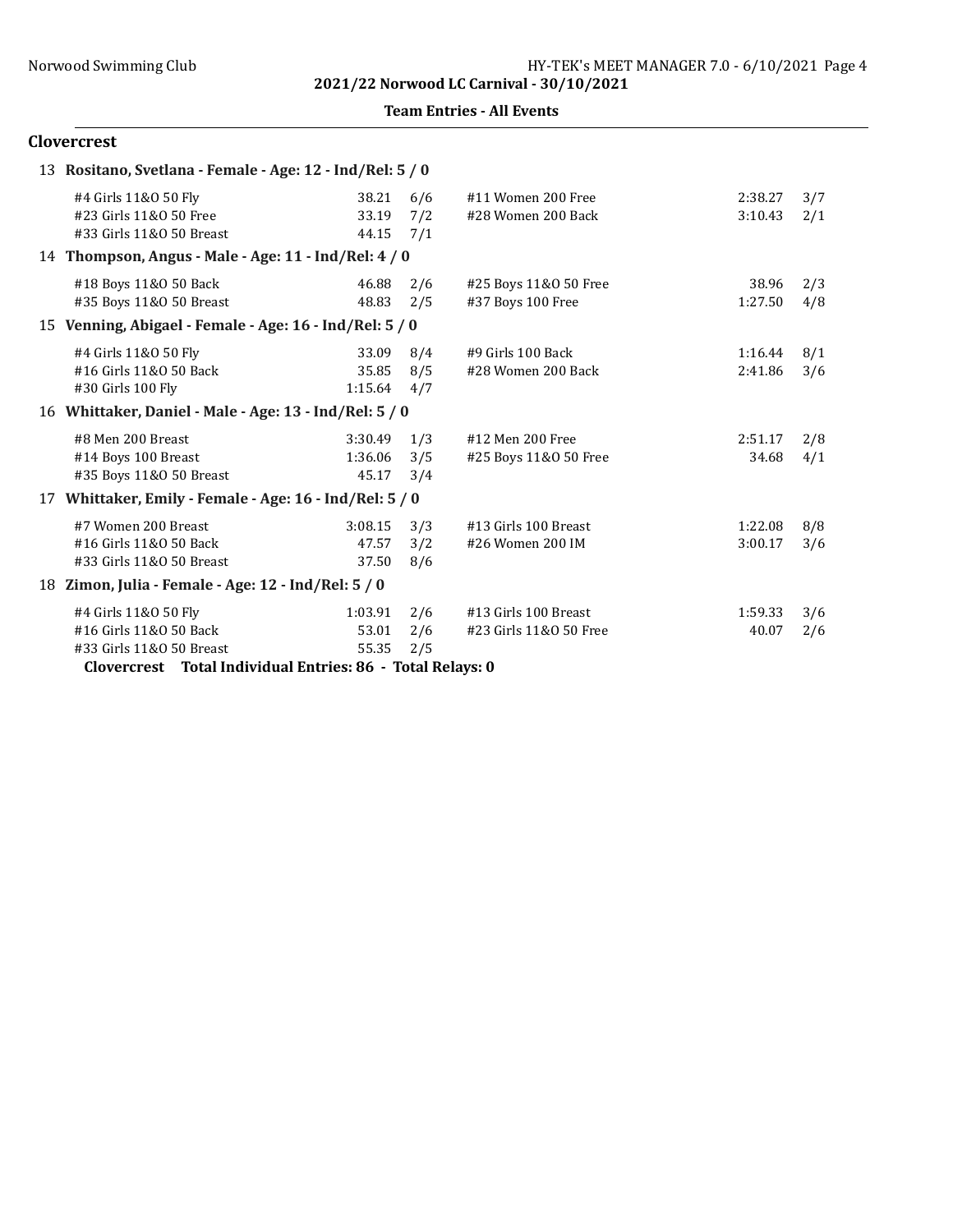Team Entries - All Events

## $Co$

| ome N Try                                               |           |            |                                 |           |     |
|---------------------------------------------------------|-----------|------------|---------------------------------|-----------|-----|
| 1 Brown, Bhodi - Male - Age: 8 - Ind/Rel: 2 / 0         |           |            |                                 |           |     |
| #119 Mixed 50 Free Come N Try                           | <b>NT</b> | 1/7        | #129 Mixed 50 Breast Come N Try | <b>NT</b> | 1/2 |
| 2 Carr, Thomas - Male - Age: 11 - Ind/Rel: 2 / 0        |           |            |                                 |           |     |
| #119 Mixed 50 Free Come N Try                           | <b>NT</b> | 2/2        | #129 Mixed 50 Breast Come N Try | <b>NT</b> | 2/2 |
| 3 Dai, Harold - Male - Age: 7 - Ind/Rel: 2 / 0          |           |            |                                 |           |     |
| #119 Mixed 50 Free Come N Try                           | <b>NT</b> | 1/1        | #129 Mixed 50 Breast Come N Try | <b>NT</b> | 1/1 |
| 4 Darling, Hamish - Male - Age: 12 - Ind/Rel: 2 / 0     |           |            |                                 |           |     |
| #119 Mixed 50 Free Come N Try                           | NT        | 2/6        | #129 Mixed 50 Breast Come N Try | <b>NT</b> | 2/6 |
| 5 Glabadanidu, Mira - Female - Age: 13 - Ind/Rel: 2 / 0 |           |            |                                 |           |     |
| #119 Mixed 50 Free Come N Try                           |           | $NT = 2/4$ | #129 Mixed 50 Breast Come N Try | <b>NT</b> | 2/5 |
| 6 Lee, Carson - Male - Age: 10 - Ind/Rel: 2 / 0         |           |            |                                 |           |     |
| #119 Mixed 50 Free Come N Try                           | NT        | 1/4        | #129 Mixed 50 Breast Come N Try | <b>NT</b> | 1/4 |
| 7 Lewis, Cleo - Female - Age: 10 - Ind/Rel: 2 / 0       |           |            |                                 |           |     |
| #119 Mixed 50 Free Come N Try                           | <b>NT</b> | 2/7        | #129 Mixed 50 Breast Come N Try | <b>NT</b> | 2/8 |
| 8 Marks, Saide - Female - Age: 6 - Ind/Rel: 2 / 0       |           |            |                                 |           |     |
| #119 Mixed 50 Free Come N Try                           | NT        | 1/8        | #129 Mixed 50 Breast Come N Try | <b>NT</b> | 1/8 |
| 9 McNamara, Emily - Female - Age: 10 - Ind/Rel: 2 / 0   |           |            |                                 |           |     |
| #119 Mixed 50 Free Come N Try                           | NT        | 2/1        | #129 Mixed 50 Breast Come N Try | <b>NT</b> | 2/1 |
| 10 Osborn, Anabelle - Female - Age: 8 - Ind/Rel: 2 / 0  |           |            |                                 |           |     |

| #119 Mixed 50 Free Come N Try                             | NT | 1/6        | #129 |
|-----------------------------------------------------------|----|------------|------|
| 11 Pellew, Johnny - Male - Age: 10 - Ind/Rel: 2 / 0       |    |            |      |
| #119 Mixed 50 Free Come N Try                             | NT | 2/8        | #129 |
| 12 Redman, Brock - Male - Age: 13 - Ind/Rel: 2 / 0        |    |            |      |
| #119 Mixed 50 Free Come N Try                             | NT | 2/5        | #129 |
| 13 Ryan, Zoe - Female - Age: 8 - Ind/Rel: 2 / 0           |    |            |      |
| #119 Mixed 50 Free Come N Try                             | NT | 1/2        | #129 |
| 14 Thomas, Archie - Male - Age: 8 - Ind/Rel: 2 / 0        |    |            |      |
| #119 Mixed 50 Free Come N Try                             | NT | 1/5        | #129 |
| 15 Worral, Thomas - Male - Age: 12 - Ind/Rel: 2 / 0       |    |            |      |
| #119 Mixed 50 Free Come N Try                             | NT | 2/3        | #129 |
| 16 Zhang, Jayden - Male - Age: 8 - Ind/Rel: 2 / 0         |    |            |      |
| #119 Mixed 50 Free Come N Try                             |    | $NT = 1/3$ | #129 |
| Come N Try Total Individual Entries: 32 - Total Relays: 0 |    |            |      |

| #119 Mixed 50 Free Come N Try                        | NT | 1/7 | #129 Mixed 50 Breast Come N Try | NT | 1/2 |
|------------------------------------------------------|----|-----|---------------------------------|----|-----|
| arr, Thomas - Male - Age: 11 - Ind/Rel: 2 / 0        |    |     |                                 |    |     |
| #119 Mixed 50 Free Come N Try                        | NT | 2/2 | #129 Mixed 50 Breast Come N Try | NT | 2/2 |
| ai, Harold - Male - Age: 7 - Ind/Rel: 2 / 0          |    |     |                                 |    |     |
| #119 Mixed 50 Free Come N Try                        | NT | 1/1 | #129 Mixed 50 Breast Come N Try | NΤ | 1/1 |
| arling, Hamish - Male - Age: 12 - Ind/Rel: 2 / 0     |    |     |                                 |    |     |
| #119 Mixed 50 Free Come N Try                        | NT | 2/6 | #129 Mixed 50 Breast Come N Try | NT | 2/6 |
| labadanidu, Mira - Female - Age: 13 - Ind/Rel: 2 / 0 |    |     |                                 |    |     |
| #119 Mixed 50 Free Come N Try                        | NT | 2/4 | #129 Mixed 50 Breast Come N Try | NT | 2/5 |
| ee, Carson - Male - Age: 10 - Ind/Rel: 2 / 0         |    |     |                                 |    |     |
| #119 Mixed 50 Free Come N Try                        | NT | 1/4 | #129 Mixed 50 Breast Come N Try | NT | 1/4 |
| ewis, Cleo - Female - Age: 10 - Ind/Rel: 2 / 0       |    |     |                                 |    |     |
| #119 Mixed 50 Free Come N Try                        | NT | 2/7 | #129 Mixed 50 Breast Come N Try | NT | 2/8 |
| larks, Saide - Female - Age: 6 - Ind/Rel: 2 / 0      |    |     |                                 |    |     |
| #119 Mixed 50 Free Come N Try                        | NT | 1/8 | #129 Mixed 50 Breast Come N Try | NT | 1/8 |
| IcNamara, Emily - Female - Age: 10 - Ind/Rel: 2 / 0  |    |     |                                 |    |     |
| #119 Mixed 50 Free Come N Try                        | NT | 2/1 | #129 Mixed 50 Breast Come N Try | NT | 2/1 |
| sborn, Anabelle - Female - Age: 8 - Ind/Rel: 2 / 0   |    |     |                                 |    |     |
| #119 Mixed 50 Free Come N Try                        | NT | 1/6 | #129 Mixed 50 Breast Come N Try | NΤ | 1/3 |
| ellew, Johnny - Male - Age: 10 - Ind/Rel: 2 / 0      |    |     |                                 |    |     |
| #119 Mixed 50 Free Come N Try                        | NT | 2/8 | #129 Mixed 50 Breast Come N Try | NT | 2/7 |
| edman, Brock - Male - Age: 13 - Ind/Rel: 2 / 0       |    |     |                                 |    |     |
| #119 Mixed 50 Free Come N Try                        | NT | 2/5 | #129 Mixed 50 Breast Come N Try | NT | 2/4 |
| yan, Zoe - Female - Age: 8 - Ind/Rel: 2 / 0          |    |     |                                 |    |     |
| #119 Mixed 50 Free Come N Try                        | NT | 1/2 | #129 Mixed 50 Breast Come N Try | NT | 1/5 |
| homas, Archie - Male - Age: 8 - Ind/Rel: 2 / 0       |    |     |                                 |    |     |
| #119 Mixed 50 Free Come N Try                        | NT | 1/5 | #129 Mixed 50 Breast Come N Try | NT | 1/6 |
| /orral, Thomas - Male - Age: 12 - Ind/Rel: 2 / 0     |    |     |                                 |    |     |
| #119 Mixed 50 Free Come N Try                        | NT | 2/3 | #129 Mixed 50 Breast Come N Try | NT | 2/3 |
| hang, Jayden - Male - Age: 8 - Ind/Rel: 2 / 0        |    |     |                                 |    |     |
| #119 Mixed 50 Free Come N Try                        | NT | 1/3 | #129 Mixed 50 Breast Come N Try | NT | 1/7 |
|                                                      |    |     |                                 |    |     |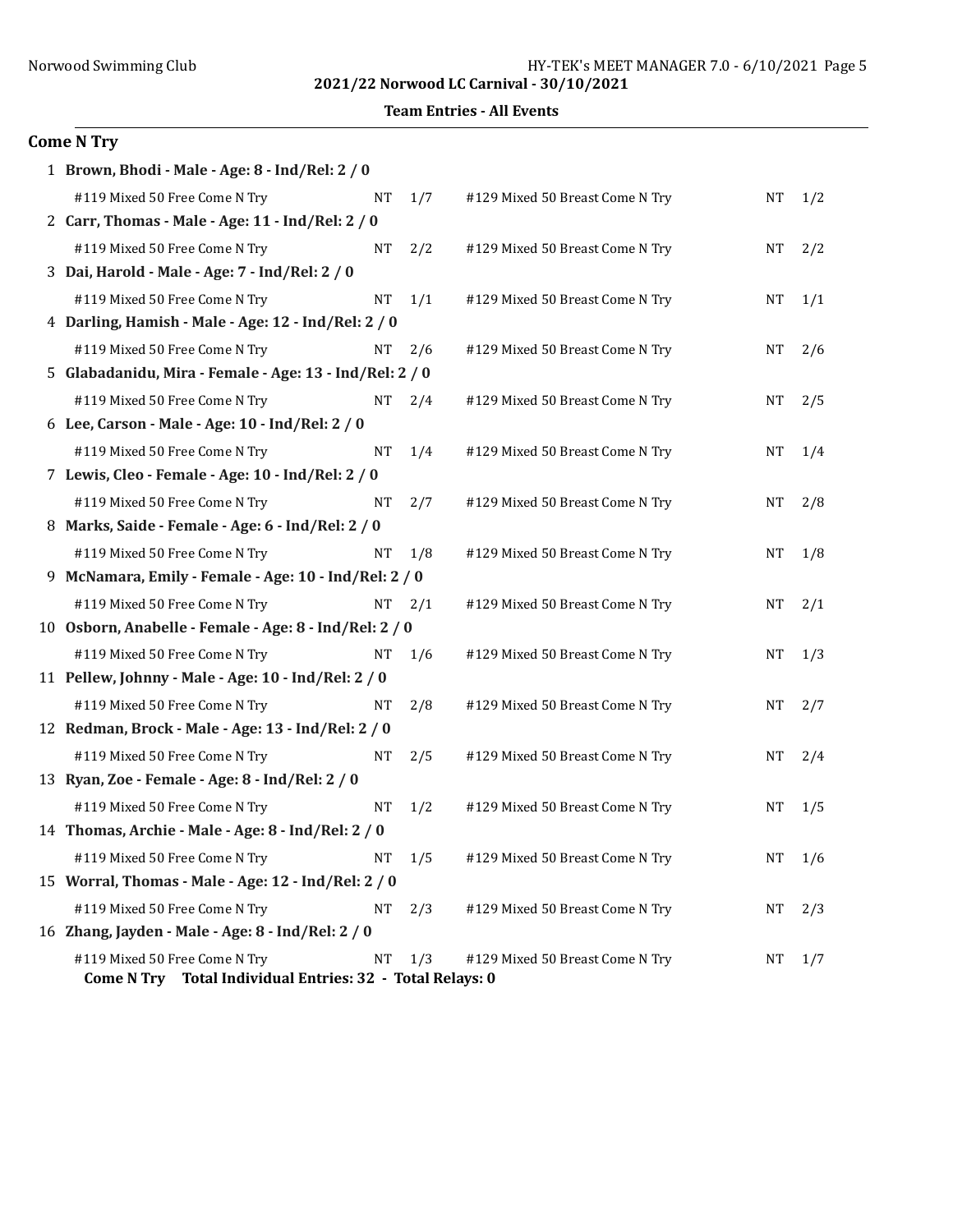Team Entries - All Events

## Gawler

| 1 Griffiths, Ellie - Female - Age: 11 - Ind/Rel: 5 / 0                                                                     |                             |                   |                                                    |                  |             |
|----------------------------------------------------------------------------------------------------------------------------|-----------------------------|-------------------|----------------------------------------------------|------------------|-------------|
| #9 Girls 100 Back<br>#23 Girls 11&0 50 Free<br>#36 Girls 100 Free                                                          | 1:33.61<br>36.02<br>1:22.41 | 4/2<br>4/2<br>6/7 | #16 Girls 11&0 50 Back<br>#33 Girls 11&0 50 Breast | 41.28<br>47.07   | 5/5<br>5/1  |
| 2 Marschall, Grace - Female - Age: 11 - Ind/Rel: 3 / 0                                                                     |                             |                   |                                                    |                  |             |
| #16 Girls 11&0 50 Back<br>#33 Girls 11&0 50 Breast                                                                         | 58.33<br>1:18.86            | 2/7<br>2/8        | #23 Girls 11&0 50 Free                             | 1:01.03          | 1/5         |
| 3 Marschall, Ruby - Female - Age: 12 - Ind/Rel: 5 / 0                                                                      |                             |                   |                                                    |                  |             |
| #7 Women 200 Breast<br>#23 Girls 11&0 50 Free<br>#36 Girls 100 Free                                                        | 3:54.30<br>43.61<br>1:45.31 | 1/4<br>1/4<br>3/6 | #13 Girls 100 Breast<br>#33 Girls 11&0 50 Breast   | 2:04.88<br>58.51 | 3/8<br>2/1  |
| 4 Nys, Harrison - Male - Age: 10 - Ind/Rel: 2 / 0                                                                          |                             |                   |                                                    |                  |             |
| #24 Boys 10&U 50 Free                                                                                                      | 1:01.31                     | 1/6               | #34 Boys 10&U 50 Breast                            | 1:27.60          | 2/8         |
| 5 Nys, Lachie - Male - Age: 12 - Ind/Rel: 5 / 0                                                                            |                             |                   |                                                    |                  |             |
| #6 Boys 11&0 50 Fly<br>#25 Boys 11&0 50 Free<br>#37 Boys 100 Free<br>Gawler Total Individual Entries: 20 - Total Relays: 0 | 46.98<br>32.82<br>1:14.78   | 2/5<br>5/7<br>6/1 | #14 Boys 100 Breast<br>#35 Boys 11&0 50 Breast     | 1:38.55<br>45.37 | 3/2<br>3/5  |
| <b>Henley &amp; Grange</b>                                                                                                 |                             |                   |                                                    |                  |             |
| 1 Langmead, India - Female - Age: 13 - Ind/Rel: 4 / 0                                                                      |                             |                   |                                                    |                  |             |
| #4 Girls 11&0 50 Fly<br>#23 Girls 11&0 50 Free                                                                             | 38.33<br>32.48              | 6/7<br>8/8        | #16 Girls 11&0 50 Back<br>#36 Girls 100 Free       | 38.03<br>1:13.01 | 7/6<br>9/2  |
| 2 Lugg, Lucinda - Female - Age: 12 - Ind/Rel: 5 / 0                                                                        |                             |                   |                                                    |                  |             |
| #4 Girls 11&0 50 Fly<br>#23 Girls 11&0 50 Free<br>#36 Girls 100 Free                                                       | 38.04<br>32.32<br>1:14.17   | 6/3<br>8/7<br>9/7 | #16 Girls 11&0 50 Back<br>#33 Girls 11&0 50 Breast | 41.18<br>44.91   | 6/8<br>6/7  |
| 3 Munro, Holly - Female - Age: 14 - Ind/Rel: 4 / 0                                                                         |                             |                   |                                                    |                  |             |
| #4 Girls 11&0 50 Fly<br>#33 Girls 11&0 50 Breast                                                                           | 37.10<br>44.85              | 7/3<br>6/2        | #23 Girls 11&0 50 Free<br>#36 Girls 100 Free       | 30.40<br>1:17.04 | 11/2<br>7/4 |
| 4 Tran, Khang - Male - Age: 10 - Ind/Rel: 5 / 0                                                                            |                             |                   |                                                    |                  |             |
| #5 Boys 10&U 50 Fly<br>#17 Boys 10&U 50 Back                                                                               | NT<br>NT                    | 1/2<br>1/4        | #14 Boys 100 Breast<br>#24 Boys 10&U 50 Free       | 1:50.83<br>38.99 | 2/5<br>3/2  |

Henley & Grange Total Individual Entries: 18 - Total Relays: 0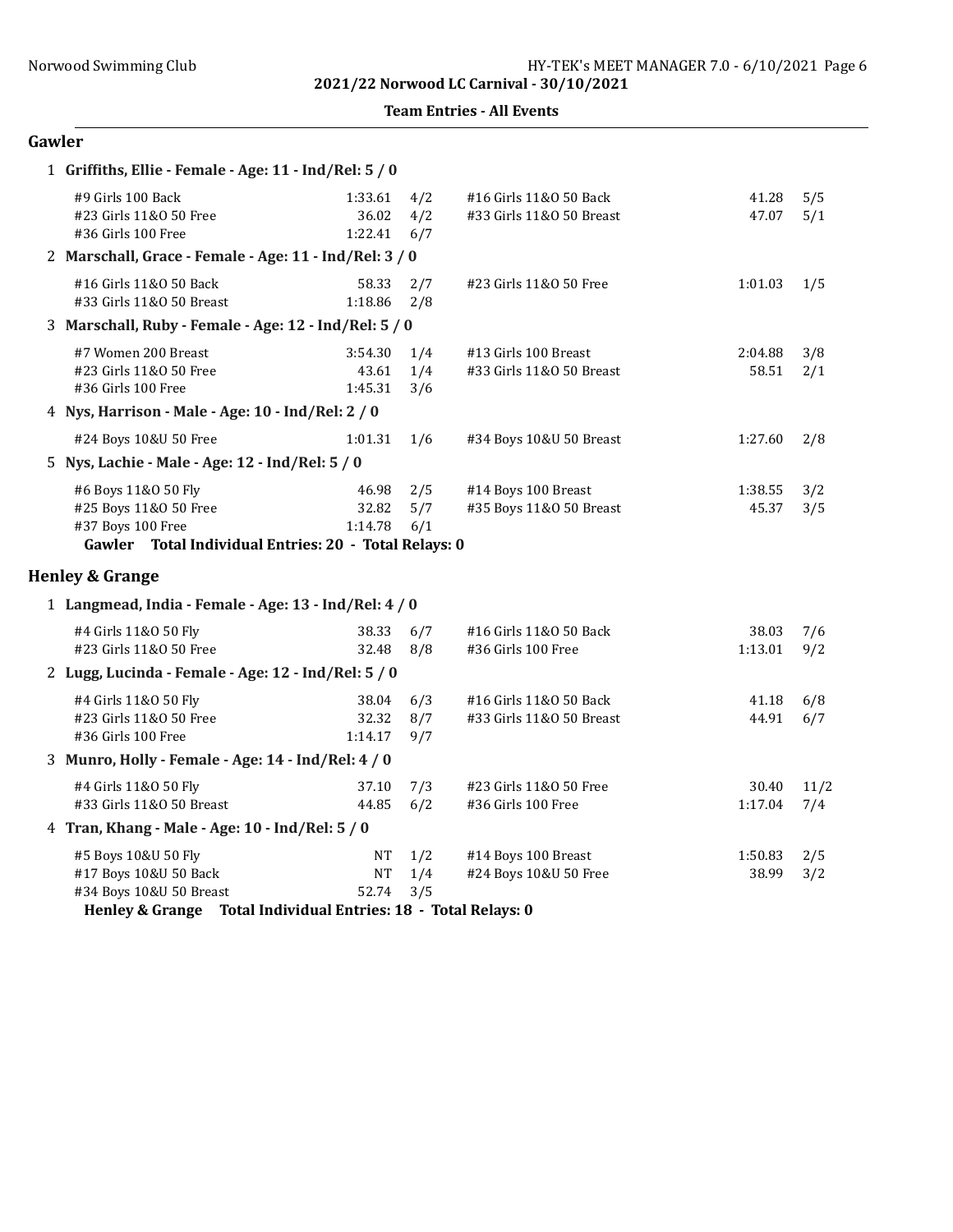Team Entries - All Events

# Immanuel

| 1 Adams, Sasha - Female - Age: 14 - Ind/Rel: 5 / 0                |                             |                     |                                                    |                    |            |
|-------------------------------------------------------------------|-----------------------------|---------------------|----------------------------------------------------|--------------------|------------|
| #2 Mixed 400 IM<br>#23 Girls 11&0 50 Free<br>#36 Girls 100 Free   | 5:56.99<br>30.46<br>1:07.22 | 1/4<br>11/1<br>11/3 | #11 Women 200 Free<br>#26 Women 200 IM             | 2:22.90<br>2:46.64 | 4/6<br>4/1 |
| 2 Beech, Natalie - Female - Age: 14 - Ind/Rel: 5 / 0              |                             |                     |                                                    |                    |            |
| #9 Girls 100 Back<br>#23 Girls 11&0 50 Free<br>#36 Girls 100 Free | 1:20.23<br>31.41<br>1:09.45 | 7/2<br>10/1<br>10/5 | #16 Girls 11&0 50 Back<br>#28 Women 200 Back       | 37.17<br>2:46.04   | 8/2<br>3/1 |
| 3 Bell, Jack - Male - Age: 14 - Ind/Rel: 3 / 0                    |                             |                     |                                                    |                    |            |
| #10 Boys 100 Back<br>#25 Boys 11&0 50 Free                        | 1:16.29<br>30.70            | 4/7<br>7/8          | #18 Boys 11&0 50 Back                              | 35.31              | 5/7        |
| 4 Bell, Lachlan - Male - Age: 15 - Ind/Rel: 1 / 0                 |                             |                     |                                                    |                    |            |
| #35 Boys 11&0 50 Breast                                           | 33.81                       | 6/5                 |                                                    |                    |            |
| 5 Bell, Olivia - Female - Age: 11 - Ind/Rel: 4 / 0                |                             |                     |                                                    |                    |            |
| #4 Girls 11&0 50 Fly<br>#23 Girls 11&0 50 Free                    | 52.48<br>39.55              | 3/8<br>2/3          | #13 Girls 100 Breast<br>#33 Girls 11&0 50 Breast   | 1:52.01<br>48.38   | 3/4<br>4/5 |
| 6 Borgmeyer, Claire - Female - Age: 13 - Ind/Rel: 4 / 0           |                             |                     |                                                    |                    |            |
| #7 Women 200 Breast<br>#26 Women 200 IM                           | 3:10.04<br>2:51.50          | 3/6<br>3/3          | #16 Girls 11&0 50 Back<br>#33 Girls 11&0 50 Breast | 37.90<br>39.12     | 7/5<br>8/8 |
| 7 Borgmeyer, Emma - Female - Age: 15 - Ind/Rel: 4 / 0             |                             |                     |                                                    |                    |            |
| #4 Girls 11&0 50 Fly<br>#30 Girls 100 Fly                         | 36.59<br>1:38.68            | 7/4<br>2/7          | #16 Girls 11&0 50 Back<br>#36 Girls 100 Free       | 38.39<br>1:14.49   | 7/2<br>9/8 |
| 8 Brown, Jackson - Male - Age: 13 - Ind/Rel: 4 / 0                |                             |                     |                                                    |                    |            |
| #10 Boys 100 Back<br>#27 Men 200 IM                               | 1:21.52<br>2:49.51          | 3/5<br>2/5          | #19 Mixed 400 Free<br>#37 Boys 100 Free            | 5:00.92<br>1:06.83 | 4/4<br>7/1 |
| 9 Clinch, Harry - Male - Age: 10 - Ind/Rel: 4 / 0                 |                             |                     |                                                    |                    |            |
| #5 Boys 10&U 50 Fly<br>#24 Boys 10&U 50 Free                      | 51.48<br>43.43              | 1/4<br>2/6          | #17 Boys 10&U 50 Back<br>#34 Boys 10&U 50 Breast   | 49.86<br>57.46     | 2/4<br>3/8 |
| 10 Clinch, Marcus - Male - Age: 12 - Ind/Rel: 5 / 0               |                             |                     |                                                    |                    |            |
| #8 Men 200 Breast<br>#25 Boys 11&0 50 Free<br>#37 Boys 100 Free   | 3:36.42<br>32.33<br>1:14.14 | 1/2<br>6/8<br>6/7   | #14 Boys 100 Breast<br>#35 Boys 11&0 50 Breast     | 1:35.37<br>43.29   | 3/4<br>4/7 |
| 11 Green, Charlise - Female - Age: 12 - Ind/Rel: 5 / 0            |                             |                     |                                                    |                    |            |
| #2 Mixed 400 IM<br>#23 Girls 11&0 50 Free<br>#36 Girls 100 Free   | 5:56.92<br>31.71<br>1:12.16 | 2/8<br>9/5<br>9/4   | #16 Girls 11&0 50 Back<br>#28 Women 200 Back       | 37.05<br>2:55.12   | 8/6<br>2/5 |
| 12 Joubert, Amy - Female - Age: 14 - Ind/Rel: 4 / 0               |                             |                     |                                                    |                    |            |
| #11 Women 200 Free<br>#28 Women 200 Back                          | 2:42.60<br>3:05.70          | 3/1<br>2/7          | #16 Girls 11&0 50 Back<br>#33 Girls 11&0 50 Breast | 38.53<br>46.47     | 7/7<br>5/2 |
| 13 Joubert, Samantha - Female - Age: 20 - Ind/Rel: 3 / 0          |                             |                     |                                                    |                    |            |
| #4 Girls 11&0 50 Fly<br>#23 Girls 11&0 50 Free                    | 30.48<br>28.70              | 10/7<br>12/7        | #13 Girls 100 Breast                               | 1:16.74            | 8/5        |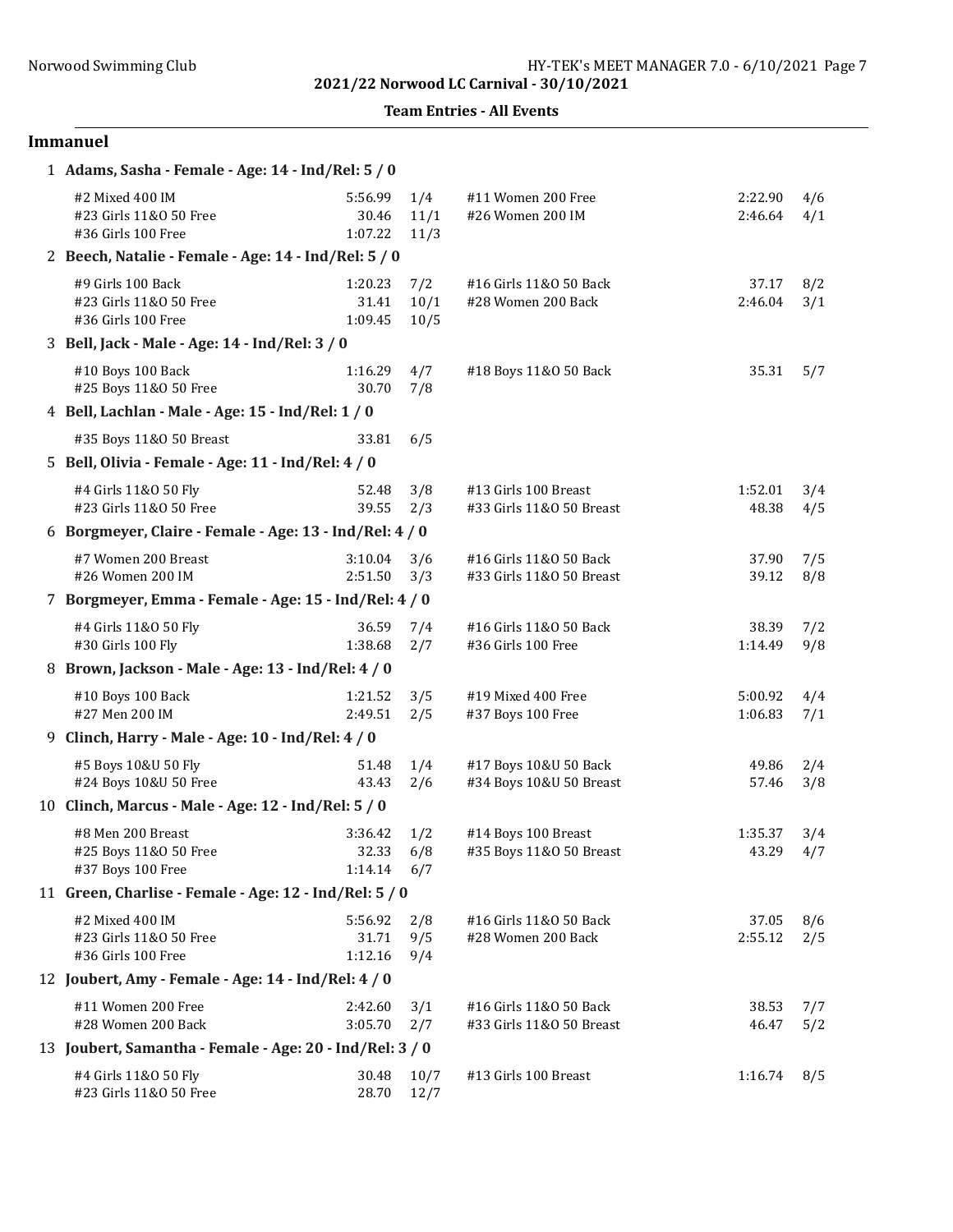Team Entries - All Events

## Immanuel

| 14 Kishinets, Isabella - Female - Age: 12 - Ind/Rel: 5 / 0              |                              |                      |                                                    |                    |             |  |
|-------------------------------------------------------------------------|------------------------------|----------------------|----------------------------------------------------|--------------------|-------------|--|
| #4 Girls 11&0 50 Fly<br>#16 Girls 11&0 50 Back<br>#36 Girls 100 Free    | 36.82<br>37.63<br>1:15.88    | 7/5<br>8/1<br>8/5    | #9 Girls 100 Back<br>#23 Girls 11&0 50 Free        | 1:21.35<br>31.16   | 6/4<br>10/2 |  |
| 15 Kishinets, Rose - Female - Age: 8 - Ind/Rel: 5 / 0                   |                              |                      |                                                    |                    |             |  |
| #3 Girls 10&U 50 Fly<br>#22 Girls 10&U 50 Free<br>#36 Girls 100 Free    | 1:02.42<br>43.73<br>1:33.51  | 2/3<br>3/2<br>4/7    | #15 Girls 10&U 50 Back<br>#32 Girls 10&U 50 Breast | 49.54<br>59.69     | 4/7<br>3/8  |  |
| 16 McAvaney, Georgia - Female - Age: 15 - Ind/Rel: 5 / 0                |                              |                      |                                                    |                    |             |  |
| #4 Girls 11&0 50 Fly<br>#23 Girls 11&0 50 Free<br>#36 Girls 100 Free    | 30.45<br>27.69<br>1:01.47    | 10/2<br>12/5<br>12/3 | #11 Women 200 Free<br>#30 Girls 100 Fly            | 2:17.33<br>1:07.28 | 4/5<br>4/4  |  |
| 17 McAvaney, Laura - Female - Age: 13 - Ind/Rel: 5 / 0                  |                              |                      |                                                    |                    |             |  |
| #2 Mixed 400 IM<br>#23 Girls 11&0 50 Free<br>#36 Girls 100 Free         | 5:34.72<br>31.85<br>1:08.95  | 2/1<br>9/1<br>11/8   | #11 Women 200 Free<br>#30 Girls 100 Fly            | 2:26.12<br>1:22.19 | 4/2<br>3/4  |  |
| 18 McAvaney, William - Male - Age: 11 - Ind/Rel: 5 / 0                  |                              |                      |                                                    |                    |             |  |
| #6 Boys 11&0 50 Fly<br>#25 Boys 11&0 50 Free<br>#37 Boys 100 Free       | 39.69<br>35.35<br>1:16.81    | 3/4<br>3/4<br>5/3    | #18 Boys 11&0 50 Back<br>#29 Men 200 Back          | 39.01<br>2:59.34   | 4/7<br>1/2  |  |
| 19 Nicholl, Chelsea - Female - Age: 16 - Ind/Rel: 5 / 0                 |                              |                      |                                                    |                    |             |  |
| #4 Girls 11&0 50 Fly<br>#16 Girls 11&0 50 Back<br>#26 Women 200 IM      | 32.60<br>34.67<br>2:49.42    | 9/1<br>9/2<br>3/4    | #7 Women 200 Breast<br>#23 Girls 11&0 50 Free      | 3:34.25<br>30.70   | 2/3<br>10/3 |  |
| 20 Noriega, Emilia - Female - Age: 13 - Ind/Rel: 5 / 0                  |                              |                      |                                                    |                    |             |  |
| #4 Girls 11&0 50 Fly<br>#23 Girls 11&0 50 Free<br>#36 Girls 100 Free    | 30.42<br>28.72<br>1:04.62    | 10/6<br>12/1<br>12/8 | #16 Girls 11&0 50 Back<br>#30 Girls 100 Fly        | 33.68<br>1:09.11   | 9/3<br>4/5  |  |
| 21 Patel, Sukti - Female - Age: 9 - Ind/Rel: 5 / 0                      |                              |                      |                                                    |                    |             |  |
| #13 Girls 100 Breast<br>#22 Girls 10&U 50 Free<br>#36 Girls 100 Free    | <b>NT</b><br>NT<br><b>NT</b> | 1/2<br>1/2<br>1/4    | #15 Girls 10&U 50 Back<br>#32 Girls 10&U 50 Breast | NΤ<br><b>NT</b>    | 1/5<br>1/1  |  |
| 22 Stenhouse, Skarlet - Female - Age: 14 - Ind/Rel: 4 / 0               |                              |                      |                                                    |                    |             |  |
| #9 Girls 100 Back<br>#23 Girls 11&0 50 Free                             | 1:27.96<br>34.93             | 5/5<br>5/5           | #16 Girls 11&0 50 Back<br>#36 Girls 100 Free       | 41.07<br>1:17.78   | 6/1<br>7/3  |  |
| 23 Thomas, Arabella - Female - Age: 12 - Ind/Rel: 5 / 0                 |                              |                      |                                                    |                    |             |  |
| #4 Girls 11&0 50 Fly<br>#19 Mixed 400 Free<br>#33 Girls 11&0 50 Breast  | 37.74<br>NT<br>45.69         | 7/1<br>2/1<br>5/3    | #9 Girls 100 Back<br>#23 Girls 11&0 50 Free        | 1:19.54<br>31.91   | 7/3<br>8/3  |  |
| 24 Tucker, Jacob - Male - Age: 9 - Ind/Rel: 5 / 0                       |                              |                      |                                                    |                    |             |  |
| #5 Boys 10&U 50 Fly<br>#24 Boys 10&U 50 Free<br>#34 Boys 10&U 50 Breast | 58.69<br>38.93<br>53.64      | 1/3<br>3/6<br>3/3    | #17 Boys 10&U 50 Back<br>#27 Men 200 IM            | 47.98<br>NΤ        | 3/6<br>1/2  |  |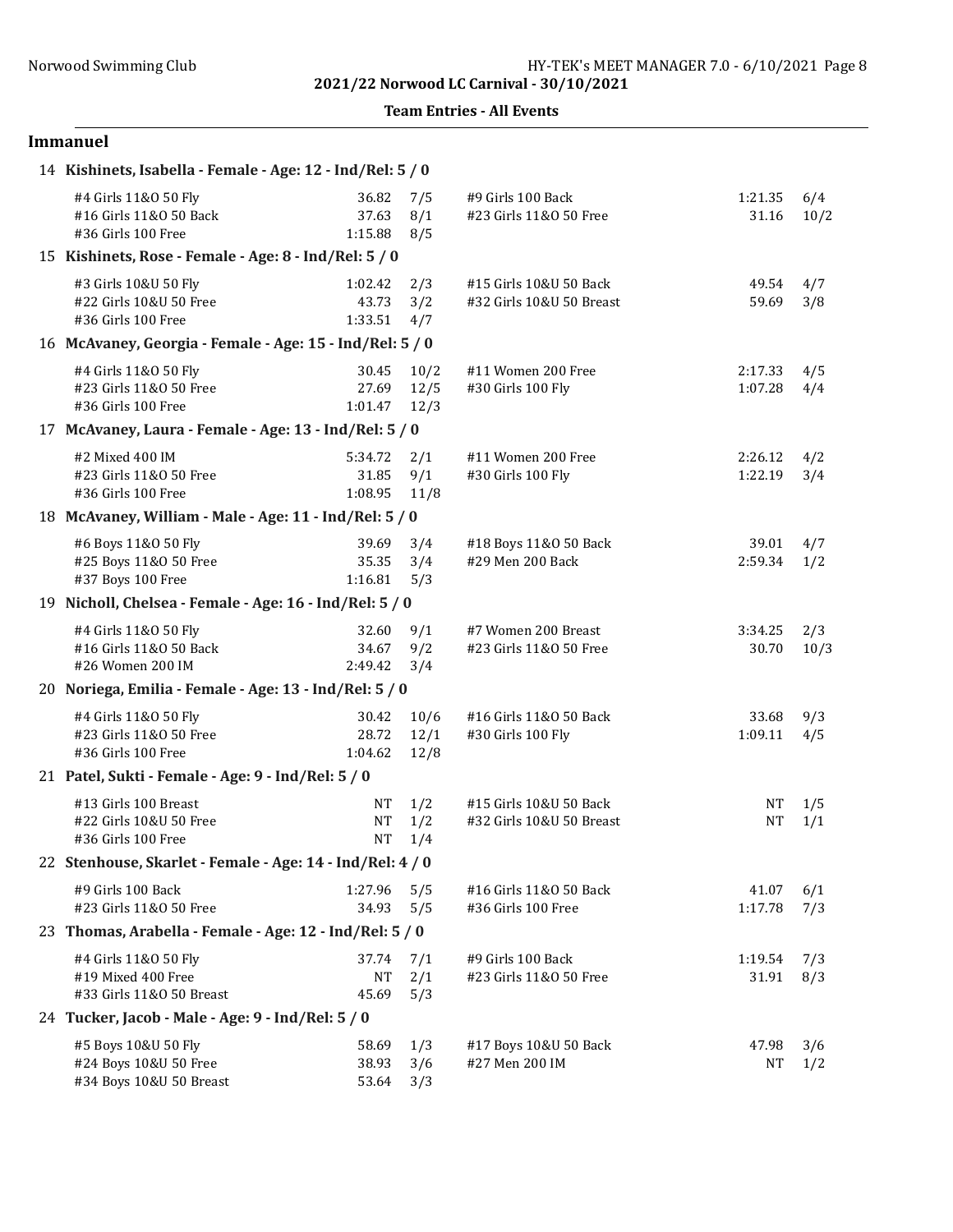#### Team Entries - All Events

## Immanuel

25 Washington, Lachlan - Male - Age: 15 - Ind/Rel: 3 / 0

#1 Mixed 800 Free 8:56.55 3/4 #12 Men 200 Free 1:59.98 3/4<br>
#21 Men 200 Fly 2:23.45 1/4 #21 Men 200 Fly Immanuel Total Individual Entries: 108 - Total Relays: 0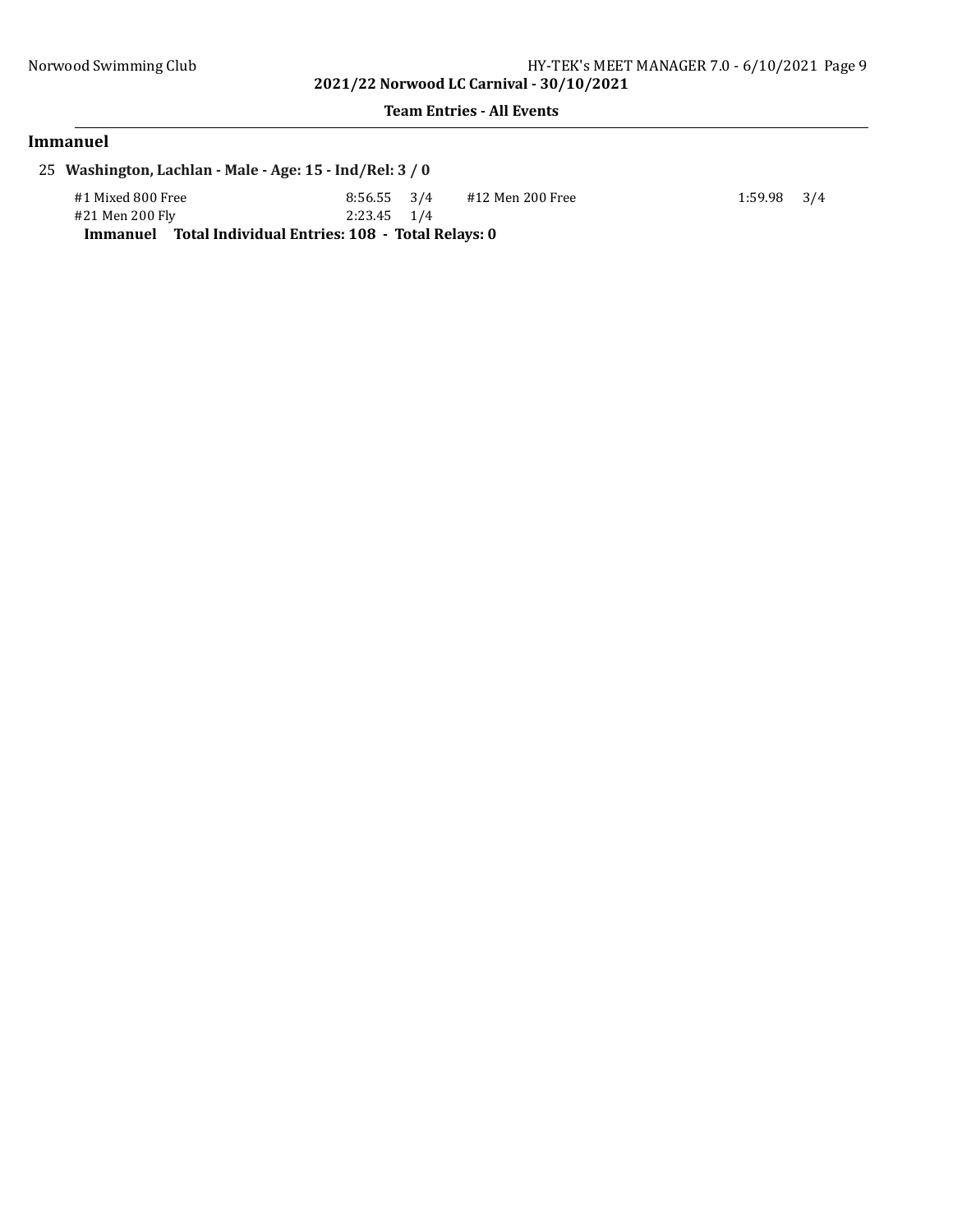Team Entries - All Events

## Kent Town

| 1 Braithwaite, Alice - Female - Age: 15 - Ind/Rel: 2 / 0                |                                 |                     |                                                    |                    |             |
|-------------------------------------------------------------------------|---------------------------------|---------------------|----------------------------------------------------|--------------------|-------------|
| #2 Mixed 400 IM                                                         | $5:13.44$ $2/5$                 |                     | #28 Women 200 Back                                 | 2:29.62            | 3/4         |
| 2 Brown, Matthew - Male - Age: 14 - Ind/Rel: 5 / 0                      |                                 |                     |                                                    |                    |             |
| #1 Mixed 800 Free<br>#25 Boys 11&0 50 Free<br>#35 Boys 11&0 50 Breast   | 9:48.07<br>29.59<br>39.47       | 3/7<br>7/2<br>5/1   | #18 Boys 11&0 50 Back<br>#31 Boys 100 Fly          | 35.45<br>1:10.65   | 5/1<br>3/8  |
| 3 Ekins, Caitlyn - Female - Age: 15 - Ind/Rel: 5 / 0                    |                                 |                     |                                                    |                    |             |
| #4 Girls 11&0 50 Fly<br>#9 Girls 100 Back<br>#33 Girls 11&0 50 Breast   | 30.74<br>1:20.93<br>40.48       | 10/1<br>7/1<br>7/3  | #7 Women 200 Breast<br>#23 Girls 11&0 50 Free      | <b>NT</b><br>29.53 | 1/3<br>11/5 |
| 4 Ewer, Sophie - Female - Age: 12 - Ind/Rel: 4 / 0                      |                                 |                     |                                                    |                    |             |
| #16 Girls 11&0 50 Back<br>#33 Girls 11&0 50 Breast                      | NΤ<br>46.77                     | 1/5<br>5/7          | #23 Girls 11&0 50 Free<br>#36 Girls 100 Free       | 34.31<br>1:19.41   | 6/1<br>7/1  |
| 5 Guth, Sophia - Female - Age: 14 - Ind/Rel: 5 / 0                      |                                 |                     |                                                    |                    |             |
| #9 Girls 100 Back<br>#16 Girls 11&0 50 Back<br>#33 Girls 11&0 50 Breast | 1:30.18<br>39.48<br>45.30       | 5/8<br>6/3<br>5/4   | #13 Girls 100 Breast<br>#23 Girls 11&0 50 Free     | 1:41.87<br>35.47   | 5/3<br>4/4  |
| 6 Linke, Jasmine - Female - Age: 11 - Ind/Rel: 5 / 0                    |                                 |                     |                                                    |                    |             |
| #1 Mixed 800 Free<br>#11 Women 200 Free<br>#36 Girls 100 Free           | <b>NT</b><br>2:37.70<br>1:06.86 | 1/6<br>3/2<br>11/4  | #4 Girls 11&0 50 Fly<br>#23 Girls 11&0 50 Free     | 34.49<br>30.63     | 8/2<br>10/5 |
| 7 Linke, Natasha - Female - Age: 10 - Ind/Rel: 5 / 0                    |                                 |                     |                                                    |                    |             |
| #3 Girls 10&U 50 Fly<br>#19 Mixed 400 Free<br>#32 Girls 10&U 50 Breast  | 43.84<br>6:41.46<br>58.83       | 3/3<br>2/5<br>3/7   | #15 Girls 10&U 50 Back<br>#22 Girls 10&U 50 Free   | 44.42<br>35.45     | 4/3<br>4/6  |
| 8 Liu, Howard - Male - Age: 12 - Ind/Rel: 5 / 0                         |                                 |                     |                                                    |                    |             |
| #14 Boys 100 Breast<br>#25 Boys 11&0 50 Free<br>#37 Boys 100 Free       | NT<br>32.70<br>1:18.19          | 1/4<br>5/2<br>5/6   | #18 Boys 11&0 50 Back<br>#35 Boys 11&0 50 Breast   | 42.20<br>45.39     | 3/1<br>3/3  |
| 9 Montes, Luke - Male - Age: 14 - Ind/Rel: 4 / 0                        |                                 |                     |                                                    |                    |             |
| #6 Boys 11&0 50 Fly<br>#18 Boys 11&0 50 Back                            | 31.15<br>34.51                  | 5/4<br>5/2          | #10 Boys 100 Back<br>#31 Boys 100 Fly              | 1:10.58<br>1:09.32 | 4/3<br>3/1  |
| 10 Scarr, Elysia - Female - Age: 13 - Ind/Rel: 5 / 0                    |                                 |                     |                                                    |                    |             |
| #4 Girls 11&0 50 Fly<br>#23 Girls 11&0 50 Free<br>#36 Girls 100 Free    | 33.08<br>31.56<br>1:12.66       | 9/8<br>10/8<br>9/6  | #9 Girls 100 Back<br>#28 Women 200 Back            | 1:20.03<br>2:45.29 | 7/6<br>3/7  |
| 11 Spagnoletti, Sofia - Female - Age: 10 - Ind/Rel: 5 / 0               |                                 |                     |                                                    |                    |             |
| #3 Girls 10&U 50 Fly<br>#22 Girls 10&U 50 Free<br>#36 Girls 100 Free    | 48.45<br>37.83<br>1:29.34       | 3/6<br>4/7<br>4/2   | #15 Girls 10&U 50 Back<br>#32 Girls 10&U 50 Breast | 45.04<br>54.01     | 4/6<br>3/3  |
| 12 Tolladay, Emily - Female - Age: 13 - Ind/Rel: 5 / 0                  |                                 |                     |                                                    |                    |             |
| #4 Girls 11&0 50 Fly<br>#23 Girls 11&0 50 Free<br>#36 Girls 100 Free    | 37.23<br>29.64<br>1:07.54       | 7/2<br>11/3<br>11/6 | #16 Girls 11&0 50 Back<br>#33 Girls 11&0 50 Breast | 34.75<br>39.47     | 9/7<br>7/4  |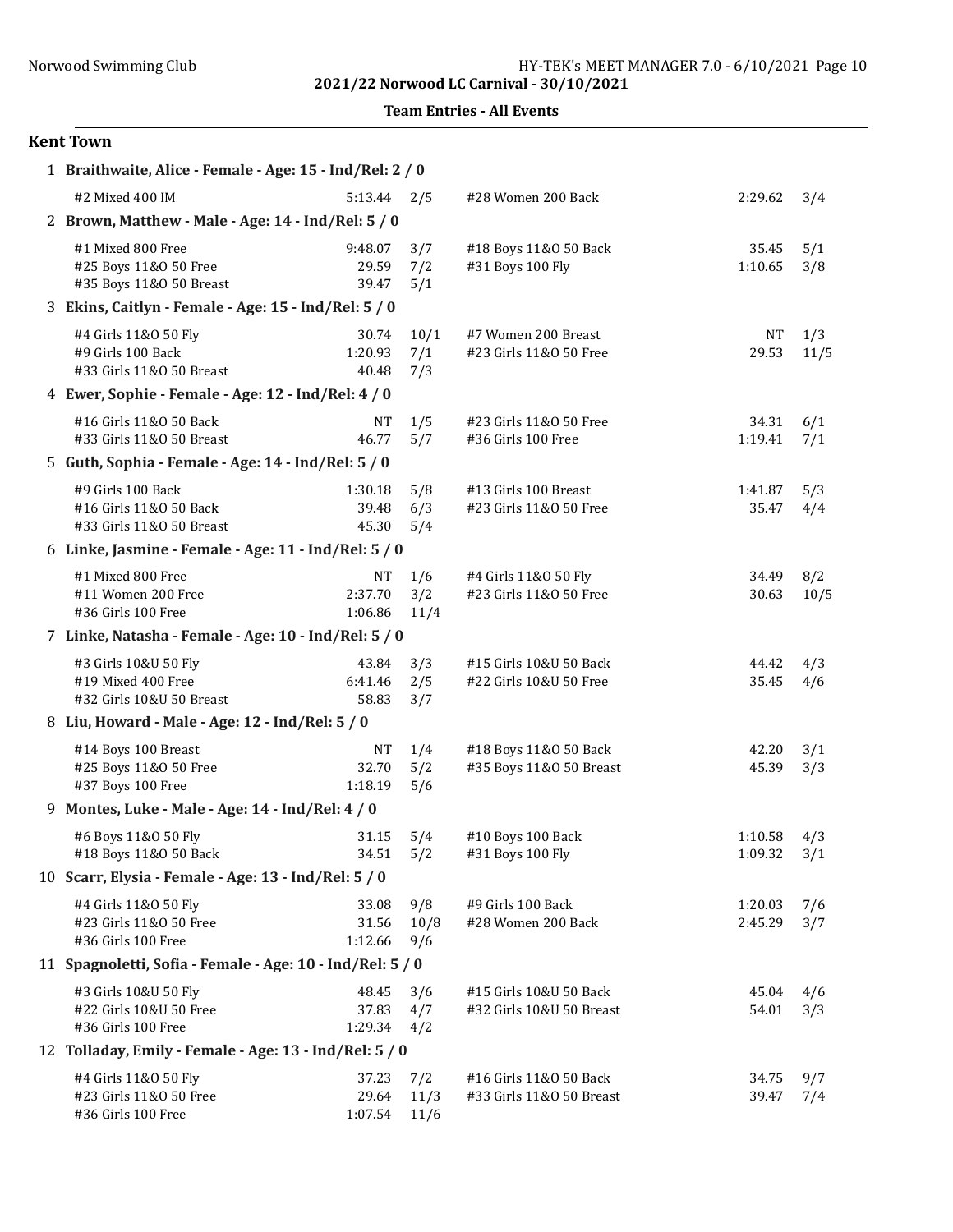#### Team Entries - All Events

## Kent Town

| 13 Vorbach, Ozzie - Male - Age: 8 - Ind/Rel: 4 / 0     |      |     |                         |     |     |
|--------------------------------------------------------|------|-----|-------------------------|-----|-----|
| #5 Boys 10&U 50 Fly                                    | NT   | 1/8 | #17 Boys 10&U 50 Back   | NT. | 1/3 |
| #24 Boys 10&U 50 Free                                  | NT   | 1/1 | #34 Boys 10&U 50 Breast | NT  | 1/6 |
| 14 Vorbach, Senna - Male - Age: 10 - Ind/Rel: 5 / 0    |      |     |                         |     |     |
| #5 Boys 10&U 50 Fly                                    | NT - | 1/1 | #14 Boys 100 Breast     | NT. | 1/5 |
| #24 Boys 10&U 50 Free                                  | NT   | 1/2 | #34 Boys 10&U 50 Breast | NT  | 1/5 |
| #37 Boys 100 Free                                      | NT   | 1/2 |                         |     |     |
| Kont Town Total Individual Entrice: 64 Total Dolove: 0 |      |     |                         |     |     |

Kent Town Total Individual Entries: 64 - Total Relays: 0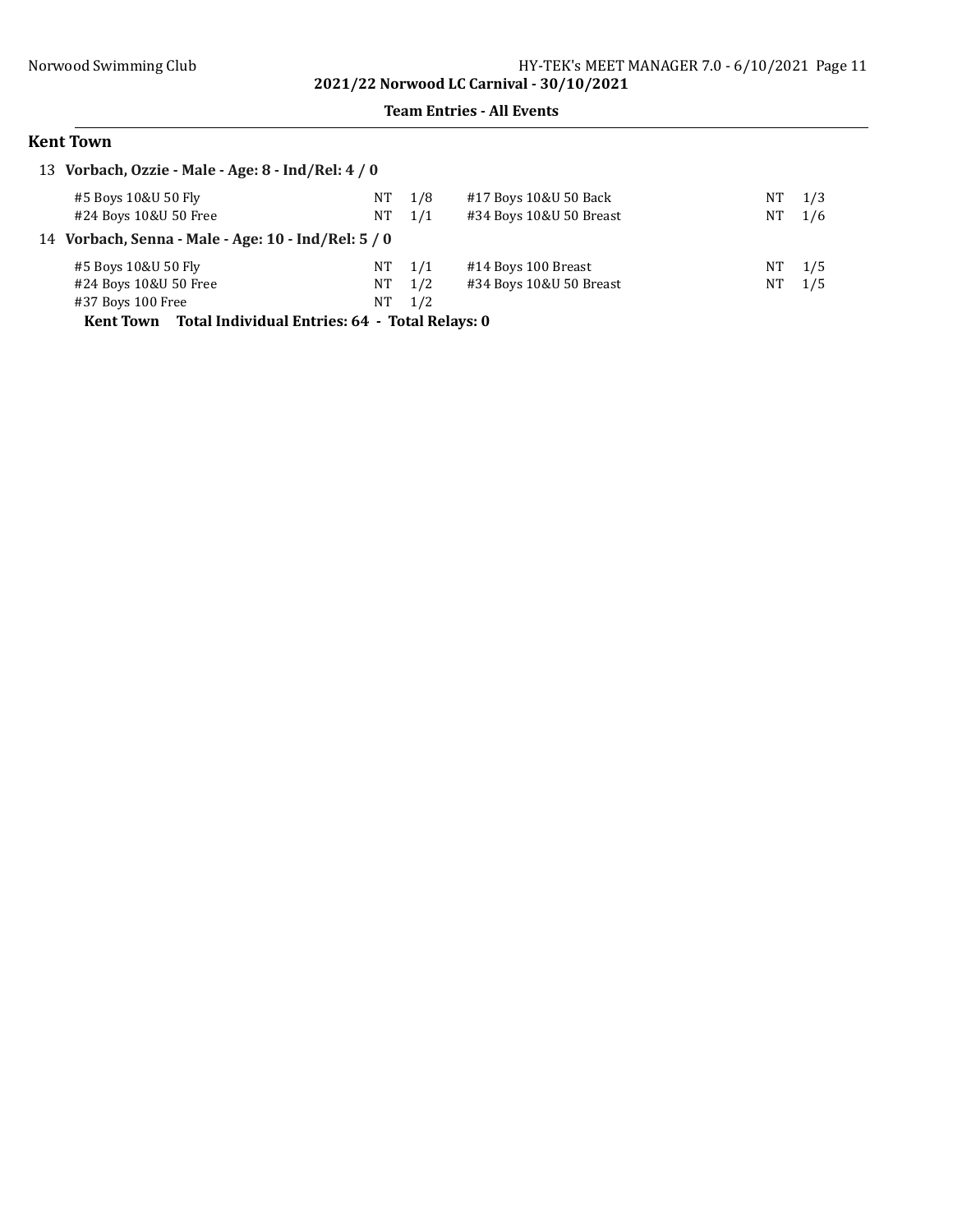|  | <b>Team Entries - All Events</b> |  |  |
|--|----------------------------------|--|--|
|--|----------------------------------|--|--|

| 1 Atkins, Peyton - Female - Age: 11 - Ind/Rel: 1 / 0                  |                                 |                   |                                                    |                    |            |
|-----------------------------------------------------------------------|---------------------------------|-------------------|----------------------------------------------------|--------------------|------------|
| #19 Mixed 400 Free                                                    | NT                              | 1/4               |                                                    |                    |            |
| 2 Bartlett, Jacques - Male - Age: 11 - Ind/Rel: 4 / 0                 |                                 |                   |                                                    |                    |            |
| #6 Boys 11&0 50 Fly<br>#25 Boys 11&0 50 Free                          | 48.40<br>41.53                  | 2/6<br>2/7        | #18 Boys 11&0 50 Back<br>#37 Boys 100 Free         | 49.31<br>1:27.86   | 2/7<br>3/4 |
| 3 Bevan, Jasmine - Female - Age: 12 - Ind/Rel: 4 / 0                  |                                 |                   |                                                    |                    |            |
| #11 Women 200 Free<br>#23 Girls 11&0 50 Free                          | 2:51.53<br>35.25                | 2/7<br>5/7        | #13 Girls 100 Breast<br>#36 Girls 100 Free         | 1:49.78<br>1:21.00 | 4/1<br>6/5 |
| 4 Bevan, Jobe - Male - Age: 10 - Ind/Rel: 5 / 0                       |                                 |                   |                                                    |                    |            |
| #5 Boys 10&U 50 Fly<br>#27 Men 200 IM<br>#37 Boys 100 Free            | 47.90<br><b>NT</b><br><b>NT</b> | 2/6<br>1/3<br>1/6 | #10 Boys 100 Back<br>#34 Boys 10&U 50 Breast       | <b>NT</b><br>50.88 | 1/3<br>3/4 |
| 5 Brink, Connor - Male - Age: 15 - Ind/Rel: 5 / 0                     |                                 |                   |                                                    |                    |            |
| #6 Boys 11&0 50 Fly<br>#14 Boys 100 Breast<br>#35 Boys 11&0 50 Breast | 33.26<br>1:19.65<br>37.07       | 5/2<br>5/2<br>5/4 | #10 Boys 100 Back<br>#25 Boys 11&0 50 Free         | 1:12.72<br>30.40   | 4/6<br>7/7 |
| 6 Broniecki, Andre - Male - Age: 18 - Ind/Rel: 3 / 0                  |                                 |                   |                                                    |                    |            |
| #8 Men 200 Breast<br>#31 Boys 100 Fly                                 | 3:05.39<br>1:07.34              | 2/2<br>3/7        | #19 Mixed 400 Free                                 | 4:56.05            | 5/7        |
| 7 Brown, Lilly - Female - Age: 11 - Ind/Rel: 5 / 0                    |                                 |                   |                                                    |                    |            |
| #4 Girls 11&0 50 Fly<br>#13 Girls 100 Breast<br>#36 Girls 100 Free    | 44.34<br>1:49.33<br>1:22.85     | 4/7<br>4/2<br>6/8 | #9 Girls 100 Back<br>#23 Girls 11&0 50 Free        | 1:34.61<br>38.29   | 4/1<br>3/2 |
| 8 Brown, Lily - Female - Age: 12 - Ind/Rel: 3 / 0                     |                                 |                   |                                                    |                    |            |
| #1 Mixed 800 Free<br>#28 Women 200 Back                               | NT<br>3:04.71                   | 1/4<br>2/6        | #13 Girls 100 Breast                               | 1:47.17            | 4/4        |
| 9 Chan, Hermione - Female - Age: 13 - Ind/Rel: 4 / 0                  |                                 |                   |                                                    |                    |            |
| #4 Girls 11&0 50 Fly<br>#30 Girls 100 Fly                             | 51.36<br><b>NT</b>              | 3/7<br>2/8        | #23 Girls 11&0 50 Free<br>#33 Girls 11&0 50 Breast | 36.73<br>44.46     | 4/8<br>6/4 |
| 10 Charles, Jake - Male - Age: 15 - Ind/Rel: 4 / 0                    |                                 |                   |                                                    |                    |            |
| #2 Mixed 400 IM<br>#19 Mixed 400 Free                                 | 5:28.21<br>4:59.95              | 2/7<br>5/8        | #14 Boys 100 Breast<br>#29 Men 200 Back            | 1:23.57<br>2:30.37 | 4/4<br>1/5 |
| 11 Charles, Tahli - Female - Age: 13 - Ind/Rel: 2 / 0                 |                                 |                   |                                                    |                    |            |
| #11 Women 200 Free                                                    | 2:32.20                         | 3/4               | #16 Girls 11&0 50 Back                             | 37.93              | 7/3        |
| 12 Codlin, Keisha - Female - Age: 16 - Ind/Rel: 4 / 0                 |                                 |                   |                                                    |                    |            |
| #9 Girls 100 Back<br>#16 Girls 11&0 50 Back                           | 1:23.30<br>37.74                | 6/6<br>7/4        | #11 Women 200 Free<br>#28 Women 200 Back           | 2:43.30<br>3:03.81 | 2/5<br>2/3 |
| 13 Collings, Joshua - Male - Age: 10 - Ind/Rel: 5 / 0                 |                                 |                   |                                                    |                    |            |
| #5 Boys 10&U 50 Fly<br>#24 Boys 10&U 50 Free<br>#37 Boys 100 Free     | 39.80<br>36.19<br>1:18.68       | 2/4<br>3/5<br>5/1 | #14 Boys 100 Breast<br>#31 Boys 100 Fly            | 1:50.76<br>1:29.31 | 2/4<br>2/2 |
| 14 Collings, Kieran - Male - Age: 14 - Ind/Rel: 5 / 0                 |                                 |                   |                                                    |                    |            |
| #8 Men 200 Breast<br>#27 Men 200 IM<br>#37 Boys 100 Free              | 3:25.19<br>2:55.03<br>1:10.48   | 1/5<br>2/6<br>6/5 | #19 Mixed 400 Free<br>#35 Boys 11&0 50 Breast      | 5:35.90<br>38.17   | 3/4<br>5/3 |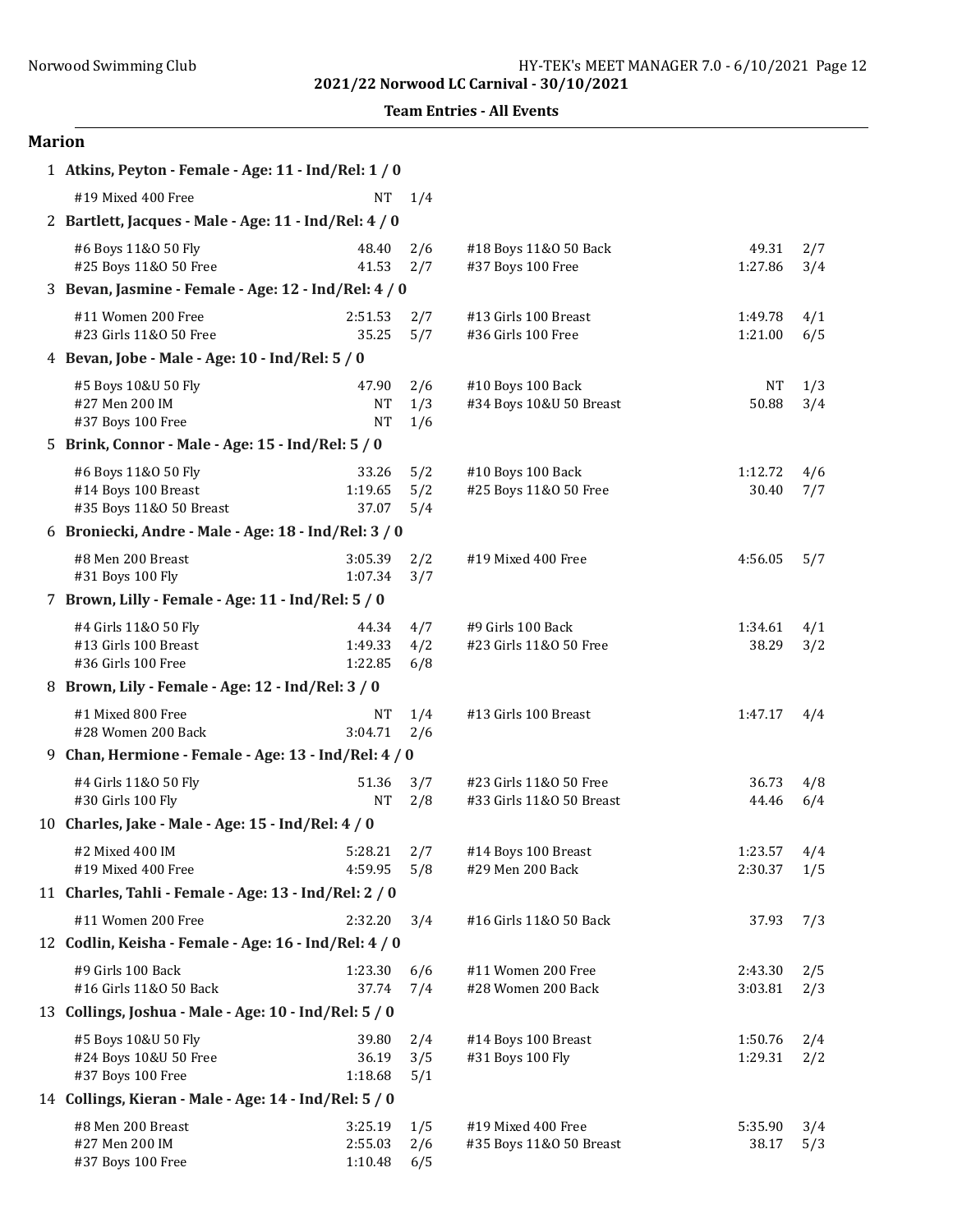Team Entries - All Events

| 15 Conroy, Charlotte - Female - Age: 13 - Ind/Rel: 4 / 0             |                                 |                   |                                                    |                    |             |
|----------------------------------------------------------------------|---------------------------------|-------------------|----------------------------------------------------|--------------------|-------------|
| #2 Mixed 400 IM<br>#23 Girls 11&0 50 Free                            | 6:04.94<br>31.89                | 1/5<br>8/5        | #11 Women 200 Free<br>#33 Girls 11&0 50 Breast     | 2:29.84<br>37.37   | 4/1<br>8/3  |
| 16 Cox, Claire - Female - Age: 13 - Ind/Rel: 3 / 0                   |                                 |                   |                                                    |                    |             |
| #7 Women 200 Breast<br>#26 Women 200 IM                              | 3:28.21<br>3:01.60              | 2/5<br>3/7        | #16 Girls 11&0 50 Back                             | 39.55              | 6/6         |
| 17 Crabb, Jasmine - Female - Age: 15 - Ind/Rel: 5 / 0                |                                 |                   |                                                    |                    |             |
| #13 Girls 100 Breast<br>#23 Girls 11&0 50 Free<br>#36 Girls 100 Free | 1:59.78<br>36.94<br>1:27.08     | 3/2<br>3/4<br>5/8 | #16 Girls 11&0 50 Back<br>#26 Women 200 IM         | 44.93<br>NΤ        | 4/6<br>1/7  |
| 18 Crean, Allegra - Female - Age: 12 - Ind/Rel: 4 / 0                |                                 |                   |                                                    |                    |             |
| #7 Women 200 Breast<br>#23 Girls 11&0 50 Free                        | 3:24.59<br>33.56                | 3/8<br>7/8        | #16 Girls 11&0 50 Back<br>#28 Women 200 Back       | 37.69<br>2:49.68   | 8/8<br>2/4  |
| 19 Daunt, Emily - Female - Age: 11 - Ind/Rel: 5 / 0                  |                                 |                   |                                                    |                    |             |
| #13 Girls 100 Breast<br>#30 Girls 100 Fly<br>#36 Girls 100 Free      | 1:34.12<br><b>NT</b><br>1:15.96 | 7/7<br>1/5<br>8/3 | #26 Women 200 IM<br>#33 Girls 11&0 50 Breast       | NT<br>43.68        | 1/8<br>7/7  |
| 20 Doyle, Daisy - Female - Age: 8 - Ind/Rel: 2 / 0                   |                                 |                   |                                                    |                    |             |
| #15 Girls 10&U 50 Back                                               | 1:02.18                         | 2/6               | #22 Girls 10&U 50 Free                             | 53.03              | 2/2         |
| 21 Doyle, Lily - Female - Age: 15 - Ind/Rel: 4 / 0                   |                                 |                   |                                                    |                    |             |
| #1 Mixed 800 Free<br>#28 Women 200 Back                              | 10:19.83<br>2:35.59             | 2/4<br>3/5        | #19 Mixed 400 Free<br>#36 Girls 100 Free           | 5:10.56<br>1:11.00 | 4/3<br>10/6 |
| 22 Doyle, Poppy - Female - Age: 12 - Ind/Rel: 5 / 0                  |                                 |                   |                                                    |                    |             |
| #1 Mixed 800 Free<br>#23 Girls 11&0 50 Free<br>#30 Girls 100 Fly     | 10:12.60<br>32.85<br>1:23.20    | 3/8<br>7/4<br>3/3 | #11 Women 200 Free<br>#26 Women 200 IM             | 2:29.82<br>2:51.12 | 4/7<br>3/5  |
| 23 Fisher, Isabella - Female - Age: 12 - Ind/Rel: 5 / 0              |                                 |                   |                                                    |                    |             |
| #9 Girls 100 Back<br>#16 Girls 11&0 50 Back<br>#36 Girls 100 Free    | 1:28.83<br>39.09<br>1:26.39     | 5/2<br>6/4<br>5/7 | #13 Girls 100 Breast<br>#26 Women 200 IM           | 1:48.89<br>NΤ      | 4/3<br>1/3  |
| 24 Gaganis, Maria - Female - Age: 13 - Ind/Rel: 4 / 0                |                                 |                   |                                                    |                    |             |
| #11 Women 200 Free<br>#23 Girls 11&0 50 Free                         | 2:31.74<br>32.29                | 4/8<br>8/2        | #19 Mixed 400 Free<br>#36 Girls 100 Free           | 5:34.80<br>1:14.44 | 4/1<br>9/1  |
| 25 Gaganis, Paul - Male - Age: 10 - Ind/Rel: 4 / 0                   |                                 |                   |                                                    |                    |             |
| #5 Boys 10&U 50 Fly<br>#24 Boys 10&U 50 Free                         | 1:03.76<br>48.86                | 1/6<br>1/5        | #17 Boys 10&U 50 Back<br>#34 Boys 10&U 50 Breast   | 57.27<br>59.97     | 2/1<br>2/5  |
| 26 Hallam, Sophia - Female - Age: 11 - Ind/Rel: 5 / 0                |                                 |                   |                                                    |                    |             |
| #9 Girls 100 Back<br>#16 Girls 11&0 50 Back<br>#36 Girls 100 Free    | 1:24.79<br>39.15<br>1:15.61     | 6/2<br>6/5<br>8/4 | #13 Girls 100 Breast<br>#33 Girls 11&0 50 Breast   | 1:38.05<br>45.69   | 6/6<br>5/5  |
| 27 Kornmeier, Lily - Female - Age: 12 - Ind/Rel: 5 / 0               |                                 |                   |                                                    |                    |             |
| #13 Girls 100 Breast<br>#30 Girls 100 Fly<br>#36 Girls 100 Free      | 1:40.84<br>1:28.70<br>1:18.32   | 6/8<br>3/8<br>7/2 | #16 Girls 11&0 50 Back<br>#33 Girls 11&0 50 Breast | 58.55<br>47.40     | 2/1<br>4/4  |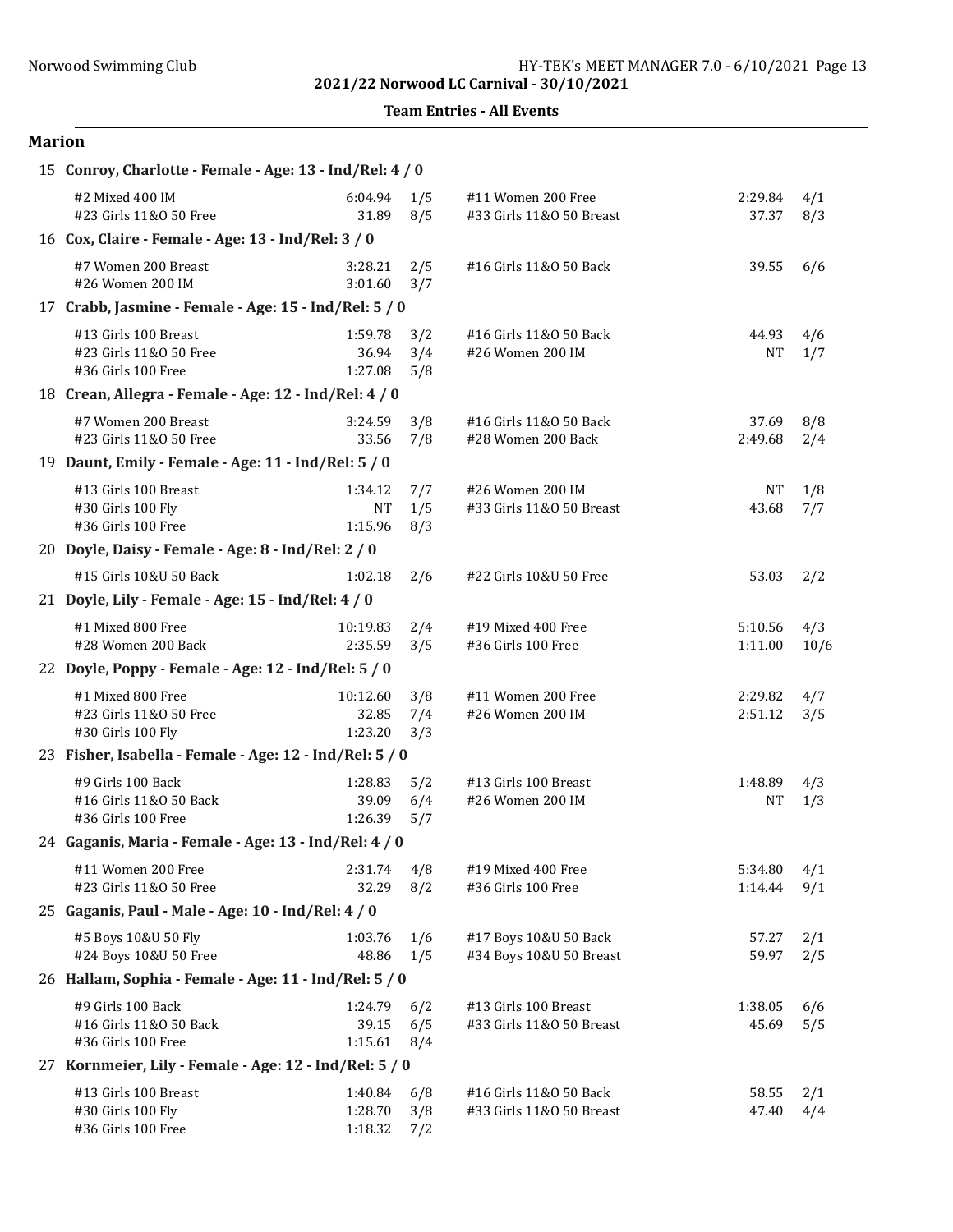Team Entries - All Events

| 28 Kupsch, Diezel - Male - Age: 15 - Ind/Rel: 3 / 0                  |                             |                   |                                                    |                    |            |
|----------------------------------------------------------------------|-----------------------------|-------------------|----------------------------------------------------|--------------------|------------|
| #2 Mixed 400 IM<br>#35 Boys 11&0 50 Breast                           | NT<br>34.20                 | 1/6<br>6/3        | #19 Mixed 400 Free                                 | 5:35.69            | 4/8        |
| 29 Kupsch, Phoenix - Male - Age: 11 - Ind/Rel: 5 / 0                 |                             |                   |                                                    |                    |            |
| #6 Boys 11&0 50 Fly<br>#25 Boys 11&0 50 Free<br>#37 Boys 100 Free    | 39.92<br>33.91<br>1:24.72   | 3/5<br>4/6<br>4/7 | #18 Boys 11&0 50 Back<br>#31 Boys 100 Fly          | 37.70<br>1:47.81   | 4/3<br>1/5 |
| 30 Kupsch, Tarcan - Male - Age: 13 - Ind/Rel: 5 / 0                  |                             |                   |                                                    |                    |            |
| #1 Mixed 800 Free<br>#19 Mixed 400 Free<br>#35 Boys 11&0 50 Breast   | NΤ<br>5:18.82<br>45.80      | 2/1<br>4/6<br>3/6 | #10 Boys 100 Back<br>#27 Men 200 IM                | 1:23.97<br>3:21.41 | 3/7<br>2/8 |
| 31 Laird-Britton, Charlize - Female - Age: 13 - Ind/Rel: 5 / 0       |                             |                   |                                                    |                    |            |
| #4 Girls 11&0 50 Fly<br>#23 Girls 11&0 50 Free<br>#36 Girls 100 Free | 32.31<br>32.94<br>1:12.56   | 9/2<br>7/5<br>9/3 | #11 Women 200 Free<br>#33 Girls 11&0 50 Breast     | 2:32.51<br>37.57   | 3/5<br>8/2 |
| 32 Laird-Britton, Hunter - Female - Age: 15 - Ind/Rel: 3 / 0         |                             |                   |                                                    |                    |            |
| #1 Mixed 800 Free<br>#36 Girls 100 Free                              | <b>NT</b><br>1:00.29        | 2/2<br>12/5       | #20 Women 200 Fly                                  | 3:09.65            | 1/5        |
| 33 Larven, Lachlan - Male - Age: 14 - Ind/Rel: 4 / 0                 |                             |                   |                                                    |                    |            |
| #1 Mixed 800 Free<br>#12 Men 200 Free                                | 9:31.09<br>2:18.97          | 3/3<br>2/4        | #6 Boys 11&0 50 Fly<br>#19 Mixed 400 Free          | 33.72<br>4:45.71   | 5/1<br>5/2 |
| 34 Mackinnon, Oliver - Male - Age: 13 - Ind/Rel: 1 / 0               |                             |                   |                                                    |                    |            |
| #1 Mixed 800 Free                                                    | <b>NT</b>                   | 2/7               |                                                    |                    |            |
| 35 Mosley, Leif - Male - Age: 11 - Ind/Rel: 4 / 0                    |                             |                   |                                                    |                    |            |
| #8 Men 200 Breast<br>#21 Men 200 Fly                                 | NT<br><b>NT</b>             | 1/1<br>1/3        | #10 Boys 100 Back<br>#37 Boys 100 Free             | 1:28.63<br>1:16.53 | 3/8<br>5/5 |
| 36 Mosley, Levi - Male - Age: 13 - Ind/Rel: 4 / 0                    |                             |                   |                                                    |                    |            |
| #8 Men 200 Breast<br>#21 Men 200 Fly                                 | 3:40.27<br>3:24.14          | 1/7<br>1/5        | #10 Boys 100 Back<br>#37 Boys 100 Free             | 1:23.00<br>1:15.04 | 3/2<br>5/4 |
| 37 Murfitt, Amelia - Female - Age: 10 - Ind/Rel: 4 / 0               |                             |                   |                                                    |                    |            |
| #3 Girls 10&U 50 Fly<br>#22 Girls 10&U 50 Free                       | NT<br>NΤ                    | 2/7<br>1/3        | #15 Girls 10&U 50 Back<br>#32 Girls 10&U 50 Breast | NT<br>NT           | 2/1<br>1/3 |
| 38 Murfitt, Evie - Female - Age: 12 - Ind/Rel: 4 / 0                 |                             |                   |                                                    |                    |            |
| #4 Girls 11&0 50 Fly<br>#23 Girls 11&0 50 Free                       | NΤ<br><b>NT</b>             | 2/1<br>1/7        | #16 Girls 11&0 50 Back<br>#33 Girls 11&0 50 Breast | NT<br>NT           | 1/3<br>1/3 |
| 39 Murfitt, Lily - Female - Age: 12 - Ind/Rel: 4 / 0                 |                             |                   |                                                    |                    |            |
| #4 Girls 11&0 50 Fly<br>#23 Girls 11&0 50 Free                       | NΤ<br><b>NT</b>             | 1/4<br>1/6        | #16 Girls 11&0 50 Back<br>#33 Girls 11&0 50 Breast | NT<br><b>NT</b>    | 2/8<br>1/5 |
| 40 Ni, Adison - Male - Age: 11 - Ind/Rel: 5 / 0                      |                             |                   |                                                    |                    |            |
| #6 Boys 11&0 50 Fly<br>#14 Boys 100 Breast<br>#29 Men 200 Back       | 38.08<br>1:31.75<br>3:15.41 | 4/7<br>4/2<br>1/7 | #10 Boys 100 Back<br>#25 Boys 11&0 50 Free         | 1:22.22<br>33.01   | 3/3<br>5/1 |
| 41 Norman, Grace - Female - Age: 12 - Ind/Rel: 3 / 0                 |                             |                   |                                                    |                    |            |
| #26 Women 200 IM<br>#36 Girls 100 Free                               | 3:08.90<br>1:22.78          | 2/5<br>6/1        | #30 Girls 100 Fly                                  | 1:22.11            | 4/8        |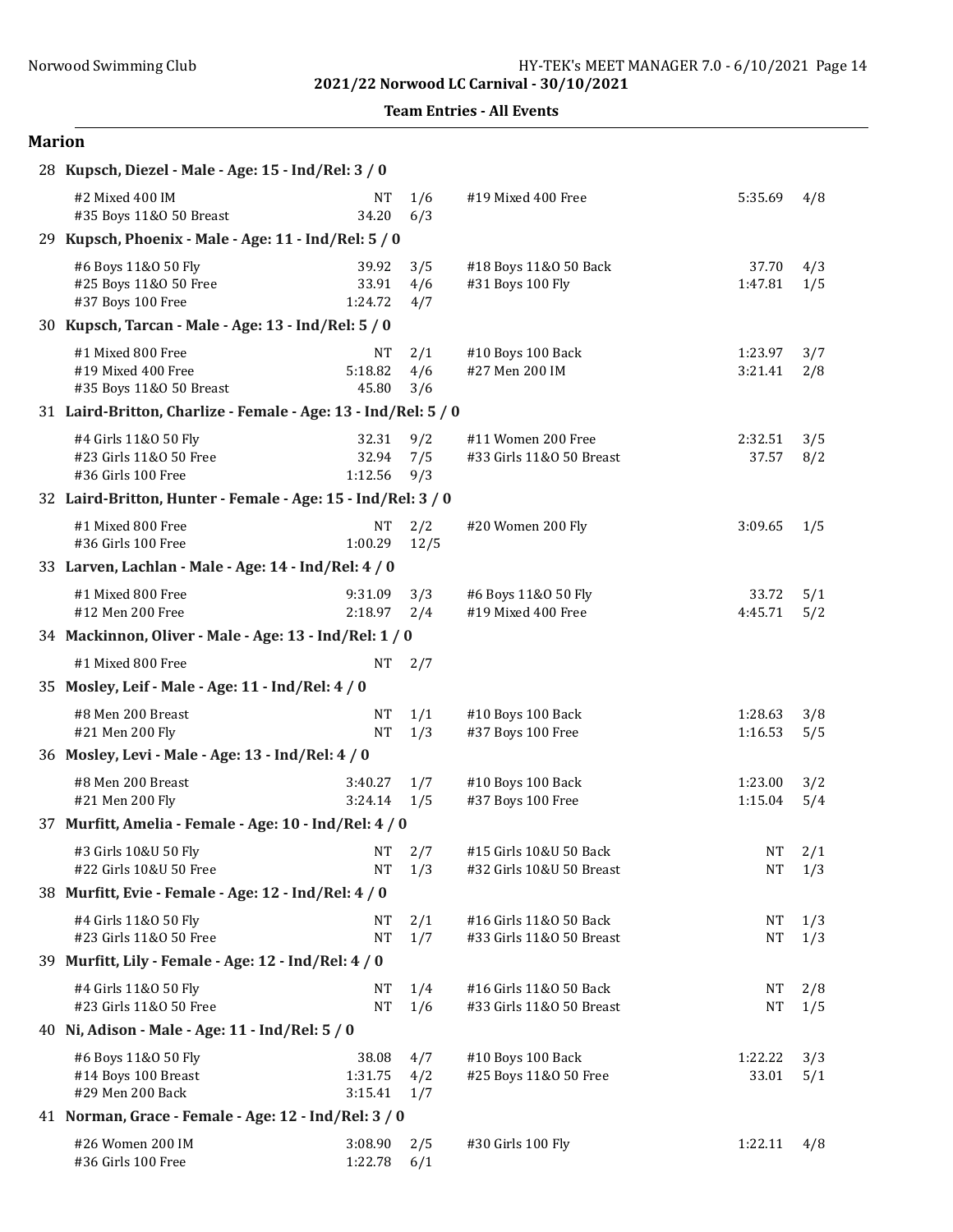Team Entries - All Events

| 42 Norman, Oscar - Male - Age: 10 - Ind/Rel: 3 / 0                  |                               |                    |                                                    |                    |             |
|---------------------------------------------------------------------|-------------------------------|--------------------|----------------------------------------------------|--------------------|-------------|
| #17 Boys 10&U 50 Back<br>#37 Boys 100 Free                          | 53.32<br><b>NT</b>            | 2/2<br>1/3         | #24 Boys 10&U 50 Free                              | 47.03              | 2/8         |
| 43 O'Neill, Joshua - Male - Age: 13 - Ind/Rel: 5 / 0                |                               |                    |                                                    |                    |             |
| #6 Boys 11&0 50 Fly<br>#25 Boys 11&0 50 Free<br>#37 Boys 100 Free   | NT<br>32.43<br><b>NT</b>      | 1/5<br>5/4<br>2/8  | #18 Boys 11&0 50 Back<br>#35 Boys 11&0 50 Breast   | 36.47<br>47.44     | 4/4<br>2/4  |
| 44 Osborn, Anabelle - Female - Age: 8 - Ind/Rel: 4 / 0              |                               |                    |                                                    |                    |             |
| #3 Girls 10&U 50 Fly<br>#22 Girls 10&U 50 Free                      | <b>NT</b><br>47.42            | 1/3<br>2/4         | #15 Girls 10&U 50 Back<br>#32 Girls 10&U 50 Breast | 53.39<br>1:04.91   | 3/7<br>2/5  |
| 45 Osborn, Jessica - Female - Age: 11 - Ind/Rel: 4 / 0              |                               |                    |                                                    |                    |             |
| #4 Girls 11&0 50 Fly<br>#33 Girls 11&0 50 Breast                    | 40.07<br>51.95                | 5/2<br>3/3         | #16 Girls 11&0 50 Back<br>#36 Girls 100 Free       | 41.69<br>1:11.39   | 5/6<br>10/1 |
| 46 Reed, Joshua - Male - Age: 10 - Ind/Rel: 4 / 0                   |                               |                    |                                                    |                    |             |
| #5 Boys 10&U 50 Fly<br>#24 Boys 10&U 50 Free                        | 47.98<br>40.28                | 2/2<br>3/8         | #17 Boys 10&U 50 Back<br>#34 Boys 10&U 50 Breast   | 47.65<br>54.21     | 3/3<br>3/2  |
| 47 Rezaei, Diana - Female - Age: 11 - Ind/Rel: 5 / 0                |                               |                    |                                                    |                    |             |
| #7 Women 200 Breast<br>#23 Girls 11&0 50 Free<br>#36 Girls 100 Free | <b>NT</b><br>31.78<br>1:06.86 | 1/2<br>9/2<br>11/5 | #19 Mixed 400 Free<br>#33 Girls 11&0 50 Breast     | <b>NT</b><br>40.18 | 1/5<br>7/5  |
| 48 Sebestyen, Laura - Female - Age: 11 - Ind/Rel: 5 / 0             |                               |                    |                                                    |                    |             |
| #4 Girls 11&0 50 Fly<br>#26 Women 200 IM<br>#36 Girls 100 Free      | 40.59<br><b>NT</b><br>1:21.84 | 5/1<br>1/1<br>6/6  | #9 Girls 100 Back<br>#30 Girls 100 Fly             | 1:31.07<br>1:32.03 | 4/5<br>2/5  |
| 49 Shrestha, Pranita - Female - Age: 13 - Ind/Rel: 4 / 0            |                               |                    |                                                    |                    |             |
| #4 Girls 11&0 50 Fly<br>#13 Girls 100 Breast                        | 46.13<br>1:43.18              | 3/4<br>5/6         | #9 Girls 100 Back<br>#36 Girls 100 Free            | 1:38.47<br>NΤ      | 3/3<br>2/5  |
| 50 Tooth, Olivia - Female - Age: 12 - Ind/Rel: 4 / 0                |                               |                    |                                                    |                    |             |
| #4 Girls 11&0 50 Fly<br>#23 Girls 11&0 50 Free                      | <b>NT</b><br><b>NT</b>        | 1/5<br>1/2         | #16 Girls 11&0 50 Back<br>#33 Girls 11&0 50 Breast | NΤ<br><b>NT</b>    | 1/4<br>1/6  |
| 51 Trumble, Madeleine - Female - Age: 15 - Ind/Rel: 3 / 0           |                               |                    |                                                    |                    |             |
| #2 Mixed 400 IM<br>#36 Girls 100 Free                               | 5:25.14<br>1:01.67            | 2/2<br>12/6        | #23 Girls 11&0 50 Free                             | 27.81              | 12/6        |
| 52 Umakaran, Sanjay - Male - Age: 12 - Ind/Rel: 5 / 0               |                               |                    |                                                    |                    |             |
| #8 Men 200 Breast<br>#12 Men 200 Free<br>#37 Boys 100 Free          | 3:31.94<br>2:39.51<br>1:18.61 | 1/6<br>2/1<br>5/7  | #10 Boys 100 Back<br>#27 Men 200 IM                | 1:45.25<br>3:17.93 | 2/6<br>2/1  |
| 53 Umakaran, Santhosh - Male - Age: 10 - Ind/Rel: 5 / 0             |                               |                    |                                                    |                    |             |
| #10 Boys 100 Back<br>#27 Men 200 IM<br>#37 Boys 100 Free            | 1:32.09<br>NT<br>1:25.53      | 2/5<br>1/1<br>4/1  | #14 Boys 100 Breast<br>#31 Boys 100 Fly            | 1:53.43<br>1:27.55 | 2/6<br>2/6  |
| 54 Vaughan, Maximilian - Male - Age: 10 - Ind/Rel: 5 / 0            |                               |                    |                                                    |                    |             |
| #5 Boys 10&U 50 Fly<br>#17 Boys 10&U 50 Back<br>#31 Boys 100 Fly    | 39.93<br>39.48<br>1:33.63     | 2/5<br>3/4<br>2/7  | #10 Boys 100 Back<br>#24 Boys 10&U 50 Free         | 1:29.26<br>34.91   | 2/4<br>3/4  |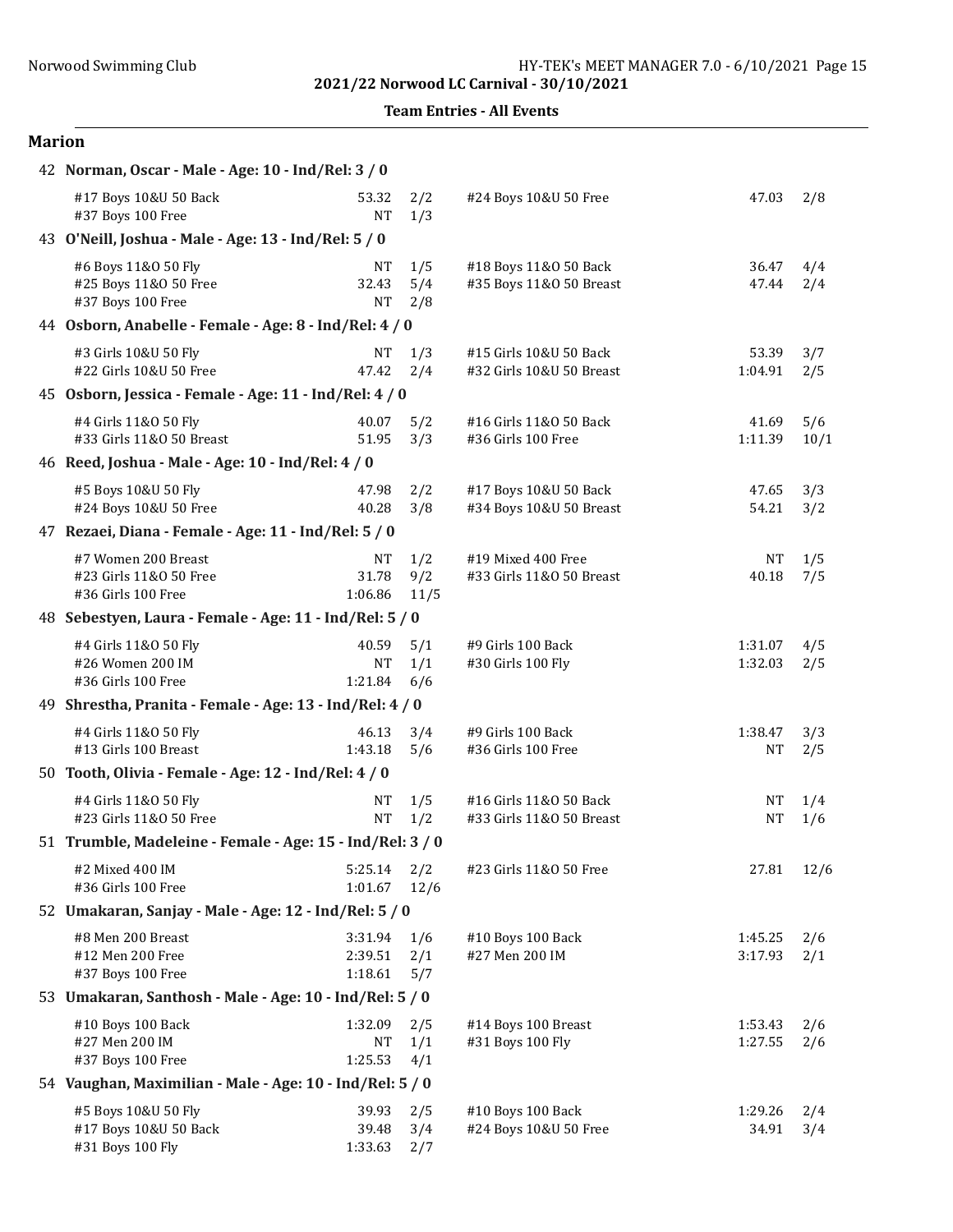|  | <b>Team Entries - All Events</b> |  |  |
|--|----------------------------------|--|--|
|--|----------------------------------|--|--|

| 55 Waller, Arabella - Female - Age: 11 - Ind/Rel: 5 / 0                                              |                                                                             |                    |                                                    |                            |            |
|------------------------------------------------------------------------------------------------------|-----------------------------------------------------------------------------|--------------------|----------------------------------------------------|----------------------------|------------|
| #4 Girls 11&0 50 Fly<br>#13 Girls 100 Breast<br>#33 Girls 11&0 50 Breast                             | 52.38<br>2:02.82<br>51.50                                                   | 3/1<br>3/1<br>3/5  | #9 Girls 100 Back<br>#16 Girls 11&0 50 Back        | <b>NT</b><br>44.90         | 2/2<br>4/3 |
| 56 Warriner, Phoebe - Female - Age: 11 - Ind/Rel: 5 / 0                                              |                                                                             |                    |                                                    |                            |            |
| #13 Girls 100 Breast<br>#23 Girls 11&0 50 Free<br>#36 Girls 100 Free                                 | 2:06.58<br>39.50<br>1:26.11                                                 | 2/5<br>3/8<br>5/6  | #16 Girls 11&0 50 Back<br>#33 Girls 11&0 50 Breast | 52.35<br>56.86             | 2/3<br>2/2 |
| 57 Weston, Mia Jayne - Female - Age: 10 - Ind/Rel: 5 / 0                                             |                                                                             |                    |                                                    |                            |            |
| #9 Girls 100 Back<br>#15 Girls 10&U 50 Back<br>#32 Girls 10&U 50 Breast                              | 1:29.58<br>47.87<br>49.08                                                   | 5/7<br>4/2<br>3/4  | #13 Girls 100 Breast<br>#22 Girls 10&U 50 Free     | 1:43.99<br>41.40           | 5/2<br>3/4 |
| 58 Zhao, Lexie - Female - Age: 11 - Ind/Rel: 3 / 0                                                   |                                                                             |                    |                                                    |                            |            |
| #13 Girls 100 Breast<br>#36 Girls 100 Free<br>Marion Total Individual Entries: 237 - Total Relays: 0 | NT<br><b>NT</b>                                                             | 1/3<br>2/3         | #16 Girls 11&0 50 Back                             | <b>NT</b>                  | 1/6        |
| <b>Mountain Pool</b>                                                                                 |                                                                             |                    |                                                    |                            |            |
| 1 Fourie, Emma - Female - Age: 11 - Ind/Rel: 5 / 0                                                   |                                                                             |                    |                                                    |                            |            |
| #4 Girls 11&0 50 Fly<br>#16 Girls 11&0 50 Back<br>#30 Girls 100 Fly                                  | 44.20<br>44.11<br>2:06.41                                                   | 4/2<br>4/4<br>2/1  | #9 Girls 100 Back<br>#23 Girls 11&0 50 Free        | 1:48.11<br>38.30           | 3/7<br>3/7 |
| 2 Ratzmer, Haylee - Female - Age: 13 - Ind/Rel: 5 / 0                                                |                                                                             |                    |                                                    |                            |            |
| #7 Women 200 Breast<br>#16 Girls 11&0 50 Back<br>#33 Girls 11&0 50 Breast                            | 3:20.35<br>41.46<br>42.15                                                   | 3/7<br>5/3<br>7/6  | #13 Girls 100 Breast<br>#23 Girls 11&0 50 Free     | 1:34.80<br>35.64           | 7/1<br>4/5 |
| 3 Schulz, Nathan - Male - Age: 12 - Ind/Rel: 5 / 0                                                   |                                                                             |                    |                                                    |                            |            |
| #6 Boys 11&0 50 Fly<br>#18 Boys 11&0 50 Back<br>#35 Boys 11&0 50 Breast                              | 43.51<br>41.43<br>52.54                                                     | 3/8<br>3/4<br>2/2  | #12 Men 200 Free<br>#27 Men 200 IM                 | 2:53.44<br>3:21.55         | 1/4<br>1/4 |
| 4 Schulz, Olivia - Female - Age: 14 - Ind/Rel: 5 / 0                                                 |                                                                             |                    |                                                    |                            |            |
| #4 Girls 11&0 50 Fly<br>#16 Girls 11&0 50 Back<br>#33 Girls 11&0 50 Breast                           | 43.19<br>46.00<br>45.08                                                     | 4/6<br>3/4<br>6/8  | #7 Women 200 Breast<br>#26 Women 200 IM            | 3:35.50<br>$3:20.41$ $2/2$ | 2/6        |
| 5 Starr, Annabelle - Female - Age: 13 - Ind/Rel: 5 / 0                                               |                                                                             |                    |                                                    |                            |            |
| #4 Girls 11&0 50 Fly<br>#23 Girls 11&0 50 Free<br>#36 Girls 100 Free<br><b>Mountain Pool</b>         | 33.73<br>31.84<br>1:08.76<br>Total Individual Entries: 25 - Total Relays: 0 | 8/6<br>9/7<br>11/1 | #9 Girls 100 Back<br>#30 Girls 100 Fly             | 1:20.29<br>1:15.59         | 7/7<br>4/2 |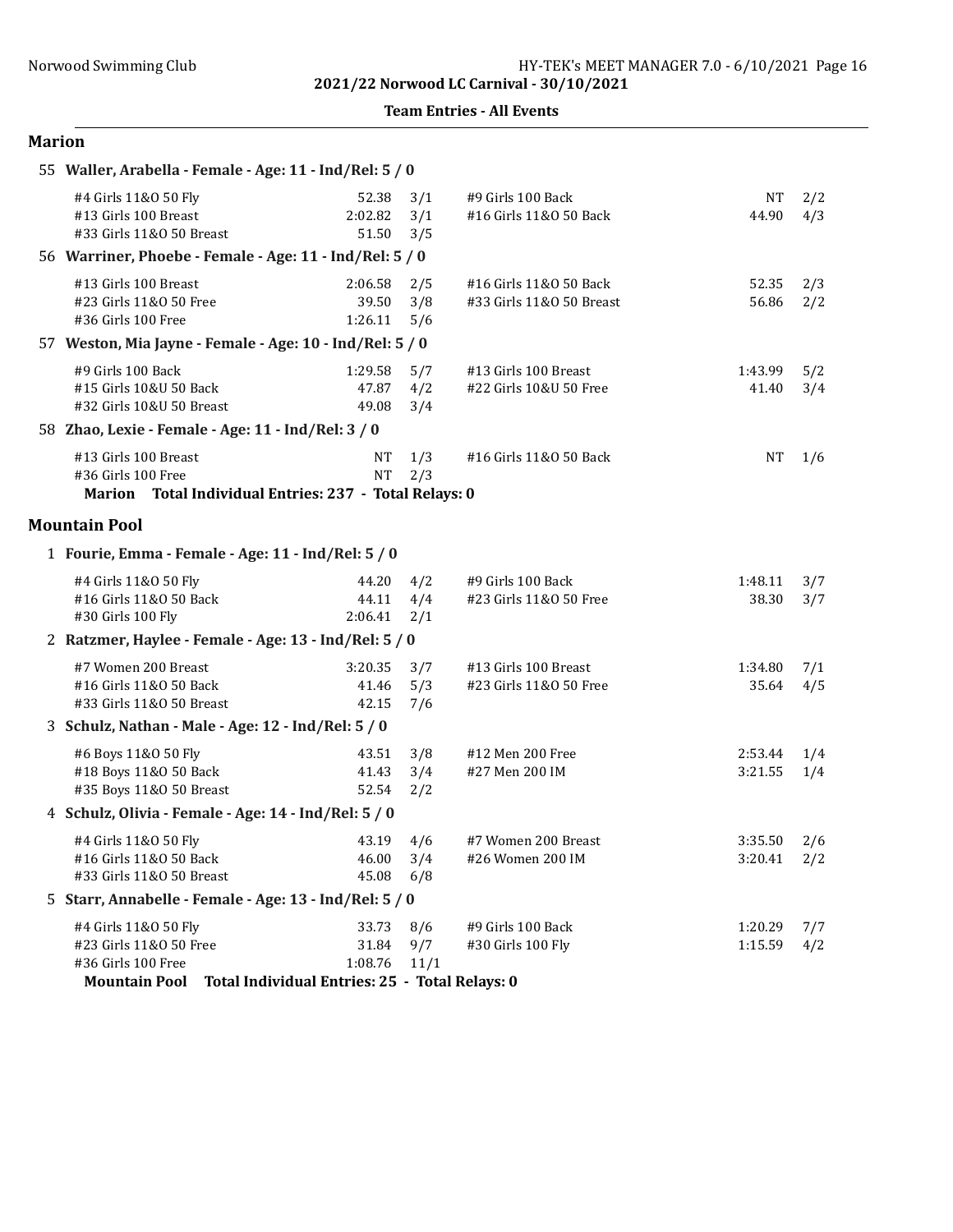#### Team Entries - All Events

# Murray Bridge

|                        | 1 Roberts, Isabella - Female - Age: 13 - Ind/Rel: 5 / 0 |     |                          |         |     |
|------------------------|---------------------------------------------------------|-----|--------------------------|---------|-----|
| #11 Women 200 Free     | 2:50.16                                                 | 2/2 | #13 Girls 100 Breast     | 1:39.91 | 6/1 |
| #23 Girls 11&0 50 Free | 34.64                                                   | 5/4 | #33 Girls 11&0 50 Breast | 44.38   | 7/8 |
| $#36$ Girls 100 Free   | 1:16.53                                                 | 8/7 |                          |         |     |
|                        | 2 Smith, Keeley - Female - Age: 13 - Ind/Rel: 5 / 0     |     |                          |         |     |
| #4 Girls 11&0 50 Fly   | 42.54                                                   | 4/3 | #9 Girls 100 Back        | 1:33.89 | 4/7 |
| #19 Mixed 400 Free     | 5:56.73                                                 | 3/7 | #28 Women 200 Back       | 3:19.46 | 2/8 |
| $#36$ Girls 100 Free   | 1:16.72                                                 | 8/1 |                          |         |     |
| <b>Murray Bridge</b>   | Total Individual Entries: 10 - Total Relays: 0          |     |                          |         |     |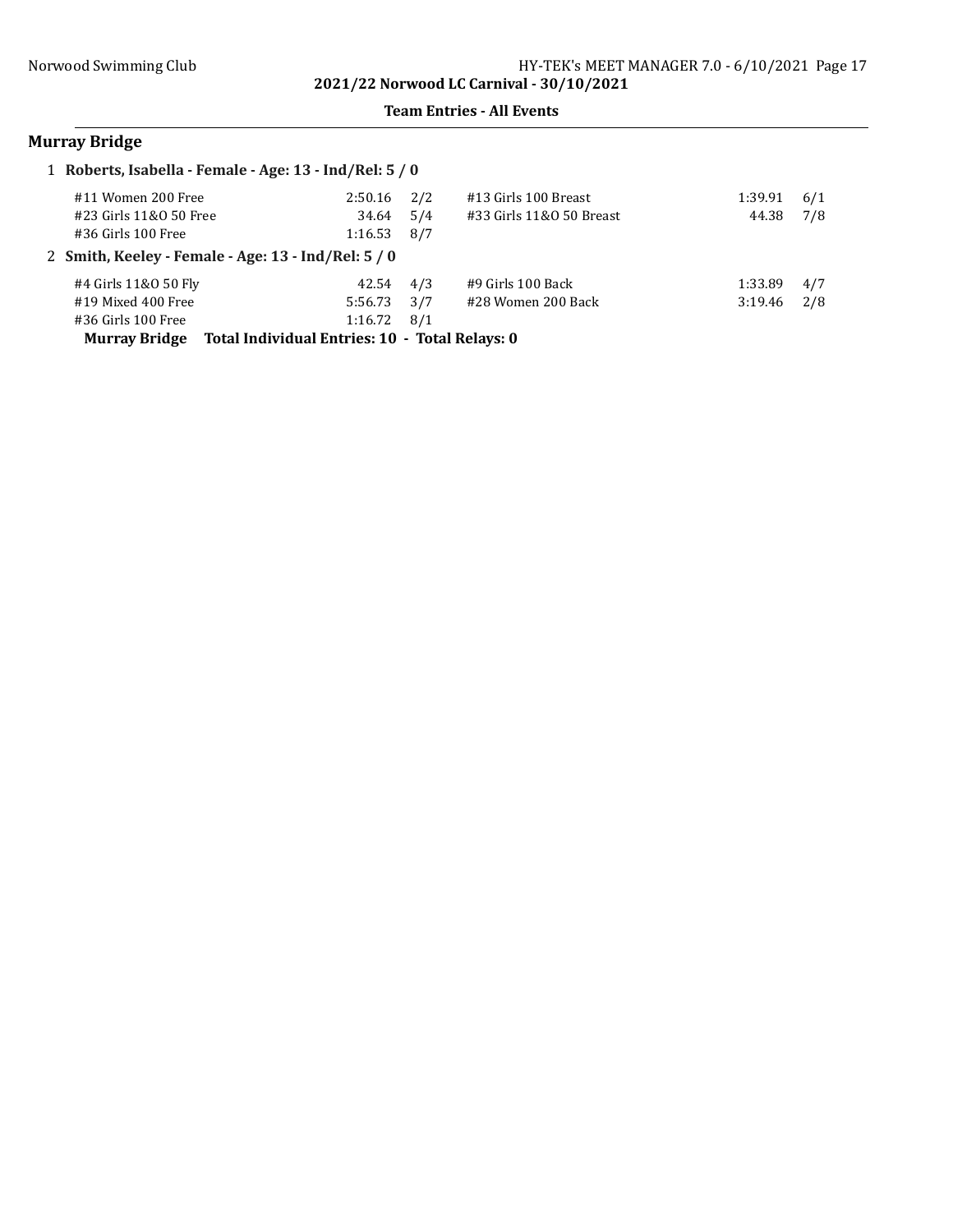Team Entries - All Events

| 1 Bahr, Arabella - Female - Age: 14 - Ind/Rel: 4 / 0              |                                   |                    |                                                    |                      |              |
|-------------------------------------------------------------------|-----------------------------------|--------------------|----------------------------------------------------|----------------------|--------------|
| #4 Girls 11&0 50 Fly<br>#23 Girls 11&0 50 Free                    | 31.33<br>29.39                    | 9/4<br>11/4        | #9 Girls 100 Back<br>#30 Girls 100 Fly             | 1:23.24<br>1:09.74   | 6/3<br>4/6   |
| 2 Bailey, Breanna - Female - Age: 16 - Ind/Rel: 5 / 0             |                                   |                    |                                                    |                      |              |
| #9 Girls 100 Back<br>#23 Girls 11&0 50 Free<br>#36 Girls 100 Free | 1:17.65<br>31.60<br>1:11.01       | 7/5<br>9/4<br>10/2 | #16 Girls 11&0 50 Back<br>#26 Women 200 IM         | 35.26<br>NΤ          | 9/8<br>1/6   |
| 3 Bament, Summer - Female - Age: 15 - Ind/Rel: 4 / 0              |                                   |                    |                                                    |                      |              |
| #13 Girls 100 Breast<br>#26 Women 200 IM                          | 1:19.61<br>2:48.92                | 8/7<br>4/8         | #19 Mixed 400 Free<br>#33 Girls 11&0 50 Breast     | <b>NT</b><br>36.56   | 2/3<br>8/5   |
| 4 Barresi, Antony - Male - Age: 13 - Ind/Rel: 5 / 0               |                                   |                    |                                                    |                      |              |
| #6 Boys 11&0 50 Fly<br>#18 Boys 11&0 50 Back<br>#37 Boys 100 Free | <b>NT</b><br>38.89<br>1:14.86     | 1/4<br>4/2<br>6/8  | #10 Boys 100 Back<br>#31 Boys 100 Fly              | 1:27.21<br><b>NT</b> | 3/1<br>1/3   |
| 5 Biddell, Blake - Male - Age: 14 - Ind/Rel: 5 / 0                |                                   |                    |                                                    |                      |              |
| #10 Boys 100 Back<br>#19 Mixed 400 Free<br>#37 Boys 100 Free      | 1:19.30<br>6:13.23<br>1:18.27     | 3/4<br>2/4<br>5/2  | #18 Boys 11&0 50 Back<br>#25 Boys 11&0 50 Free     | 37.53<br>35.32       | 4/5<br>4/8   |
| 6 Biddell, Harrison - Male - Age: 16 - Ind/Rel: 5 / 0             |                                   |                    |                                                    |                      |              |
| #2 Mixed 400 IM<br>#14 Boys 100 Breast<br>#27 Men 200 IM          | 4:38.98<br>1:06.13<br>2:13.21     | 2/4<br>5/4<br>3/4  | #8 Men 200 Breast<br>#25 Boys 11&0 50 Free         | 2:20.82<br>26.22     | 2/4<br>8/3   |
| 7 Blaskett, Ayla - Female - Age: 15 - Ind/Rel: 5 / 0              |                                   |                    |                                                    |                      |              |
| #4 Girls 11&0 50 Fly<br>#26 Women 200 IM<br>#36 Girls 100 Free    | 42.33<br>3:22.64<br>1:24.54       | 4/5<br>2/7<br>5/3  | #23 Girls 11&0 50 Free<br>#33 Girls 11&0 50 Breast | 35.96<br>48.70       | 4/6<br>4/6   |
| 8 Bond, Jade - Female - Age: 13 - Ind/Rel: 5 / 0                  |                                   |                    |                                                    |                      |              |
| #4 Girls 11&0 50 Fly<br>#19 Mixed 400 Free<br>#36 Girls 100 Free  | <b>NT</b><br>5:46.25<br>1:16.27   | 2/7<br>3/5<br>8/6  | #13 Girls 100 Breast<br>#23 Girls 11&0 50 Free     | 1:38.24<br>36.10     | 6/2<br>4/7   |
| 9 Braunack, Tom - Male - Age: 14 - Ind/Rel: 5 / 0                 |                                   |                    |                                                    |                      |              |
| #1 Mixed 800 Free<br>#12 Men 200 Free<br>#18 Boys 11&0 50 Back    | $9:28.91$ 3/5<br>2:06.84<br>34.11 | 3/5<br>5/6         | #8 Men 200 Breast<br>#14 Boys 100 Breast           | 2:48.57<br>1:14.58   | 2/3<br>5/3   |
| 10 Brumby, Jacob - Male - Age: 9 - Ind/Rel: 3 / 0                 |                                   |                    |                                                    |                      |              |
| #17 Boys 10&U 50 Back<br>#34 Boys 10&U 50 Breast                  | 46.73<br>54.26                    | 3/5<br>3/7         | #24 Boys 10&U 50 Free                              | 42.77                | 2/3          |
| 11 Carrocci, Clara - Female - Age: 13 - Ind/Rel: 4 / 0            |                                   |                    |                                                    |                      |              |
| #9 Girls 100 Back<br>#28 Women 200 Back                           | 1:13.83<br>2:37.92                | 8/2<br>3/3         | #23 Girls 11&0 50 Free<br>#36 Girls 100 Free       | 29.11<br>1:03.14     | 12/8<br>12/1 |
| 12 Caton, Hugh - Male - Age: 14 - Ind/Rel: 4 / 0                  |                                   |                    |                                                    |                      |              |
| #8 Men 200 Breast<br>#19 Mixed 400 Free                           | 3:18.06<br>4:31.99                | 2/8<br>5/5         | #14 Boys 100 Breast<br>#25 Boys 11&0 50 Free       | 1:26.50<br>26.36     | 4/5<br>8/6   |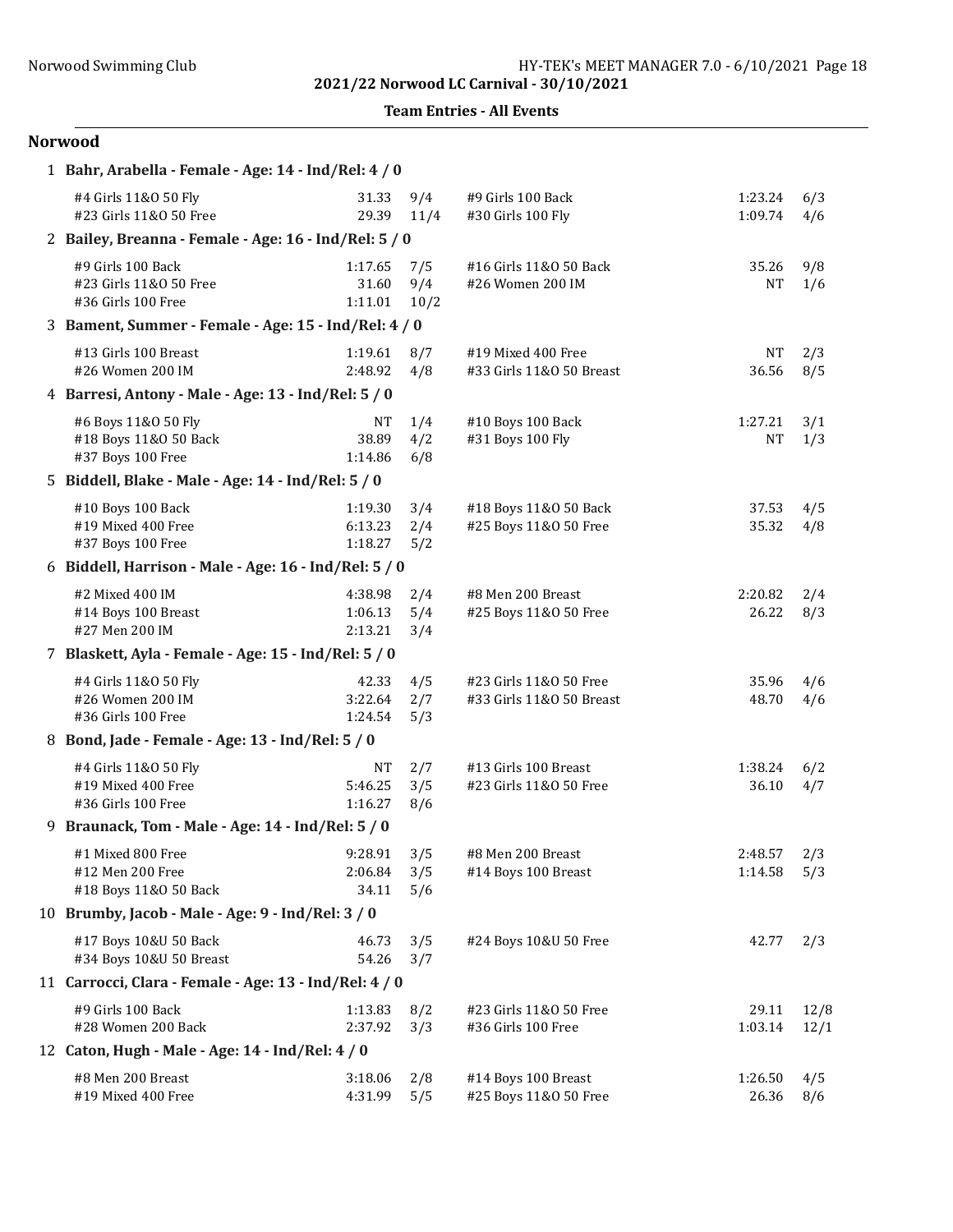Team Entries - All Events

| 13 Caton, Noah - Male - Age: 17 - Ind/Rel: 3 / 0                           |                               |                    |                                                    |                    |            |
|----------------------------------------------------------------------------|-------------------------------|--------------------|----------------------------------------------------|--------------------|------------|
| #27 Men 200 IM<br>#37 Boys 100 Free                                        | 2:16.08<br>52.81              | 3/3<br>8/4         | #35 Boys 11&0 50 Breast                            | 34.55              | 6/6        |
| 14 Detmold Cox, Lulu - Female - Age: 14 - Ind/Rel: 5 / 0                   |                               |                    |                                                    |                    |            |
| #4 Girls 11&0 50 Fly<br>#23 Girls 11&0 50 Free<br>#33 Girls 11&0 50 Breast | 34.56<br>30.47<br>36.05       | 8/7<br>11/8<br>8/4 | #16 Girls 11&0 50 Back<br>#26 Women 200 IM         | 35.17<br>2:36.91   | 9/1<br>4/2 |
| 15 Detmold Cox, Poppy - Female - Age: 9 - Ind/Rel: 4 / 0                   |                               |                    |                                                    |                    |            |
| #13 Girls 100 Breast<br>#32 Girls 10&U 50 Breast                           | NΤ<br>1:16.32                 | 1/1<br>2/8         | #22 Girls 10&U 50 Free<br>#36 Girls 100 Free       | 56.99<br>NT        | 2/1<br>1/3 |
| 16 Detmold Cox, Zali - Female - Age: 12 - Ind/Rel: 5 / 0                   |                               |                    |                                                    |                    |            |
| #9 Girls 100 Back<br>#16 Girls 11&0 50 Back<br>#33 Girls 11&0 50 Breast    | 1:47.43<br>49.03<br>51.47     | 3/2<br>2/4<br>3/4  | #13 Girls 100 Breast<br>#23 Girls 11&0 50 Free     | 2:00.28<br>40.67   | 3/7<br>2/1 |
| 17 Dry, Alex - Male - Age: 17 - Ind/Rel: 5 / 0                             |                               |                    |                                                    |                    |            |
| #19 Mixed 400 Free<br>#27 Men 200 IM<br>#37 Boys 100 Free                  | 4:35.56<br>2:24.09<br>1:00.57 | 5/6<br>3/6<br>8/8  | #25 Boys 11&0 50 Free<br>#31 Boys 100 Fly          | 27.97<br>1:06.69   | 7/4<br>3/6 |
| 18 Evans, Owen - Male - Age: 15 - Ind/Rel: 5 / 0                           |                               |                    |                                                    |                    |            |
| #14 Boys 100 Breast<br>#25 Boys 11&0 50 Free<br>#37 Boys 100 Free          | 1:28.93<br>31.70<br>1:12.92   | 4/6<br>6/2<br>6/3  | #18 Boys 11&0 50 Back<br>#35 Boys 11&0 50 Breast   | 40.05<br>39.18     | 4/8<br>5/7 |
| 19 Everitt, Emma - Female - Age: 13 - Ind/Rel: 5 / 0                       |                               |                    |                                                    |                    |            |
| #1 Mixed 800 Free<br>#20 Women 200 Fly<br>#33 Girls 11&0 50 Breast         | 9:49.96<br>2:28.17<br>43.14   | 3/1<br>1/4<br>7/2  | #11 Women 200 Free<br>#26 Women 200 IM             | 2:16.04<br>2:34.09 | 4/4<br>4/3 |
| 20 Falzon, Riku - Male - Age: 14 - Ind/Rel: 4 / 0                          |                               |                    |                                                    |                    |            |
| #6 Boys 11&0 50 Fly<br>#25 Boys 11&0 50 Free                               | 34.76<br>29.46                | 5/8<br>7/6         | #14 Boys 100 Breast<br>#35 Boys 11&0 50 Breast     | 1:32.56<br>38.76   | 4/7<br>5/6 |
| 21 Fay, Clara - Female - Age: 11 - Ind/Rel: 5 / 0                          |                               |                    |                                                    |                    |            |
| #4 Girls 11&0 50 Fly<br>#23 Girls 11&0 50 Free<br>#36 Girls 100 Free       | 39.25<br>35.33<br>1:43.85     | 6/8<br>5/1<br>3/3  | #16 Girls 11&0 50 Back<br>#30 Girls 100 Fly        | 45.66<br>NΤ        | 4/1<br>1/4 |
| 22 Gaertner, William - Male - Age: 19 - Ind/Rel: 3 / 0                     |                               |                    |                                                    |                    |            |
| #6 Boys 11&0 50 Fly<br>#37 Boys 100 Free                                   | 29.34<br>1:03.53              | 6/7<br>7/6         | #12 Men 200 Free                                   | 2:10.96            | 3/2        |
| 23 Hamlyn, Lachlan - Male - Age: 15 - Ind/Rel: 5 / 0                       |                               |                    |                                                    |                    |            |
| #6 Boys 11&0 50 Fly<br>#12 Men 200 Free<br>#37 Boys 100 Free               | 32.73<br>2:28.88<br>1:07.55   | 5/3<br>2/6<br>7/8  | #10 Boys 100 Back<br>#31 Boys 100 Fly              | 1:15.96<br>1:14.41 | 4/2<br>2/4 |
| 24 Hamlyn, Lily - Female - Age: 10 - Ind/Rel: 4 / 0                        |                               |                    |                                                    |                    |            |
| #15 Girls 10&U 50 Back<br>#26 Women 200 IM                                 | 52.27<br><b>NT</b>            | 3/6<br>1/2         | #22 Girls 10&U 50 Free<br>#32 Girls 10&U 50 Breast | 44.92<br>1:06.97   | 3/7<br>2/3 |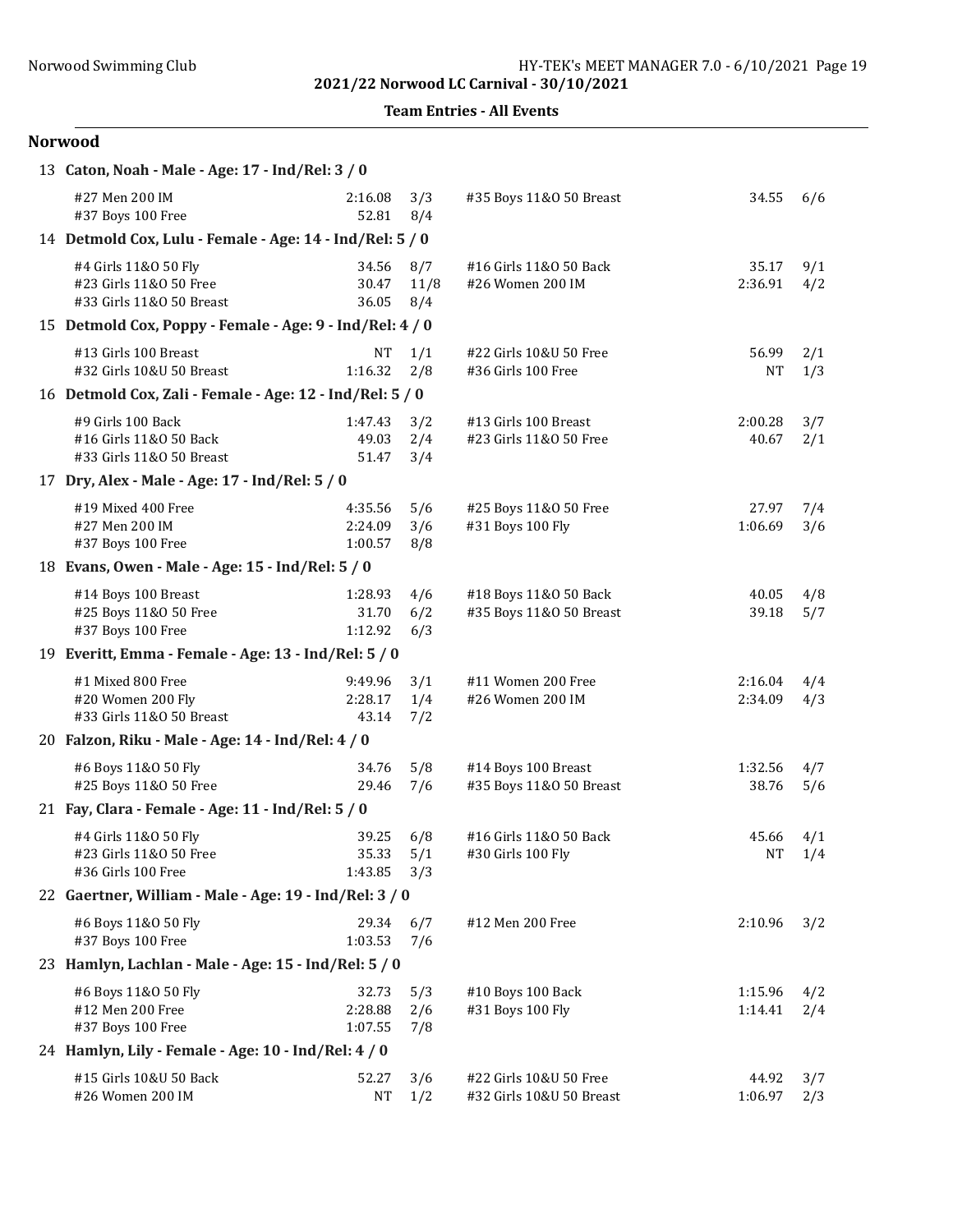Team Entries - All Events

| 25 Hartwig, Ava - Female - Age: 10 - Ind/Rel: 5 / 0                        |                               |                   |                                                    |                        |            |
|----------------------------------------------------------------------------|-------------------------------|-------------------|----------------------------------------------------|------------------------|------------|
| #3 Girls 10&U 50 Fly<br>#15 Girls 10&U 50 Back<br>#36 Girls 100 Free       | 39.47<br>40.50<br><b>NT</b>   | 3/5<br>4/4<br>2/1 | #9 Girls 100 Back<br>#22 Girls 10&U 50 Free        | 1:28.57<br>35.01       | 5/6<br>4/5 |
| 26 Healy, Sophie - Female - Age: 17 - Ind/Rel: 3 / 0                       |                               |                   |                                                    |                        |            |
| #4 Girls 11&0 50 Fly<br>#13 Girls 100 Breast                               | 28.82<br>1:13.14              | 10/5<br>8/4       | #7 Women 200 Breast                                | 2:42.37                | 3/4        |
| 27 Hogarth, Sophie - Female - Age: 14 - Ind/Rel: 5 / 0                     |                               |                   |                                                    |                        |            |
| #4 Girls 11&0 50 Fly<br>#26 Women 200 IM<br>#36 Girls 100 Free             | 35.31<br>3:01.32<br><b>NT</b> | 8/1<br>3/2<br>2/4 | #23 Girls 11&0 50 Free<br>#30 Girls 100 Fly        | 34.34<br>1:22.56       | 6/8<br>3/5 |
| 28 Hussaini, Milika - Female - Age: 13 - Ind/Rel: 5 / 0                    |                               |                   |                                                    |                        |            |
| #2 Mixed 400 IM<br>#9 Girls 100 Back<br>#23 Girls 11&0 50 Free             | NT<br>1:30.88<br>33.18        | 1/2<br>4/4<br>7/6 | #4 Girls 11&0 50 Fly<br>#13 Girls 100 Breast       | 40.06<br>1:44.30       | 5/6<br>5/7 |
| 29 Jia, Adella - Female - Age: 9 - Ind/Rel: 5 / 0                          |                               |                   |                                                    |                        |            |
| #3 Girls 10&U 50 Fly<br>#22 Girls 10&U 50 Free<br>#36 Girls 100 Free       | NT<br>$\rm{NT}$<br><b>NT</b>  | 1/4<br>1/7<br>1/2 | #15 Girls 10&U 50 Back<br>#32 Girls 10&U 50 Breast | <b>NT</b><br><b>NT</b> | 1/3<br>1/2 |
| 30 Kashani, Kiarash - Male - Age: 16 - Ind/Rel: 5 / 0                      |                               |                   |                                                    |                        |            |
| #6 Boys 11&0 50 Fly<br>#27 Men 200 IM<br>#37 Boys 100 Free                 | 28.38<br>2:34.39<br>1:00.10   | 6/6<br>3/7<br>8/1 | #25 Boys 11&0 50 Free<br>#31 Boys 100 Fly          | 27.68<br>1:04.82       | 8/8<br>3/3 |
| 31 Keighran, Fergus - Male - Age: 14 - Ind/Rel: 5 / 0                      |                               |                   |                                                    |                        |            |
| #6 Boys 11&0 50 Fly<br>#18 Boys 11&0 50 Back<br>#37 Boys 100 Free          | 30.57<br>33.09<br>1:00.03     | 6/1<br>5/5<br>8/7 | #12 Men 200 Free<br>#25 Boys 11&0 50 Free          | 2:13.86<br>27.01       | 3/7<br>8/7 |
| 32 Keighran, Isaac - Male - Age: 18 - Ind/Rel: 5 / 0                       |                               |                   |                                                    |                        |            |
| #6 Boys 11&0 50 Fly<br>#19 Mixed 400 Free<br>#37 Boys 100 Free             | 27.31<br>4:13.59<br>55.22     | 6/4<br>5/4<br>8/5 | #10 Boys 100 Back<br>#27 Men 200 IM                | 1:01.79<br>2:13.55     | 4/4<br>3/5 |
| 33 Kim, Yeonwoo - Female - Age: 9 - Ind/Rel: 5 / 0                         |                               |                   |                                                    |                        |            |
| #3 Girls 10&U 50 Fly<br>#15 Girls 10&U 50 Back<br>#32 Girls 10&U 50 Breast | NT<br>NT<br><b>NT</b>         | 1/5<br>1/4<br>1/7 | #13 Girls 100 Breast<br>#22 Girls 10&U 50 Free     | NT<br><b>NT</b>        | 1/7<br>1/6 |
| 34 Koerber, Zoe - Female - Age: 13 - Ind/Rel: 3 / 0                        |                               |                   |                                                    |                        |            |
| #4 Girls 11&0 50 Fly<br>#23 Girls 11&0 50 Free                             | 33.33<br>31.37                | 8/5<br>10/7       | #11 Women 200 Free                                 | 2:42.99                | 3/8        |
| 35 Kouchinsky, Eugene - Male - Age: 14 - Ind/Rel: 5 / 0                    |                               |                   |                                                    |                        |            |
| #6 Boys 11&0 50 Fly<br>#14 Boys 100 Breast<br>#25 Boys 11&0 50 Free        | NT<br>1:34.57<br>33.13        | 2/8<br>4/8<br>5/8 | #8 Men 200 Breast<br>#18 Boys 11&0 50 Back         | 3:22.06<br>NT          | 1/4<br>1/3 |
| 36 Langman, Aidan - Male - Age: 16 - Ind/Rel: 5 / 0                        |                               |                   |                                                    |                        |            |
| #12 Men 200 Free<br>#25 Boys 11&0 50 Free<br>#37 Boys 100 Free             | 2:09.46<br>26.20<br>57.01     | 3/3<br>8/5<br>8/3 | #19 Mixed 400 Free<br>#27 Men 200 IM               | 4:33.40<br>2:52.60     | 5/3<br>2/3 |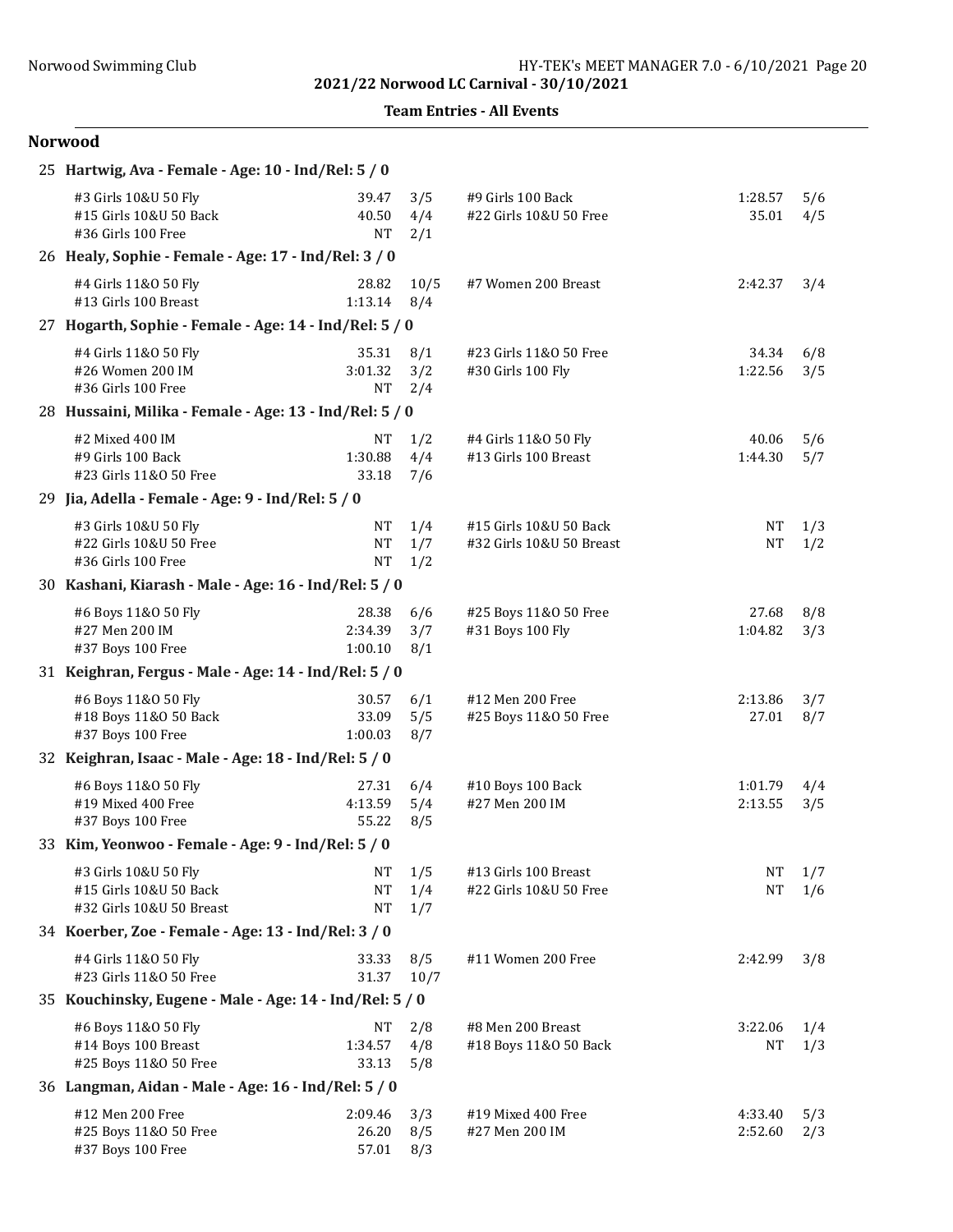Team Entries - All Events

| 37 Langman, Hamish - Male - Age: 14 - Ind/Rel: 5 / 0                |                             |                   |                                                  |                    |            |  |  |
|---------------------------------------------------------------------|-----------------------------|-------------------|--------------------------------------------------|--------------------|------------|--|--|
| #6 Boys 11&0 50 Fly<br>#25 Boys 11&0 50 Free<br>#37 Boys 100 Free   | 27.71<br>27.23<br>57.91     | 6/3<br>8/1<br>8/6 | #12 Men 200 Free<br>#31 Boys 100 Fly             | 2:10.77<br>1:02.05 | 3/6<br>3/5 |  |  |
| 38 Langman, Isobel - Female - Age: 11 - Ind/Rel: 4 / 0              |                             |                   |                                                  |                    |            |  |  |
| #4 Girls 11&0 50 Fly<br>#23 Girls 11&0 50 Free                      | 56.25<br>40.98              | 2/3<br>2/8        | #16 Girls 11&0 50 Back<br>#36 Girls 100 Free     | 47.94<br>1:27.93   | 3/1<br>4/5 |  |  |
| 39 Lin, Leon - Male - Age: 13 - Ind/Rel: 4 / 0                      |                             |                   |                                                  |                    |            |  |  |
| #6 Boys 11&0 50 Fly<br>#25 Boys 11&0 50 Free                        | 36.49<br>32.02              | 4/3<br>6/7        | #14 Boys 100 Breast<br>#35 Boys 11&0 50 Breast   | 1:33.12<br>42.69   | 4/1<br>4/3 |  |  |
| 40 Madawala, Mithessh - Male - Age: 14 - Ind/Rel: 3 / 0             |                             |                   |                                                  |                    |            |  |  |
| #6 Boys 11&0 50 Fly<br>#25 Boys 11&0 50 Free                        | 38.08<br>33.59              | 4/2<br>4/5        | #18 Boys 11&0 50 Back                            | 37.91              | 4/6        |  |  |
| 41 Marks, George - Male - Age: 14 - Ind/Rel: 3 / 0                  |                             |                   |                                                  |                    |            |  |  |
| #25 Boys 11&0 50 Free<br>#37 Boys 100 Free                          | 37.29<br><b>NT</b>          | 3/1<br>2/2        | #35 Boys 11&0 50 Breast                          | <b>NT</b>          | 1/6        |  |  |
| 42 Marshall, Poppy - Female - Age: 16 - Ind/Rel: 3 / 0              |                             |                   |                                                  |                    |            |  |  |
| #13 Girls 100 Breast<br>#26 Women 200 IM                            | 1:16.91<br>2:36.72          | 8/3<br>4/6        | #23 Girls 11&0 50 Free                           | 30.54              | 10/4       |  |  |
| 43 Martyn, Jakob - Male - Age: 18 - Ind/Rel: 5 / 0                  |                             |                   |                                                  |                    |            |  |  |
| #6 Boys 11&0 50 Fly<br>#25 Boys 11&0 50 Free<br>#37 Boys 100 Free   | 28.56<br>26.56<br>58.52     | 6/2<br>8/2<br>8/2 | #12 Men 200 Free<br>#35 Boys 11&0 50 Breast      | 2:13.99<br>36.20   | 3/1<br>6/8 |  |  |
| 44 Mazur, Joseph - Male - Age: 12 - Ind/Rel: 4 / 0                  |                             |                   |                                                  |                    |            |  |  |
| #2 Mixed 400 IM<br>#14 Boys 100 Breast                              | <b>NT</b><br>2:07.17        | 1/7<br>2/1        | #12 Men 200 Free<br>#29 Men 200 Back             | NT<br><b>NT</b>    | 1/2<br>1/1 |  |  |
| 45 Mazur, Juliet - Female - Age: 14 - Ind/Rel: 4 / 0                |                             |                   |                                                  |                    |            |  |  |
| #13 Girls 100 Breast<br>#26 Women 200 IM                            | 1:35.79<br>2:42.04          | 6/4<br>4/7        | #19 Mixed 400 Free<br>#30 Girls 100 Fly          | 5:06.41<br>1:09.23 | 4/5<br>4/3 |  |  |
| 46 Mazur, Thomas - Male - Age: 9 - Ind/Rel: 5 / 0                   |                             |                   |                                                  |                    |            |  |  |
| #5 Boys 10&U 50 Fly<br>#24 Boys 10&U 50 Free<br>#37 Boys 100 Free   | 48.22<br>44.43<br>1:43.91   | 2/7<br>2/2<br>2/5 | #17 Boys 10&U 50 Back<br>#34 Boys 10&U 50 Breast | 53.28<br>1:01.30   | 2/6<br>2/2 |  |  |
| 47 Mclachlan, Fergus - Male - Age: 17 - Ind/Rel: 4 / 0              |                             |                   |                                                  |                    |            |  |  |
| #1 Mixed 800 Free<br>#27 Men 200 IM                                 | 9:38.82<br>2:25.61          | 3/2<br>3/2        | #14 Boys 100 Breast<br>#35 Boys 11&0 50 Breast   | 1:21.29<br>37.59   | 5/7<br>5/5 |  |  |
| 48 Mclachlan, Isabel - Female - Age: 19 - Ind/Rel: 3 / 0            |                             |                   |                                                  |                    |            |  |  |
| #1 Mixed 800 Free<br>#26 Women 200 IM                               | NT<br>2:25.10               | 2/6<br>4/4        | #13 Girls 100 Breast                             | 1:21.90            | 8/1        |  |  |
| 49 McLeod, Elsa - Female - Age: 12 - Ind/Rel: 5 / 0                 |                             |                   |                                                  |                    |            |  |  |
| #7 Women 200 Breast<br>#23 Girls 11&0 50 Free<br>#36 Girls 100 Free | 3:44.49<br>37.01<br>1:26.45 | 2/1<br>3/3<br>5/1 | #13 Girls 100 Breast<br>#33 Girls 11&0 50 Breast | 1:40.91<br>44.56   | 5/4<br>6/6 |  |  |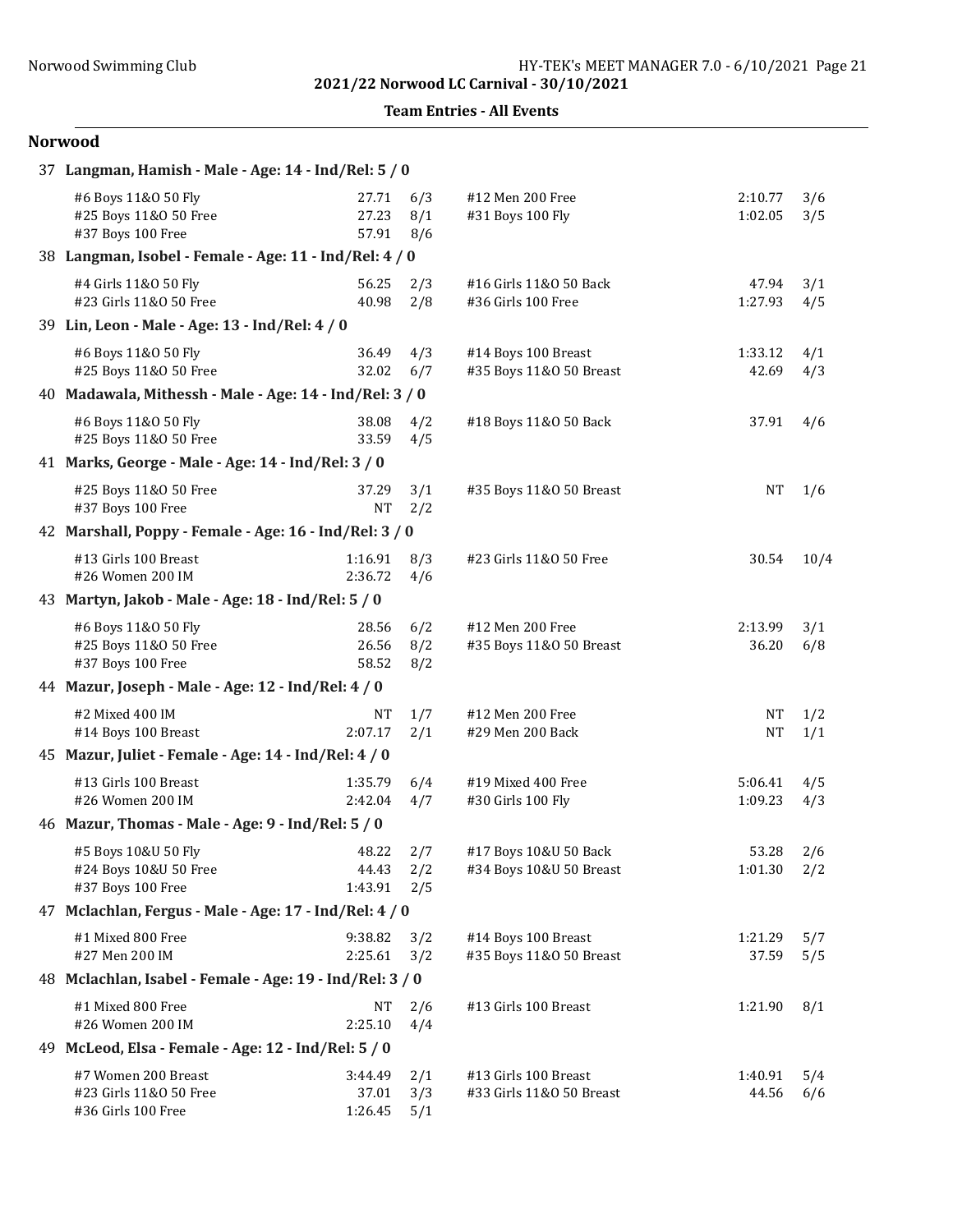Team Entries - All Events

| 50 Mcleod, Grace - Female - Age: 16 - Ind/Rel: 4 / 0                 |                                     |                    |                                                    |                        |             |
|----------------------------------------------------------------------|-------------------------------------|--------------------|----------------------------------------------------|------------------------|-------------|
| #4 Girls 11&0 50 Fly<br>#16 Girls 11&0 50 Back                       | 31.46<br>32.89                      | 9/5<br>9/5         | #9 Girls 100 Back<br>#23 Girls 11&0 50 Free        | 1:10.35<br>27.62       | 8/5<br>12/4 |
| 51 Meaney, Anakin - Male - Age: 13 - Ind/Rel: 4 / 0                  |                                     |                    |                                                    |                        |             |
| #6 Boys 11&0 50 Fly<br>#27 Men 200 IM                                | 38.31<br>2:56.56                    | 4/1<br>2/2         | #10 Boys 100 Back<br>#29 Men 200 Back              | 1:18.07<br>2:49.17     | 4/8<br>1/3  |
| 52 Mickan, Bridie - Female - Age: 16 - Ind/Rel: 3 / 0                |                                     |                    |                                                    |                        |             |
| #9 Girls 100 Back<br>#16 Girls 11&0 50 Back                          | 1:13.42<br>34.10                    | 8/6<br>9/6         | #11 Women 200 Free                                 | 2:21.58                | 4/3         |
| 53 Morton, Grace - Female - Age: 13 - Ind/Rel: 5 / 0                 |                                     |                    |                                                    |                        |             |
| #9 Girls 100 Back<br>#16 Girls 11&0 50 Back<br>#36 Girls 100 Free    | 1:17.17<br>35.78<br>1:09.00         | 7/4<br>8/4<br>10/4 | #13 Girls 100 Breast<br>#33 Girls 11&0 50 Breast   | 1:36.96<br>45.01       | 6/5<br>6/1  |
| 54 Murray, Cleo - Female - Age: 10 - Ind/Rel: 5 / 0                  |                                     |                    |                                                    |                        |             |
| #9 Girls 100 Back<br>#22 Girls 10&U 50 Free<br>#36 Girls 100 Free    | <b>NT</b><br>$\rm{NT}$<br><b>NT</b> | 1/4<br>1/5<br>2/7  | #15 Girls 10&U 50 Back<br>#32 Girls 10&U 50 Breast | NT<br><b>NT</b>        | 2/8<br>1/6  |
| 55 Newman, Jed - Male - Age: 12 - Ind/Rel: 5 / 0                     |                                     |                    |                                                    |                        |             |
| #6 Boys 11&0 50 Fly<br>#25 Boys 11&0 50 Free<br>#37 Boys 100 Free    | NT<br>$\rm{NT}$<br><b>NT</b>        | 1/6<br>1/5<br>1/4  | #18 Boys 11&0 50 Back<br>#35 Boys 11&0 50 Breast   | $\rm{NT}$<br><b>NT</b> | 1/2<br>1/2  |
| 56 Pearce, Ella - Female - Age: 11 - Ind/Rel: 4 / 0                  |                                     |                    |                                                    |                        |             |
| #9 Girls 100 Back<br>#26 Women 200 IM                                | 1:40.61<br>3:05.65                  | 3/6<br>3/8         | #13 Girls 100 Breast<br>#36 Girls 100 Free         | 1:37.67<br>1:38.92     | 6/3<br>4/8  |
| 57 Pearce, Matthew - Male - Age: 17 - Ind/Rel: 4 / 0                 |                                     |                    |                                                    |                        |             |
| #10 Boys 100 Back<br>#18 Boys 11&0 50 Back                           | 1:05.06<br>29.63                    | 4/5<br>5/4         | #14 Boys 100 Breast<br>#35 Boys 11&0 50 Breast     | 1:07.68<br>30.51       | 5/5<br>6/4  |
| 58 Rashleigh, Indyanna - Female - Age: 15 - Ind/Rel: 5 / 0           |                                     |                    |                                                    |                        |             |
| #9 Girls 100 Back<br>#19 Mixed 400 Free<br>#36 Girls 100 Free        | 1:11.13<br>4:57.37<br>1:00.00       | 8/3<br>5/1<br>12/4 | #13 Girls 100 Breast<br>#26 Women 200 IM           | 1:31.46<br>2:28.70     | 7/6<br>4/5  |
| 59 Ryan, Isabelle - Female - Age: 11 - Ind/Rel: 5 / 0                |                                     |                    |                                                    |                        |             |
| #13 Girls 100 Breast<br>#23 Girls 11&0 50 Free<br>#36 Girls 100 Free | 1:48.92<br>36.52<br>1:17.92         | 4/6<br>4/1<br>7/6  | #16 Girls 11&0 50 Back<br>#33 Girls 11&0 50 Breast | 47.33<br>51.14         | 3/6<br>4/8  |
| 60 Saito, Kazuya - Male - Age: 14 - Ind/Rel: 4 / 0                   |                                     |                    |                                                    |                        |             |
| #6 Boys 11&0 50 Fly<br>#31 Boys 100 Fly                              | 32.84<br>1:16.08                    | 5/6<br>2/5         | #25 Boys 11&0 50 Free<br>#37 Boys 100 Free         | 30.80<br><b>NT</b>     | 6/4<br>2/7  |
| 61 Sherwell, Amber - Female - Age: 11 - Ind/Rel: 4 / 0               |                                     |                    |                                                    |                        |             |
| #4 Girls 11&0 50 Fly<br>#16 Girls 11&0 50 Back                       | <b>NT</b><br><b>NT</b>              | 1/3<br>1/2         | #9 Girls 100 Back<br>#23 Girls 11&0 50 Free        | NT<br>NΤ               | 2/3<br>1/1  |
| 62 Simpson, Brooke - Female - Age: 16 - Ind/Rel: 4 / 0               |                                     |                    |                                                    |                        |             |
| #4 Girls 11&0 50 Fly<br>#19 Mixed 400 Free                           | 39.16<br>5:59.10                    | 6/1<br>3/8         | #11 Women 200 Free<br>#33 Girls 11&0 50 Breast     | 2:53.87<br>56.47       | 2/8<br>2/6  |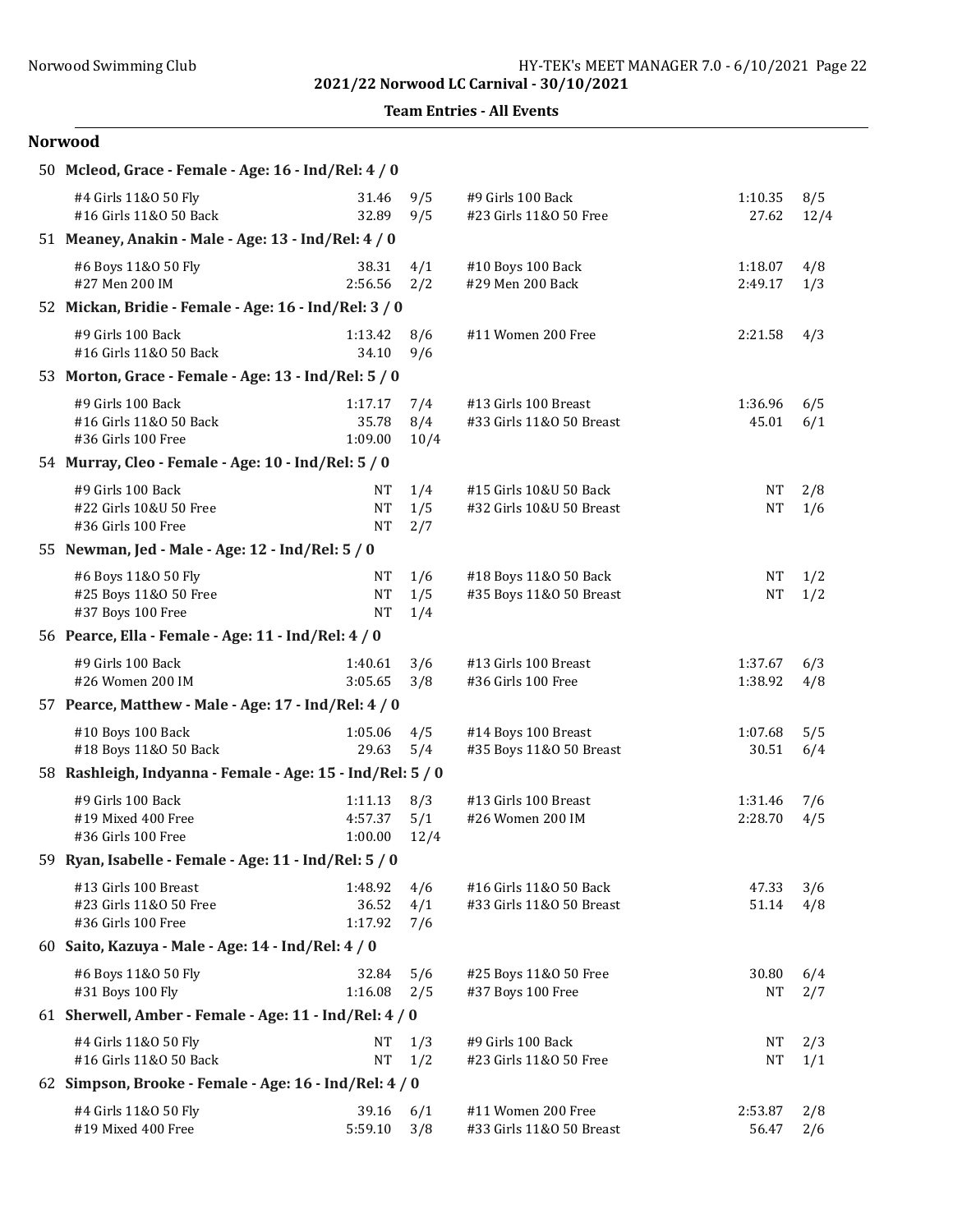Team Entries - All Events

| 63 Simpson, Katie - Female - Age: 14 - Ind/Rel: 4 / 0                      |                             |                   |                                                  |                      |             |
|----------------------------------------------------------------------------|-----------------------------|-------------------|--------------------------------------------------|----------------------|-------------|
| #4 Girls 11&0 50 Fly<br>#13 Girls 100 Breast                               | 32.37<br>1:17.73            | 9/7<br>8/6        | #9 Girls 100 Back<br>#23 Girls 11&0 50 Free      | 1:16.99<br>30.45     | 8/8<br>11/7 |
| 64 Slade, Mia - Female - Age: 17 - Ind/Rel: 4 / 0                          |                             |                   |                                                  |                      |             |
| #4 Girls 11&0 50 Fly<br>#13 Girls 100 Breast                               | 31.74<br>1:24.99            | 9/3<br>7/3        | #7 Women 200 Breast<br>#16 Girls 11&0 50 Back    | 2:55.54<br>31.63     | 3/5<br>9/4  |
| 65 Sleath, Emma - Female - Age: 19 - Ind/Rel: 3 / 0                        |                             |                   |                                                  |                      |             |
| #2 Mixed 400 IM<br>#9 Girls 100 Back                                       | 5:19.27<br>1:15.36          | 2/3<br>8/7        | #4 Girls 11&0 50 Fly                             | 31.13                | 10/8        |
| 66 Sologub, Gregory - Male - Age: 18 - Ind/Rel: 5 / 0                      |                             |                   |                                                  |                      |             |
| #6 Boys 11&0 50 Fly<br>#14 Boys 100 Breast<br>#35 Boys 11&0 50 Breast      | 36.03<br>1:23.43<br>36.01   | 4/5<br>5/8<br>6/1 | #8 Men 200 Breast<br>#27 Men 200 IM              | 2:42.75<br>2:44.65   | 2/5<br>3/8  |
| 67 Sturt, Chloe - Female - Age: 11 - Ind/Rel: 5 / 0                        |                             |                   |                                                  |                      |             |
| #4 Girls 11&0 50 Fly<br>#23 Girls 11&0 50 Free<br>#33 Girls 11&0 50 Breast | 39.73<br>35.07<br>47.26     | 5/4<br>5/2<br>5/8 | #13 Girls 100 Breast<br>#30 Girls 100 Fly        | <b>NT</b><br>1:33.03 | 1/4<br>2/3  |
| 68 Tran, Alyssa - Female - Age: 13 - Ind/Rel: 4 / 0                        |                             |                   |                                                  |                      |             |
| #4 Girls 11&0 50 Fly<br>#23 Girls 11&0 50 Free                             | 31.83<br>29.91              | 9/6<br>11/6       | #11 Women 200 Free<br>#33 Girls 11&0 50 Breast   | 2:56.31<br>37.62     | 1/4<br>8/7  |
| 69 Tran, Isabelle - Female - Age: 15 - Ind/Rel: 4 / 0                      |                             |                   |                                                  |                      |             |
| #4 Girls 11&0 50 Fly<br>#23 Girls 11&0 50 Free                             | 29.50<br>28.63              | 10/3<br>12/2      | #13 Girls 100 Breast<br>#36 Girls 100 Free       | 1:23.94<br>1:03.07   | 7/5<br>12/7 |
| 70 Tsamaidis, Darcy - Male - Age: 18 - Ind/Rel: 4 / 0                      |                             |                   |                                                  |                      |             |
| #6 Boys 11&0 50 Fly<br>#31 Boys 100 Fly                                    | 27.32<br>1:00.20            | 6/5<br>3/4        | #25 Boys 11&0 50 Free<br>#35 Boys 11&0 50 Breast | 25.93<br>35.22       | 8/4<br>6/7  |
| 71 Tsiros, Jasmine - Female - Age: 13 - Ind/Rel: 5 / 0                     |                             |                   |                                                  |                      |             |
| #4 Girls 11&0 50 Fly<br>#23 Girls 11&0 50 Free<br>#36 Girls 100 Free       | 40.01<br>34.02<br>1:16.45   | 5/3<br>6/3<br>8/2 | #11 Women 200 Free<br>#30 Girls 100 Fly          | 2:45.64<br>1:26.90   | 2/3<br>3/7  |
| 72 Twelftree, Harriet - Female - Age: 13 - Ind/Rel: 4 / 0                  |                             |                   |                                                  |                      |             |
| #9 Girls 100 Back<br>#16 Girls 11&0 50 Back                                | 1:25.40<br>40.36            | 6/1<br>6/7        | #11 Women 200 Free<br>#23 Girls 11&0 50 Free     | 2:43.02<br>32.11     | 2/4<br>8/6  |
| 73 Watts, Thomas - Male - Age: 14 - Ind/Rel: 3 / 0                         |                             |                   |                                                  |                      |             |
| #18 Boys 11&0 50 Back<br>#35 Boys 11&0 50 Breast                           | NT<br><b>NT</b>             | 1/6<br>1/3        | #25 Boys 11&0 50 Free                            | NΤ                   | 1/4         |
| 74 White, Emily - Female - Age: 18 - Ind/Rel: 3 / 0                        |                             |                   |                                                  |                      |             |
| #4 Girls 11&0 50 Fly<br>#13 Girls 100 Breast                               | 28.60<br>1:17.91            | 10/4<br>8/2       | #9 Girls 100 Back                                | 1:09.73              | 8/4         |
| 75 Williams, Eve - Female - Age: 13 - Ind/Rel: 5 / 0                       |                             |                   |                                                  |                      |             |
| #7 Women 200 Breast<br>#23 Girls 11&0 50 Free<br>#36 Girls 100 Free        | 3:36.91<br>34.14<br>1:21.96 | 2/2<br>6/2<br>6/2 | #13 Girls 100 Breast<br>#33 Girls 11&0 50 Breast | 1:41.03<br>44.52     | 5/5<br>6/5  |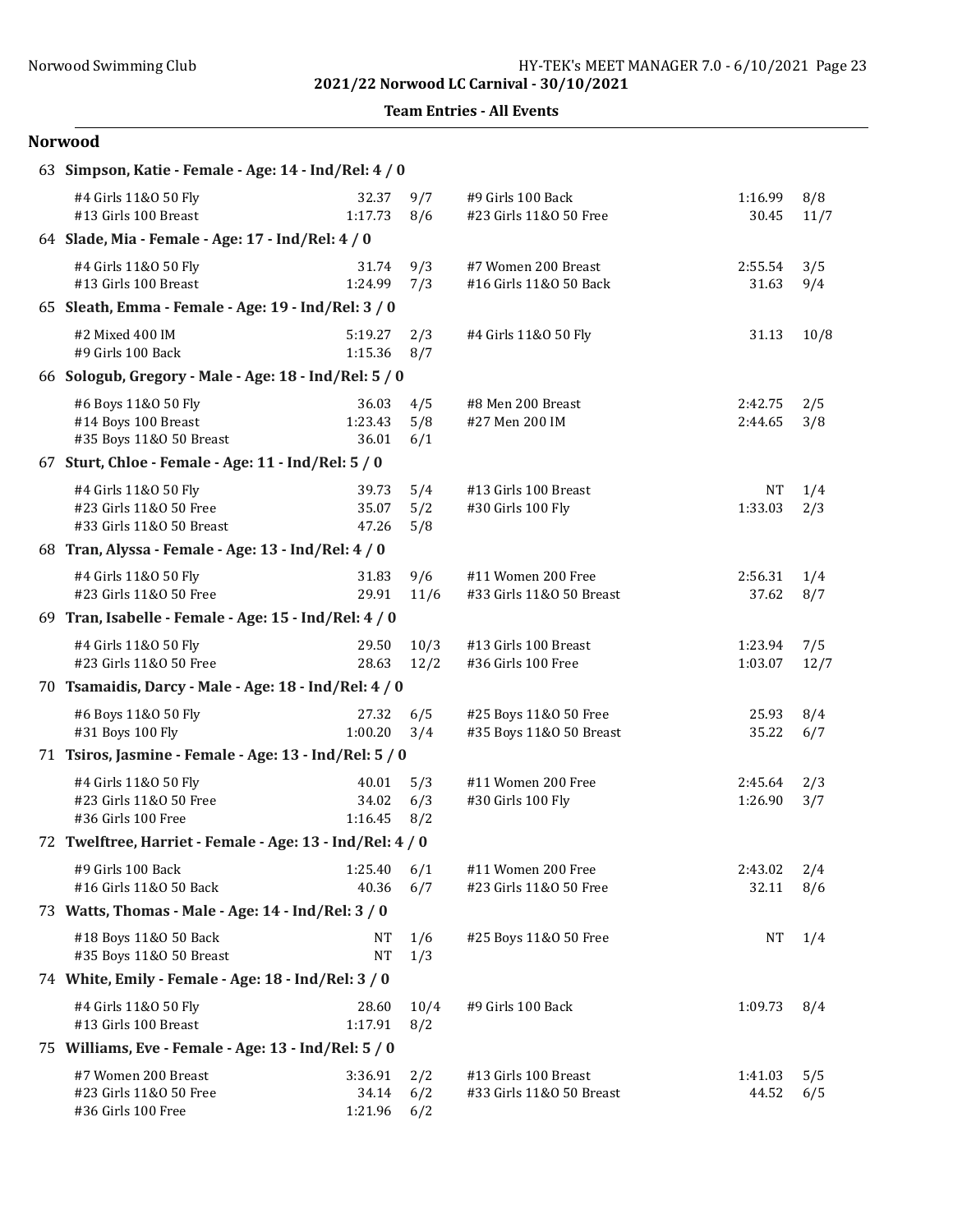Team Entries - All Events

| 76 Wisselink, Vesper - Female - Age: 12 - Ind/Rel: 3 / 0                                   |                                                                               |                     |                                                    |                      |            |
|--------------------------------------------------------------------------------------------|-------------------------------------------------------------------------------|---------------------|----------------------------------------------------|----------------------|------------|
| #9 Girls 100 Back<br>#33 Girls 11&0 50 Breast                                              | <b>NT</b><br>49.67                                                            | 2/5<br>4/7          | #16 Girls 11&0 50 Back                             | 43.12                | 5/8        |
| 77 Wright, Gabriella - Female - Age: 13 - Ind/Rel: 5 / 0                                   |                                                                               |                     |                                                    |                      |            |
| #4 Girls 11&0 50 Fly<br>#23 Girls 11&0 50 Free<br>#36 Girls 100 Free                       | 33.44<br>30.91<br>1:07.79                                                     | 8/3<br>10/6<br>11/2 | #20 Women 200 Fly<br>#28 Women 200 Back            | <b>NT</b><br>2:44.68 | 1/3<br>3/2 |
| 78 Yeo, Jungee - Male - Age: 13 - Ind/Rel: 5 / 0                                           |                                                                               |                     |                                                    |                      |            |
| #6 Boys 11&0 50 Fly<br>#25 Boys 11&0 50 Free<br>#35 Boys 11&0 50 Breast                    | 40.74<br>34.52<br>42.98                                                       | 3/2<br>4/7<br>4/6   | #18 Boys 11&0 50 Back<br>#27 Men 200 IM            | 41.98<br>3:12.22     | 3/2<br>2/7 |
| 79 Yip, James - Male - Age: 22 - Ind/Rel: 2 / 0                                            |                                                                               |                     |                                                    |                      |            |
| #18 Boys 11&0 50 Back<br>Norwood Total Individual Entries: 339 - Total Relays: 0           | 33.57                                                                         | 5/3                 | #31 Boys 100 Fly                                   | 1:07.26              | 3/2        |
| Onkaparinga                                                                                |                                                                               |                     |                                                    |                      |            |
| 1 Sargeant, Elsie - Female - Age: 9 - Ind/Rel: 5 / 0                                       |                                                                               |                     |                                                    |                      |            |
| #13 Girls 100 Breast<br>#22 Girls 10&U 50 Free<br>#36 Girls 100 Free                       | 2:49.82<br>47.15<br>1:53.20                                                   | 2/1<br>3/8<br>3/7   | #15 Girls 10&U 50 Back<br>#32 Girls 10&U 50 Breast | 56.80<br>58.31       | 2/4<br>3/6 |
| 2 Sargeant, Maeve - Female - Age: 12 - Ind/Rel: 5 / 0                                      |                                                                               |                     |                                                    |                      |            |
| #4 Girls 11&0 50 Fly<br>#16 Girls 11&0 50 Back<br>#28 Women 200 Back                       | 45.20<br>46.41<br>3:37.81                                                     | 4/8<br>3/5<br>1/4   | #7 Women 200 Breast<br>#19 Mixed 400 Free          | 3:39.86<br>NT        | 2/7<br>2/2 |
| 3 Sargeant, Rachel - Female - Age: 14 - Ind/Rel: 5 / 0                                     |                                                                               |                     |                                                    |                      |            |
| #4 Girls 11&0 50 Fly<br>#13 Girls 100 Breast<br>#36 Girls 100 Free                         | 40.13<br>1:38.40<br>1:11.16                                                   | 5/7<br>6/7<br>10/7  | #7 Women 200 Breast<br>#23 Girls 11&0 50 Free      | 3:47.09<br>31.72     | 2/8<br>9/3 |
| 4 Wheeler, Lani - Female - Age: 14 - Ind/Rel: 5 / 0                                        |                                                                               |                     |                                                    |                      |            |
| #4 Girls 11&0 50 Fly<br>#16 Girls 11&0 50 Back<br>#30 Girls 100 Fly                        | 37.12<br>38.95<br>1:24.24                                                     | 7/6<br>7/8<br>3/6   | #9 Girls 100 Back<br>#26 Women 200 IM              | 1:25.26<br>3:04.23   | 6/7<br>3/1 |
| 5 Willett, Emily - Female - Age: 14 - Ind/Rel: 5 / 0                                       |                                                                               |                     |                                                    |                      |            |
| #11 Women 200 Free<br>#104 Women 50 Fly<br>#123 Women 50 Free                              | 3:15.74<br>56.10<br>39.88                                                     | 1/3<br>1/4<br>1/4   | #26 Women 200 IM<br>#116 Women 50 Back             | 4:09.70<br>55.95     | 1/4<br>1/4 |
| 6 Willett, Isabel - Female - Age: 14 - Ind/Rel: 5 / 0                                      |                                                                               |                     |                                                    |                      |            |
| #13 Girls 100 Breast<br>#23 Girls 11&0 50 Free<br>#36 Girls 100 Free<br><b>Onkaparinga</b> | 1:46.63<br>33.78<br>1:20.87<br>Total Individual Entries: 30 - Total Relays: 0 | 5/8<br>6/5<br>6/4   | #16 Girls 11&0 50 Back<br>#33 Girls 11&0 50 Breast | 42.53<br>48.52       | 5/1<br>4/3 |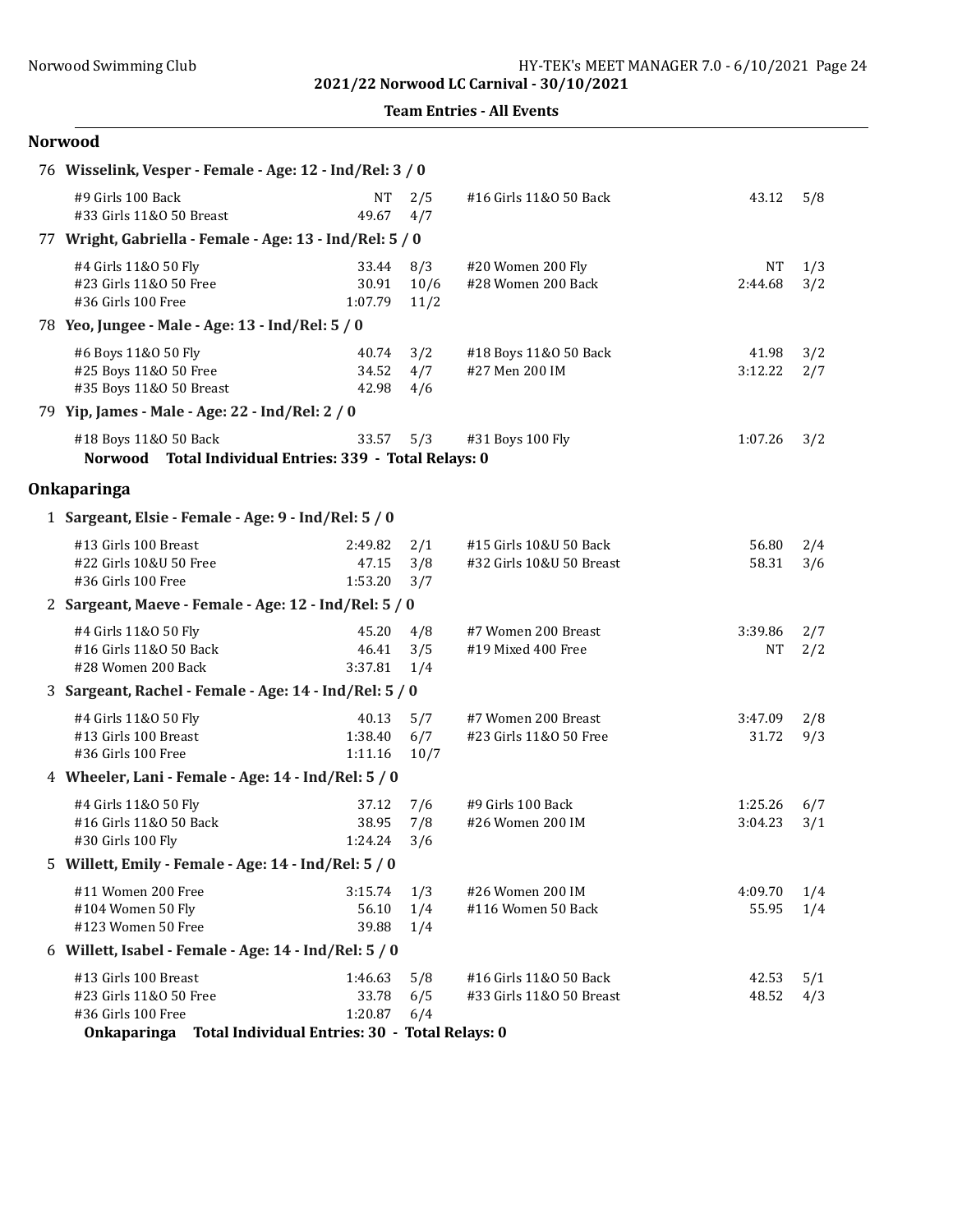Team Entries - All Events

# Payneham

| 1 Braithwaite, Genevieve - Female - Age: 13 - Ind/Rel: 4 / 0                                      |                             |                   |                                                    |                    |            |
|---------------------------------------------------------------------------------------------------|-----------------------------|-------------------|----------------------------------------------------|--------------------|------------|
| #4 Girls 11&0 50 Fly<br>#28 Women 200 Back                                                        | 37.41<br><b>NT</b>          | 7/7<br>1/3        | #19 Mixed 400 Free<br>#30 Girls 100 Fly            | 5:58.95<br>1:29.85 | 3/1<br>2/4 |
| 2 Cohen, Oscar - Male - Age: 14 - Ind/Rel: 5 / 0                                                  |                             |                   |                                                    |                    |            |
| #6 Boys 11&0 50 Fly<br>#25 Boys 11&0 50 Free<br>#37 Boys 100 Free                                 | 33.64<br>28.10<br>1:01.08   | 5/7<br>7/5<br>7/4 | #10 Boys 100 Back<br>#31 Boys 100 Fly              | 1:17.16<br>1:18.88 | 4/1<br>2/3 |
| 3 Giro, Aleksandra - Female - Age: 10 - Ind/Rel: 5 / 0                                            |                             |                   |                                                    |                    |            |
| #3 Girls 10&U 50 Fly<br>#15 Girls 10&U 50 Back<br>#36 Girls 100 Free                              | 48.64<br>41.39<br>1:21.02   | 3/2<br>4/5<br>6/3 | #9 Girls 100 Back<br>#22 Girls 10&U 50 Free        | 1:35.64<br>37.61   | 4/8<br>4/2 |
| 4 Harris, Lauren - Female - Age: 12 - Ind/Rel: 5 / 0                                              |                             |                   |                                                    |                    |            |
| #7 Women 200 Breast<br>#19 Mixed 400 Free<br>#33 Girls 11&0 50 Breast                             | 3:13.17<br>5:23.38<br>38.89 | 3/2<br>4/2<br>8/1 | #13 Girls 100 Breast<br>#23 Girls 11&0 50 Free     | 1:23.81<br>33.39   | 7/4<br>7/1 |
| 5 Hebart, Lily - Female - Age: 12 - Ind/Rel: 5 / 0                                                |                             |                   |                                                    |                    |            |
| #4 Girls 11&0 50 Fly<br>#16 Girls 11&0 50 Back<br>#36 Girls 100 Free                              | 37.88<br>39.60<br>1:20.51   | 7/8<br>6/2<br>7/8 | #9 Girls 100 Back<br>#26 Women 200 IM              | 1:26.41<br>3:26.44 | 6/8<br>2/1 |
| 6 McCloud, Jarrad - Male - Age: 15 - Ind/Rel: 5 / 0                                               |                             |                   |                                                    |                    |            |
| #6 Boys 11&0 50 Fly<br>#25 Boys 11&0 50 Free<br>#37 Boys 100 Free                                 | 31.20<br>28.36<br>1:03.69   | 5/5<br>7/3<br>7/2 | #12 Men 200 Free<br>#35 Boys 11&0 50 Breast        | 2:24.60<br>39.16   | 2/3<br>5/2 |
| 7 Perry, Madeline - Female - Age: 11 - Ind/Rel: 4 / 0                                             |                             |                   |                                                    |                    |            |
| #13 Girls 100 Breast<br>#23 Girls 11&0 50 Free                                                    | NT<br>36.96                 | 1/5<br>3/5        | #16 Girls 11&0 50 Back<br>#33 Girls 11&0 50 Breast | 46.90<br>52.01     | 3/3<br>3/6 |
| 8 Storer, Ilan - Male - Age: 9 - Ind/Rel: 5 / 0                                                   |                             |                   |                                                    |                    |            |
| #14 Boys 100 Breast<br>#24 Boys 10&U 50 Free<br>#37 Boys 100 Free                                 | 2:14.55<br>58.61<br>1:57.38 | 2/8<br>1/3<br>2/6 | #17 Boys 10&U 50 Back<br>#34 Boys 10&U 50 Breast   | 1:08.44<br>1:00.50 | 2/8<br>2/6 |
| 9 Storer, Raphael - Male - Age: 11 - Ind/Rel: 4 / 0                                               |                             |                   |                                                    |                    |            |
| #25 Boys 11&0 50 Free<br>#35 Boys 11&0 50 Breast                                                  | 41.01<br>49.37              | 2/6<br>2/3        | #27 Men 200 IM<br>#37 Boys 100 Free                | NT<br>1:29.51      | 1/6<br>3/5 |
| 10 Webb, Jarrod - Male - Age: 14 - Ind/Rel: 4 / 0                                                 |                             |                   |                                                    |                    |            |
| #1 Mixed 800 Free<br>#27 Men 200 IM<br>Total Individual Entries: 46 - Total Relays: 0<br>Payneham | 9:37.84<br>2:43.75          | 3/6<br>3/1        | #14 Boys 100 Breast<br>#37 Boys 100 Free           | 1:23.41<br>1:02.10 | 5/1<br>7/3 |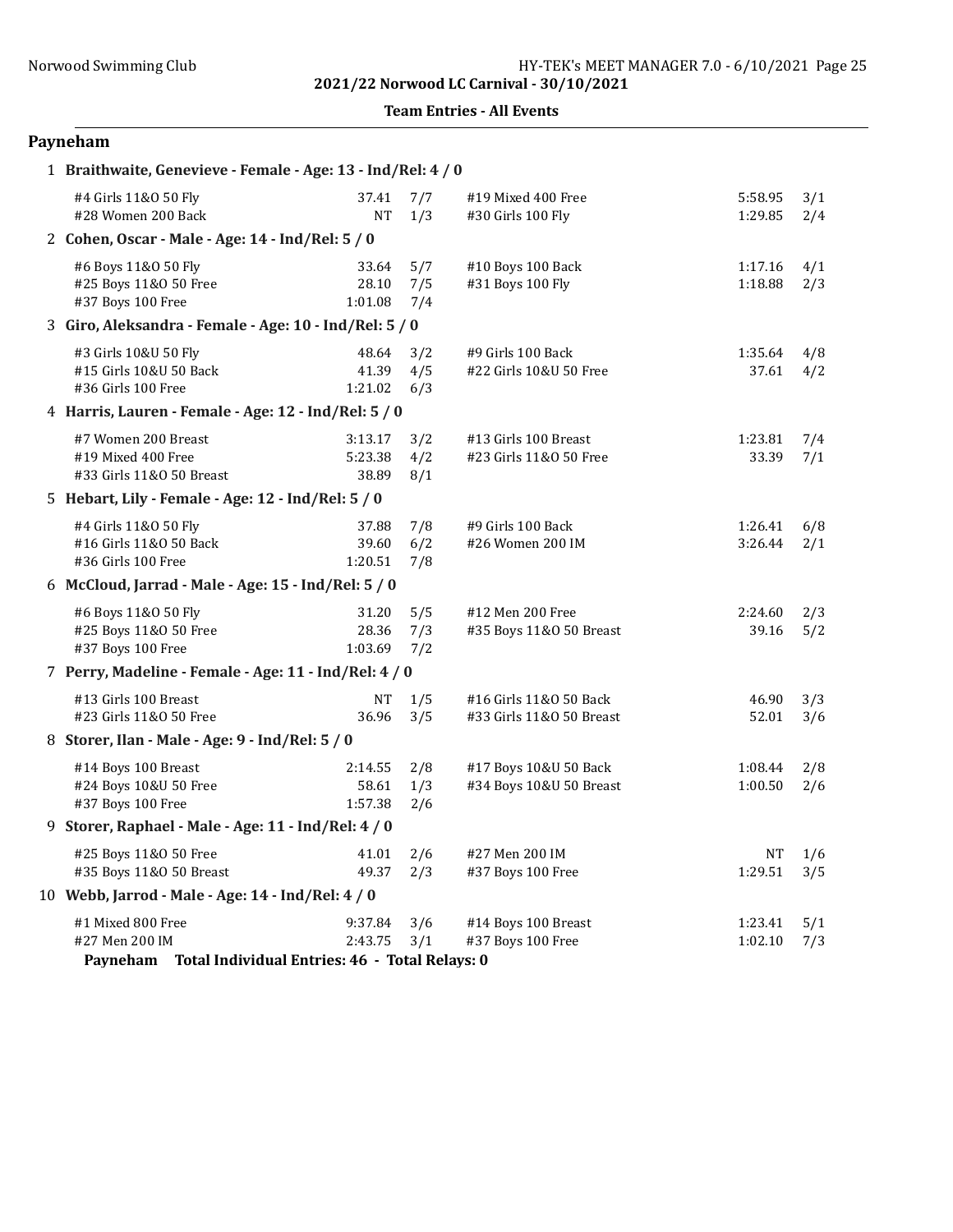Team Entries - All Events

# Playford Aquatic

| 1 Ellis, Piper - Female - Age: 12 - Ind/Rel: 5 / 0                      |                               |                   |                                                    |                    |            |
|-------------------------------------------------------------------------|-------------------------------|-------------------|----------------------------------------------------|--------------------|------------|
| #4 Girls 11&0 50 Fly<br>#13 Girls 100 Breast<br>#23 Girls 11&0 50 Free  | 41.47<br>1:45.64<br>33.24     | 4/4<br>5/1<br>7/7 | #11 Women 200 Free<br>#16 Girls 11&0 50 Back       | 3:04.92<br>42.26   | 1/5<br>5/7 |
| 2 Eriksson, Joslin - Female - Age: 10 - Ind/Rel: 5 / 0                  |                               |                   |                                                    |                    |            |
| #9 Girls 100 Back<br>#22 Girls 10&U 50 Free<br>#36 Girls 100 Free       | <b>NT</b><br>51.67<br>1:49.93 | 2/7<br>2/3<br>3/2 | #15 Girls 10&U 50 Back<br>#32 Girls 10&U 50 Breast | 59.11<br>1:15.33   | 2/3<br>2/1 |
| 3 Eriksson, Leif - Male - Age: 12 - Ind/Rel: 4 / 0                      |                               |                   |                                                    |                    |            |
| #6 Boys 11&0 50 Fly<br>#35 Boys 11&0 50 Breast                          | 1:03.75<br>1:03.82            | 2/1<br>1/4        | #19 Mixed 400 Free<br>#37 Boys 100 Free            | 5:49.90<br>1:21.70 | 3/6<br>4/5 |
| 4 Falkous, Eli - Male - Age: 9 - Ind/Rel: 5 / 0                         |                               |                   |                                                    |                    |            |
| #5 Boys 10&U 50 Fly<br>#24 Boys 10&U 50 Free<br>#37 Boys 100 Free       | 51.37<br>42.30<br>1:39.59     | 2/8<br>2/5<br>3/8 | #17 Boys 10&U 50 Back<br>#34 Boys 10&U 50 Breast   | 49.17<br>57.10     | 3/8<br>3/1 |
| 5 Greenham, Violet - Female - Age: 12 - Ind/Rel: 5 / 0                  |                               |                   |                                                    |                    |            |
| #1 Mixed 800 Free<br>#23 Girls 11&0 50 Free<br>#33 Girls 11&0 50 Breast | NT<br>35.41<br>48.81          | 2/8<br>5/8<br>4/2 | #16 Girls 11&0 50 Back<br>#30 Girls 100 Fly        | 44.35<br>1:33.49   | 4/5<br>2/6 |
| 6 Hudson, Cameron - Male - Age: 11 - Ind/Rel: 5 / 0                     |                               |                   |                                                    |                    |            |
| #6 Boys 11&0 50 Fly<br>#25 Boys 11&0 50 Free<br>#37 Boys 100 Free       | 37.45<br>31.25<br>1:08.22     | 4/6<br>6/3<br>6/4 | #12 Men 200 Free<br>#31 Boys 100 Fly               | 2:32.49<br>1:33.85 | 2/7<br>1/4 |
| 7 Irawan, Brandon - Male - Age: 14 - Ind/Rel: 5 / 0                     |                               |                   |                                                    |                    |            |
| #14 Boys 100 Breast<br>#25 Boys 11&0 50 Free<br>#37 Boys 100 Free       | 1:43.88<br>35.67<br>1:19.01   | 3/1<br>3/5<br>5/8 | #18 Boys 11&0 50 Back<br>#35 Boys 11&0 50 Breast   | 41.67<br>46.60     | 3/3<br>3/1 |
| 8 Shi, Maxx - Male - Age: 11 - Ind/Rel: 5 / 0                           |                               |                   |                                                    |                    |            |
| #6 Boys 11&0 50 Fly<br>#25 Boys 11&0 50 Free<br>#37 Boys 100 Free       | 40.02<br>37.00<br>1:22.15     | 3/3<br>3/2<br>4/3 | #12 Men 200 Free<br>#35 Boys 11&0 50 Breast        | 3:06.99<br>43.31   | 1/6<br>4/1 |
| 9 Smith, Michael - Male - Age: 15 - Ind/Rel: 3 / 0                      |                               |                   |                                                    |                    |            |
| #6 Boys 11&0 50 Fly<br>#35 Boys 11&0 50 Breast                          | 52.07<br>46.84                | 2/7<br>3/8        | #25 Boys 11&0 50 Free                              | 37.05              | 3/7        |
| 10 Stock, Sophie - Female - Age: 9 - Ind/Rel: 5 / 0                     |                               |                   |                                                    |                    |            |
| #9 Girls 100 Back<br>#22 Girls 10&U 50 Free<br>#36 Girls 100 Free       | NT<br>52.65<br><b>NT</b>      | 1/5<br>2/6<br>1/5 | #15 Girls 10&U 50 Back<br>#32 Girls 10&U 50 Breast | 54.52<br>1:01.94   | 3/1<br>2/4 |
| 11 Stocker, Ruby - Female - Age: 11 - Ind/Rel: 5 / 0                    |                               |                   |                                                    |                    |            |
| #4 Girls 11&0 50 Fly<br>#11 Women 200 Free<br>#33 Girls 11&0 50 Breast  | 49.08<br>NT<br>52.17          | 3/2<br>1/7<br>3/2 | #9 Girls 100 Back<br>#16 Girls 11&0 50 Back        | 1:54.14<br>48.35   | 3/8<br>3/8 |
| 12 Thach, Angelo - Male - Age: 11 - Ind/Rel: 5 / 0                      |                               |                   |                                                    |                    |            |
| #6 Boys 11&0 50 Fly<br>#25 Boys 11&0 50 Free<br>#37 Boys 100 Free       | NT<br>36.66<br>1:30.00        | 1/2<br>3/6<br>3/3 | #18 Boys 11&0 50 Back<br>#35 Boys 11&0 50 Breast   | 1:01.68<br>54.42   | 1/5<br>2/7 |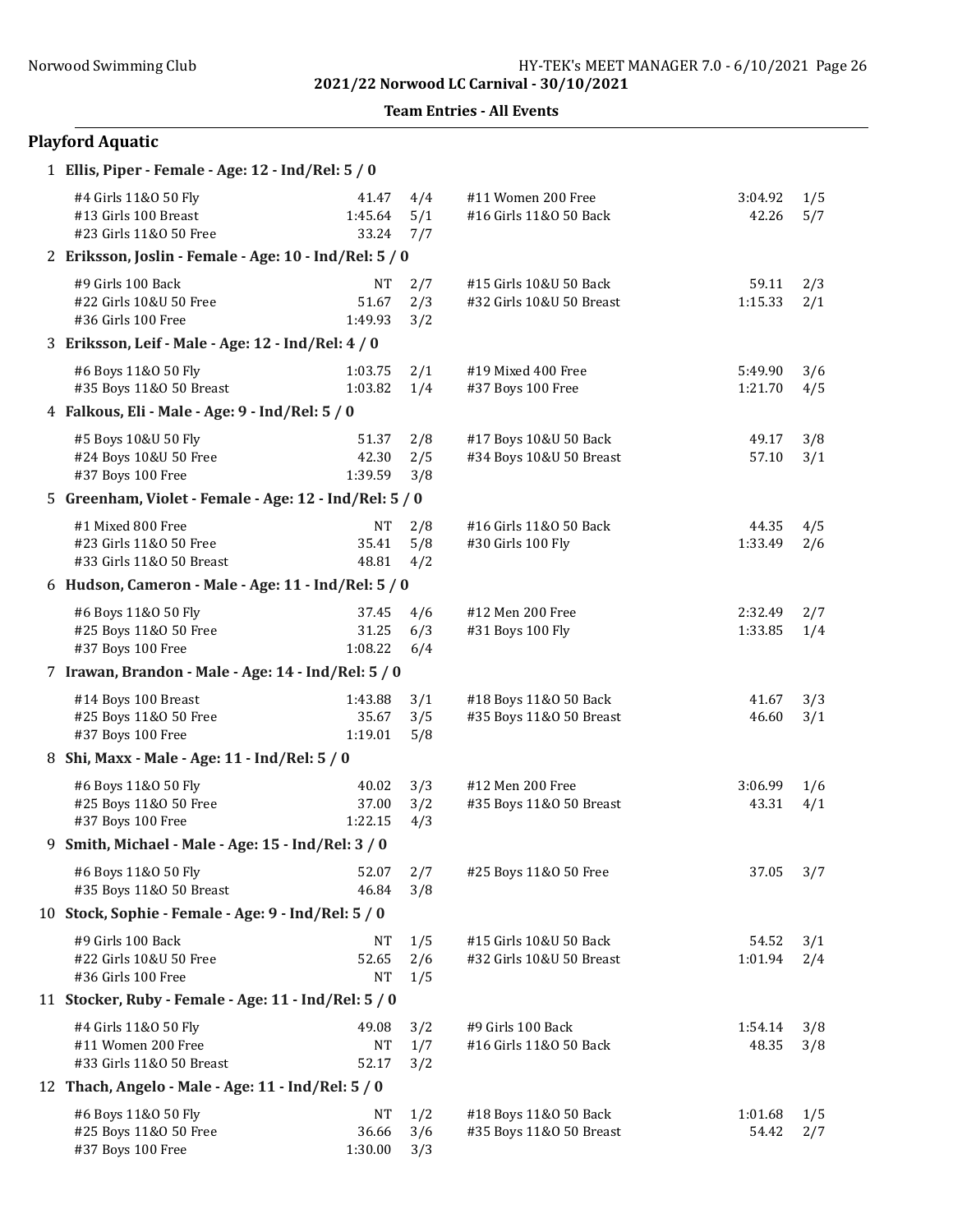#### Team Entries - All Events

# Playford Aquatic

| 13 Waligora, Matthew - Male - Age: 14 - Ind/Rel: 5 / 0                                                                                    |                                                                               |                   |                                                    |                    |                   |
|-------------------------------------------------------------------------------------------------------------------------------------------|-------------------------------------------------------------------------------|-------------------|----------------------------------------------------|--------------------|-------------------|
| #8 Men 200 Breast<br>#18 Boys 11&0 50 Back<br>#37 Boys 100 Free                                                                           | 3:08.15<br>36.32<br>1:06.73                                                   | 2/1<br>5/8<br>7/7 | #12 Men 200 Free<br>#29 Men 200 Back               | 2:24.33<br>2:57.88 | 2/5<br>1/6        |
| 14 Waligora, Urszula - Female - Age: 13 - Ind/Rel: 5 / 0                                                                                  |                                                                               |                   |                                                    |                    |                   |
| #4 Girls 11&0 50 Fly<br>#13 Girls 100 Breast<br>#28 Women 200 Back<br>Playford Aquatic Total Individual Entries: 67 - Total Relays: 0     | 38.27<br>1:34.05<br>3:05.01                                                   | 6/2<br>7/2<br>2/2 | #9 Girls 100 Back<br>#23 Girls 11&0 50 Free        | 1:27.51<br>31.86   | 5/4<br>9/8        |
| South Australia                                                                                                                           |                                                                               |                   |                                                    |                    |                   |
| 1 Clowser, Ellie - Female - Age: 10 - Ind/Rel: 5 / 0                                                                                      |                                                                               |                   |                                                    |                    |                   |
| #3 Girls 10&U 50 Fly<br>#13 Girls 100 Breast<br>#32 Girls 10&U 50 Breast<br>South Australia Total Individual Entries: 5 - Total Relays: 0 | 55.52<br>1:51.10<br>58.95                                                     | 3/1<br>4/8<br>3/1 | #9 Girls 100 Back<br>#15 Girls 10&U 50 Back        | 1:37.67<br>50.54   | 3/5<br>3/4        |
| <b>Southern Performance</b>                                                                                                               |                                                                               |                   |                                                    |                    |                   |
| 1 Ainsworth, Tom - Male - Age: 11 - Ind/Rel: 4 / 0                                                                                        |                                                                               |                   |                                                    |                    |                   |
| #6 Boys 11&0 50 Fly<br>#19 Mixed 400 Free                                                                                                 | 39.43<br>NT                                                                   | 4/8<br>1/3        | #12 Men 200 Free<br>#27 Men 200 IM                 | 2:55.57<br>3:38.57 | 1/5<br>1/5        |
| 2 Amai, Layla - Female - Age: 12 - Ind/Rel: 4 / 0                                                                                         |                                                                               |                   |                                                    |                    |                   |
| #1 Mixed 800 Free<br>#23 Girls 11&0 50 Free                                                                                               | 11:32.28<br>35.06                                                             | 2/5<br>5/6        | #11 Women 200 Free<br>#36 Girls 100 Free           | 2:35.89<br>1:17.56 | 3/3<br>7/5        |
| 3 Fuhrmann, Ella - Female - Age: 14 - Ind/Rel: 4 / 0                                                                                      |                                                                               |                   |                                                    |                    |                   |
| #9 Girls 100 Back<br>#26 Women 200 IM                                                                                                     | 1:31.24<br>3:13.52                                                            | 4/3<br>2/3        | #19 Mixed 400 Free<br>#36 Girls 100 Free           | 5:26.04<br>1:16.76 | 4/7<br>8/8        |
| 4 Fuhrmann, Janna - Female - Age: 12 - Ind/Rel: 3 / 0                                                                                     |                                                                               |                   |                                                    |                    |                   |
| #23 Girls 11&0 50 Free<br>#36 Girls 100 Free                                                                                              | 35.96<br>1:18.61                                                              | 4/3<br>7/7        | #33 Girls 11&0 50 Breast                           | 53.09              | 3/8               |
| 5 Romanowski, April - Female - Age: 10 - Ind/Rel: 5 / 0                                                                                   |                                                                               |                   |                                                    |                    |                   |
| #3 Girls 10&U 50 Fly<br>#22 Girls 10&U 50 Free<br>#36 Girls 100 Free                                                                      | $1:08.83$ $2/2$<br>48.74 2/5<br>NT                                            | 2/8               | #13 Girls 100 Breast<br>#30 Girls 100 Fly          | NT                 | 1/6<br>$NT \t1/3$ |
| 6 Romanowski, Georgia - Female - Age: 13 - Ind/Rel: 4 / 0                                                                                 |                                                                               |                   |                                                    |                    |                   |
| #7 Women 200 Breast<br>#23 Girls 11&0 50 Free                                                                                             | 3:25.23<br>33.11                                                              | 2/4<br>7/3        | #19 Mixed 400 Free<br>#33 Girls 11&0 50 Breast     | NT<br>44.55        | 2/6<br>6/3        |
| 7 Tucker, Keira - Female - Age: 8 - Ind/Rel: 5 / 0                                                                                        |                                                                               |                   |                                                    |                    |                   |
| #3 Girls 10&U 50 Fly<br>#22 Girls 10&U 50 Free<br>#36 Girls 100 Free<br><b>Southern Performance</b>                                       | 1:00.13<br>43.34<br>1:36.25<br>Total Individual Entries: 29 - Total Relays: 0 | 3/8<br>3/6<br>4/1 | #15 Girls 10&U 50 Back<br>#32 Girls 10&U 50 Breast | 52.28<br>NT        | 3/2<br>1/8        |
|                                                                                                                                           |                                                                               |                   |                                                    |                    |                   |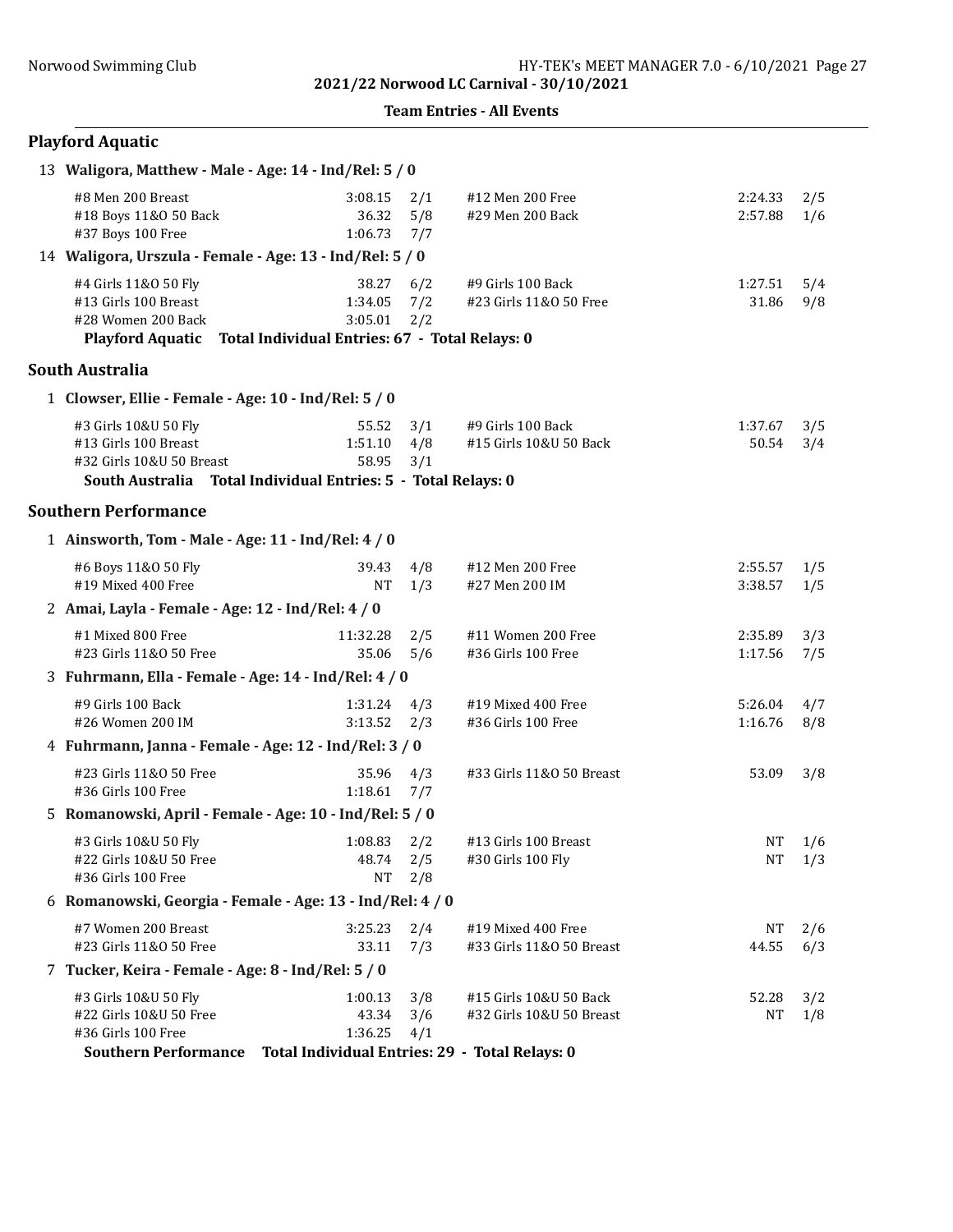Team Entries - All Events

# Starplex

| 1 Dudley, Callum - Male - Age: 13 - Ind/Rel: 4 / 0                         |                               |                    |                                                  |                    |             |
|----------------------------------------------------------------------------|-------------------------------|--------------------|--------------------------------------------------|--------------------|-------------|
| #6 Boys 11&0 50 Fly<br>#25 Boys 11&0 50 Free                               | 35.95<br>30.90                | 4/4<br>6/5         | #19 Mixed 400 Free<br>#35 Boys 11&0 50 Breast    | 5:48.53<br>49.90   | 3/3<br>2/6  |
| 2 Goreham, Chelsea - Female - Age: 11 - Ind/Rel: 5 / 0                     |                               |                    |                                                  |                    |             |
| #4 Girls 11&0 50 Fly<br>#16 Girls 11&0 50 Back<br>#33 Girls 11&0 50 Breast | 52.99<br>56.63<br>56.97       | 2/4<br>2/2<br>2/7  | #11 Women 200 Free<br>#23 Girls 11&0 50 Free     | 3:51.98<br>40.59   | 1/2<br>2/7  |
| 3 Goreham, Lachlan - Male - Age: 10 - Ind/Rel: 4 / 0                       |                               |                    |                                                  |                    |             |
| #5 Boys 10&U 50 Fly<br>#24 Boys 10&U 50 Free                               | 55.66<br>39.40                | 1/5<br>3/7         | #12 Men 200 Free<br>#34 Boys 10&U 50 Breast      | NT<br>1:00.27      | 1/7<br>2/3  |
| 4 Hahesy, River - Female - Age: 12 - Ind/Rel: 5 / 0                        |                               |                    |                                                  |                    |             |
| #4 Girls 11&0 50 Fly<br>#19 Mixed 400 Free<br>#36 Girls 100 Free           | 44.76<br><b>NT</b><br>1:29.21 | 4/1<br>2/7<br>4/3  | #13 Girls 100 Breast<br>#33 Girls 11&0 50 Breast | 1:56.23<br>52.25   | 3/3<br>3/7  |
| 5 Heggie, Ashleigh - Female - Age: 11 - Ind/Rel: 5 / 0                     |                               |                    |                                                  |                    |             |
| #4 Girls 11&0 50 Fly<br>#16 Girls 11&0 50 Back<br>#36 Girls 100 Free       | 37.95<br>45.71<br>1:11.75     | 6/4<br>4/8<br>10/8 | #11 Women 200 Free<br>#23 Girls 11&0 50 Free     | <b>NT</b><br>31.74 | 1/1<br>9/6  |
| 6 Kennewell, Addison - Female - Age: 12 - Ind/Rel: 5 / 0                   |                               |                    |                                                  |                    |             |
| #4 Girls 11&0 50 Fly<br>#16 Girls 11&0 50 Back<br>#33 Girls 11&0 50 Breast | 55.12<br>45.03<br>52.56       | 2/5<br>4/2<br>3/1  | #9 Girls 100 Back<br>#23 Girls 11&0 50 Free      | 1:35.73<br>38.91   | 3/4<br>3/1  |
| 7 Nesci, Ava - Female - Age: 12 - Ind/Rel: 5 / 0                           |                               |                    |                                                  |                    |             |
| #4 Girls 11&0 50 Fly<br>#19 Mixed 400 Free<br>#33 Girls 11&0 50 Breast     | 39.98<br>5:56.40<br>45.93     | 5/5<br>3/2<br>5/6  | #9 Girls 100 Back<br>#26 Women 200 IM            | 1:20.96<br>3:17.77 | 7/8<br>2/6  |
| 8 Nesci, Ocea - Female - Age: 10 - Ind/Rel: 5 / 0                          |                               |                    |                                                  |                    |             |
| #7 Women 200 Breast<br>#22 Girls 10&U 50 Free<br>#36 Girls 100 Free        | 4:01.97<br>35.41<br>1:24.11   | 1/5<br>4/3<br>5/4  | #15 Girls 10&U 50 Back<br>#30 Girls 100 Fly      | 49.77<br>1:34.16   | 4/1<br>2/2  |
| 9 Nesci, Zavier - Male - Age: 9 - Ind/Rel: 5 / 0                           |                               |                    |                                                  |                    |             |
| #14 Boys 100 Breast<br>#24 Boys 10&U 50 Free<br>#37 Boys 100 Free          | NT<br>42.01<br>1:30.73        | 1/3<br>2/4<br>3/6  | #17 Boys 10&U 50 Back<br>#34 Boys 10&U 50 Breast | 51.80<br>58.71     | 2/5<br>2/4  |
| 10 Sanchez, Isabella - Female - Age: 10 - Ind/Rel: 4 / 0                   |                               |                    |                                                  |                    |             |
| #13 Girls 100 Breast<br>#22 Girls 10&U 50 Free                             | 1:53.58<br>39.20              | 3/5<br>4/1         | #15 Girls 10&U 50 Back<br>#36 Girls 100 Free     | 51.54<br>NT        | 3/3<br>2/2  |
| 11 Sanchez, Madison - Female - Age: 12 - Ind/Rel: 4 / 0                    |                               |                    |                                                  |                    |             |
| #7 Women 200 Breast<br>#30 Girls 100 Fly                                   | 3:23.60<br>1:20.31            | 3/1<br>4/1         | #16 Girls 11&0 50 Back<br>#36 Girls 100 Free     | 45.09<br>1:07.99   | 4/7<br>11/7 |
| 12 Skeen, Sophie - Female - Age: 10 - Ind/Rel: 5 / 0                       |                               |                    |                                                  |                    |             |
| #3 Girls 10&U 50 Fly<br>#15 Girls 10&U 50 Back<br>#36 Girls 100 Free       | 1:00.77<br>56.28<br>1:42.62   | 2/4<br>3/8<br>3/5  | #13 Girls 100 Breast<br>#26 Women 200 IM         | 2:14.68<br>NΤ      | 2/6<br>1/5  |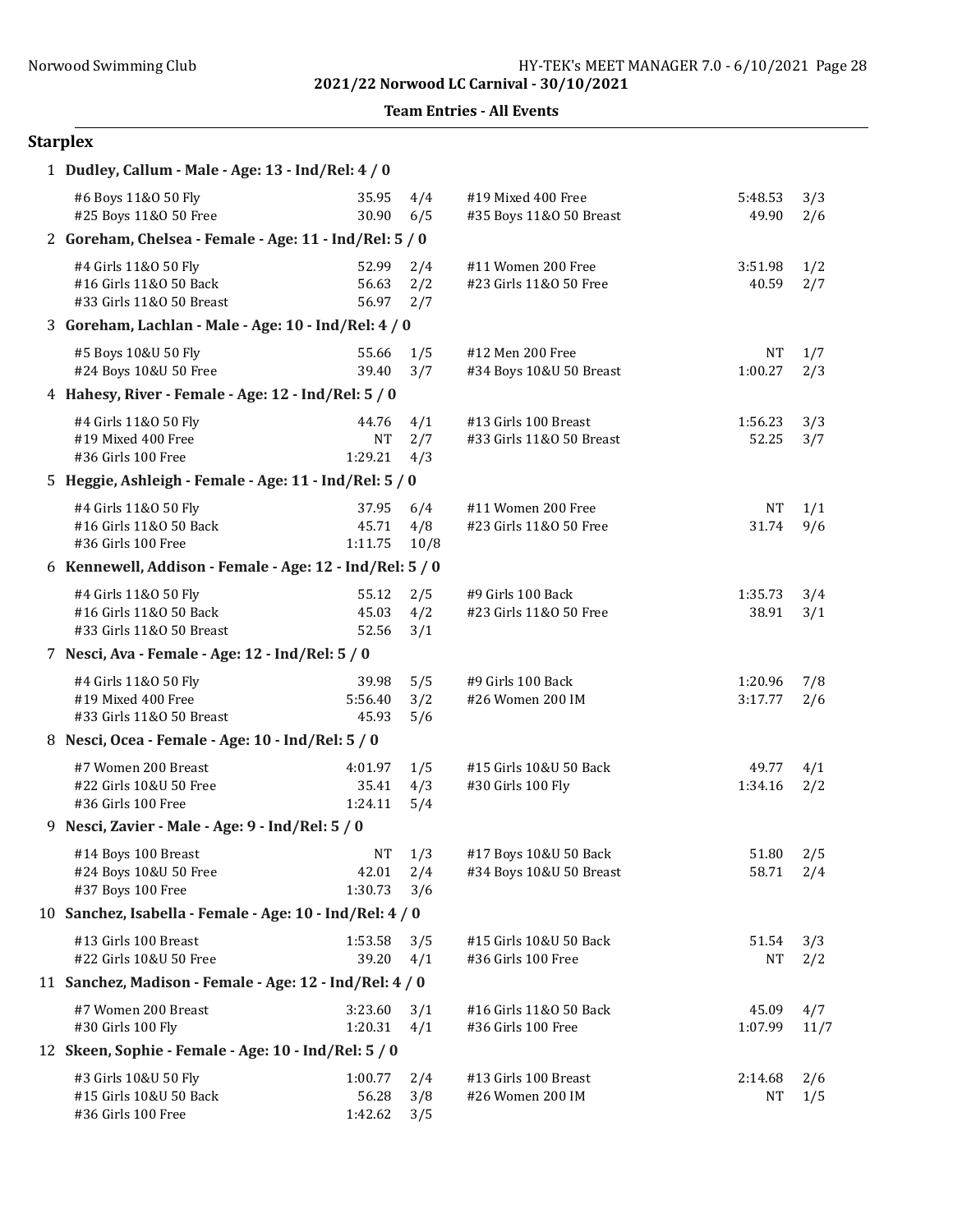Team Entries - All Events

# Starplex

| 13 Smith, Eliza - Female - Age: 10 - Ind/Rel: 3 / 0      |                    |            |                         |         |     |
|----------------------------------------------------------|--------------------|------------|-------------------------|---------|-----|
| #13 Girls 100 Breast<br>#32 Girls 10&U 50 Breast         | 2:27.00<br>1:09.27 | 2/7<br>2/6 | #22 Girls 10&U 50 Free  | 56.22   | 2/7 |
| 14 Smith, Jarrad - Male - Age: 13 - Ind/Rel: 4 / 0       |                    |            |                         |         |     |
| #1 Mixed 800 Free                                        | 11:43.81           | 2/3        | #18 Boys 11&0 50 Back   | 41.59   | 3/5 |
| #25 Boys 11&0 50 Free                                    | 32.62              | 5/6        | #35 Boys 11&0 50 Breast | 41.47   | 4/4 |
| 15 Stubbings, Ewan - Male - Age: 10 - Ind/Rel: 4 / 0     |                    |            |                         |         |     |
| #5 Boys 10&U 50 Fly                                      | 40.82              | 2/3        | #17 Boys 10&U 50 Back   | 48.96   | 3/1 |
| #24 Boys 10&U 50 Free                                    | 36.77              | 3/3        | #34 Boys 10&U 50 Breast | 1:08.02 | 2/7 |
| 16 Stubbings, Harrison - Male - Age: 14 - Ind/Rel: 4 / 0 |                    |            |                         |         |     |
| #6 Boys 11&0 50 Fly                                      | 30.72              | 6/8        | #12 Men 200 Free        | 2:14.73 | 3/8 |
| #29 Men 200 Back                                         | 2:29.01            | 1/4        | #37 Boys 100 Free       | 1:01.82 | 7/5 |
| Starplex Total Individual Entries: 71 - Total Relays: 0  |                    |            |                         |         |     |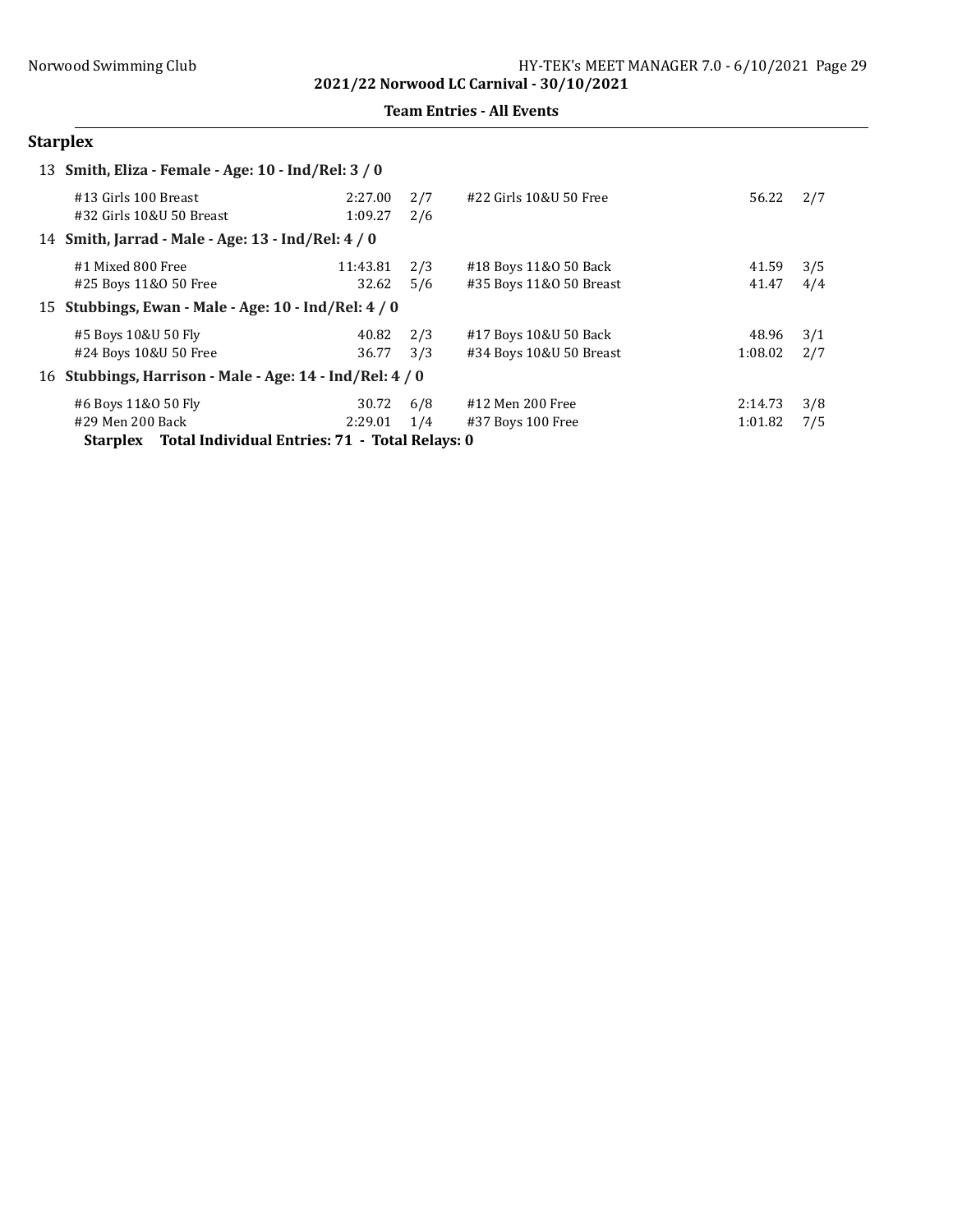Team Entries - All Events

# Tea Tree Gully

| 1 Connelly, Hannah - Female - Age: 12 - Ind/Rel: 5 / 0                                                          |                                   |                   |                                                  |                    |            |
|-----------------------------------------------------------------------------------------------------------------|-----------------------------------|-------------------|--------------------------------------------------|--------------------|------------|
| #1 Mixed 800 Free<br>#13 Girls 100 Breast<br>#30 Girls 100 Fly                                                  | <b>NT</b><br><b>NT</b><br>1:25.29 | 1/3<br>2/8<br>3/2 | #11 Women 200 Free<br>#23 Girls 11&0 50 Free     | 2:36.06<br>34.05   | 3/6<br>6/6 |
| 2 Cox, Daniel - Male - Age: 11 - Ind/Rel: 5 / 0                                                                 |                                   |                   |                                                  |                    |            |
| #6 Boys 11&0 50 Fly<br>#25 Boys 11&0 50 Free<br>#37 Boys 100 Free                                               | 49.89<br>38.37<br>1:38.61         | 2/2<br>2/4<br>3/1 | #18 Boys 11&0 50 Back<br>#35 Boys 11&0 50 Breast | 49.56<br>1:04.98   | 2/1<br>1/5 |
| 3 El-Youssef, Jamal - Male - Age: 12 - Ind/Rel: 3 / 0                                                           |                                   |                   |                                                  |                    |            |
| #18 Boys 11&0 50 Back<br>#35 Boys 11&0 50 Breast                                                                | 50.97<br>45.16                    | 1/4<br>4/8        | #25 Boys 11&0 50 Free                            | 31.57              | 6/6        |
| 4 Ferris, Max - Male - Age: 12 - Ind/Rel: 4 / 0                                                                 |                                   |                   |                                                  |                    |            |
| #6 Boys 11&0 50 Fly<br>#18 Boys 11&0 50 Back                                                                    | NT<br>44.33                       | 1/3<br>3/8        | #10 Boys 100 Back<br>#25 Boys 11&0 50 Free       | 1:35.17<br>38.19   | 2/3<br>3/8 |
| 5 Finoia, Alessandro - Male - Age: 13 - Ind/Rel: 5 / 0                                                          |                                   |                   |                                                  |                    |            |
| #6 Boys 11&0 50 Fly<br>#18 Boys 11&0 50 Back<br>#35 Boys 11&0 50 Breast                                         | 47.40<br>47.13<br>55.36           | 2/3<br>2/2<br>2/1 | #12 Men 200 Free<br>#25 Boys 11&0 50 Free        | 2:59.78<br>38.39   | 1/3<br>2/5 |
| 6 Joseph, Aditya - Male - Age: 13 - Ind/Rel: 5 / 0                                                              |                                   |                   |                                                  |                    |            |
| #6 Boys 11&0 50 Fly<br>#14 Boys 100 Breast<br>#37 Boys 100 Free                                                 | 40.77<br>1:55.62<br>1:13.15       | 3/7<br>2/2<br>6/6 | #10 Boys 100 Back<br>#25 Boys 11&0 50 Free       | NT<br>32.55        | 1/5<br>5/3 |
| 7 Marshall, Chelsea - Female - Age: 11 - Ind/Rel: 5 / 0                                                         |                                   |                   |                                                  |                    |            |
| #4 Girls 11&0 50 Fly<br>#16 Girls 11&0 50 Back<br>#28 Women 200 Back                                            | 46.95<br>41.19<br><b>NT</b>       | 3/5<br>5/4<br>1/5 | #9 Girls 100 Back<br>#23 Girls 11&0 50 Free      | 1:29.65<br>34.18   | 5/1<br>6/7 |
| 8 Owen, Travis - Male - Age: 13 - Ind/Rel: 5 / 0                                                                |                                   |                   |                                                  |                    |            |
| #6 Boys 11&0 50 Fly<br>#12 Men 200 Free<br>#27 Men 200 IM                                                       | 41.57<br>2:31.27<br><b>NT</b>     | 3/1<br>2/2<br>1/7 | #8 Men 200 Breast<br>#14 Boys 100 Breast         | 3:06.68<br>1:27.13 | 2/7<br>4/3 |
| 9 Piercey, Zack - Male - Age: 15 - Ind/Rel: 1 / 0                                                               |                                   |                   |                                                  |                    |            |
| #2 Mixed 400 IM                                                                                                 | NT                                | 1/3               |                                                  |                    |            |
| 10 Singh, Harsimrat - Male - Age: 15 - Ind/Rel: 3 / 0                                                           |                                   |                   |                                                  |                    |            |
| #25 Boys 11&0 50 Free<br>#37 Boys 100 Free                                                                      | 33.55<br>1:22.37                  | 4/4<br>4/6        | #35 Boys 11&0 50 Breast                          | 46.07              | 3/2        |
| 11 Wall, Harry - Male - Age: 14 - Ind/Rel: 4 / 0                                                                |                                   |                   |                                                  |                    |            |
| #14 Boys 100 Breast<br>#35 Boys 11&0 50 Breast<br>Tea Tree Gully Total Individual Entries: 45 - Total Relays: 0 | 1:36.39<br>40.83                  | 3/3<br>5/8        | #25 Boys 11&0 50 Free<br>#37 Boys 100 Free       | 30.51<br>NT        | 7/1<br>2/1 |